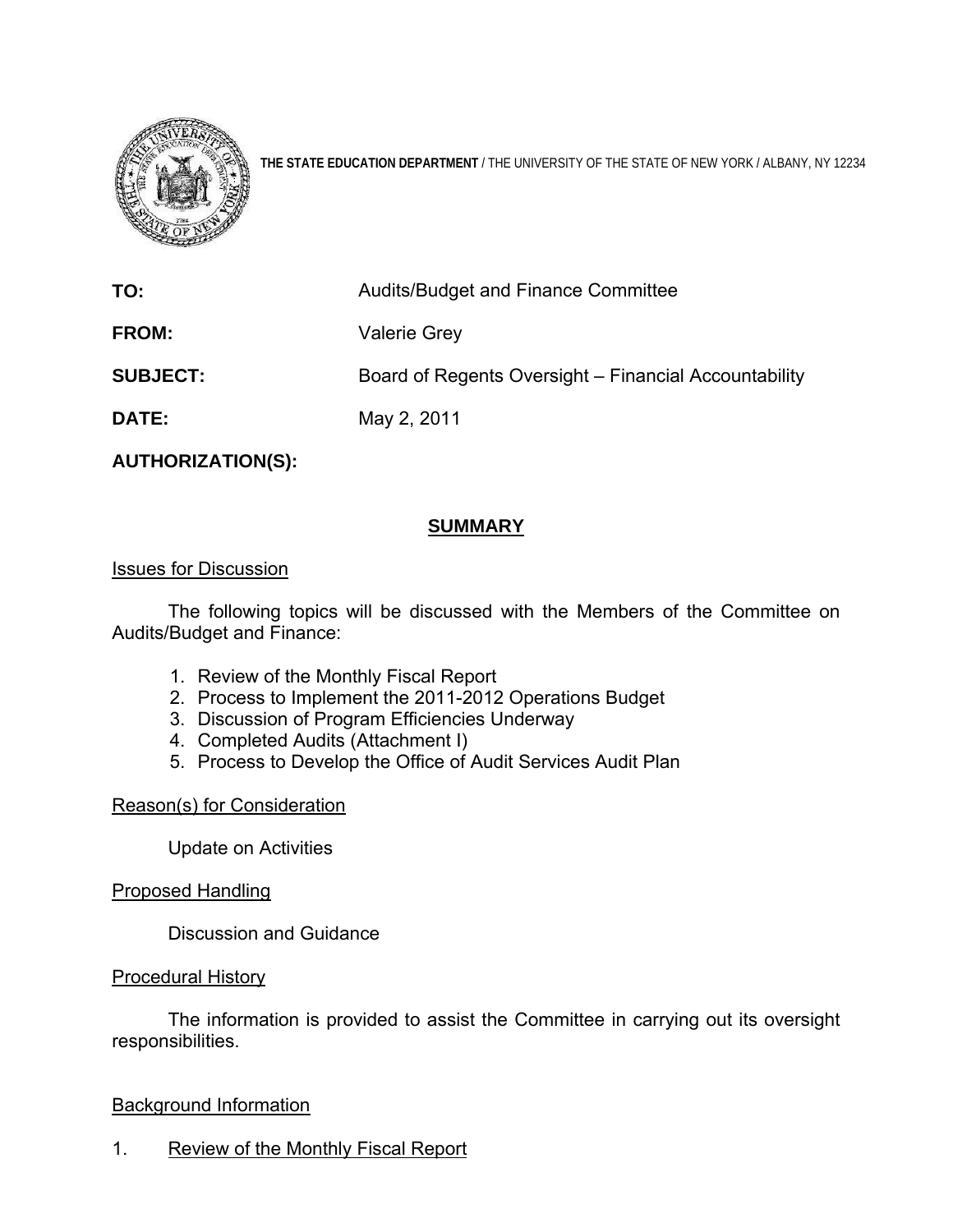The Committee will be updated on the Department State Operations expenditure and revenue projections.

- 2. Process to Implement the 2011-2012 Operations Budget The Committee will be updated on the process for developing operation plans for all General Fund, Special Revenue and federal accounts.
- 3. Discussion of Program Efficiencies Underway The Committee will be updated on the Department-wide efficiencies underway.
- 4. Completed Audits

The Committee is being presented with 59 audits this month. (Attachment I)

Audits are provided as follows:

### Office of Audit Services

 Bright Smile Learning Center Evelyn Doughlin Learning Center Hoosic Valley Central School District Ithaca City School District ARRA Audit Rainbow Rhymes Learning Center Schalmont Central School District ARRA Audit

## Office of the State Comptroller

Accuracy of Reported Discharge Data Alden Central School District Auburn Enlarged City School District Ausable Valley Central School District Averill Park Central School District Beacon City School District Bedford Central School District Brockport Central School District Bronxville Union Free School District Broome-Tioga-Delaware County Health Insurance Consortium Cambridge Central School District Campbell-Savona Central School District Candor Central School District Controls Over Online Banking in School Districts (Greater Amsterdam School District, Highland Falls-Fort Montgomery Central School District, Longwood Central School District, Marcellus Central School District, Oneonta City School District, South Colonie Central School District) Dunkirk City School District East Moriches Union Free School District Fabius-Pompey Central School District Federal Stimulus Program – Claims Processing in the Western Region of New York State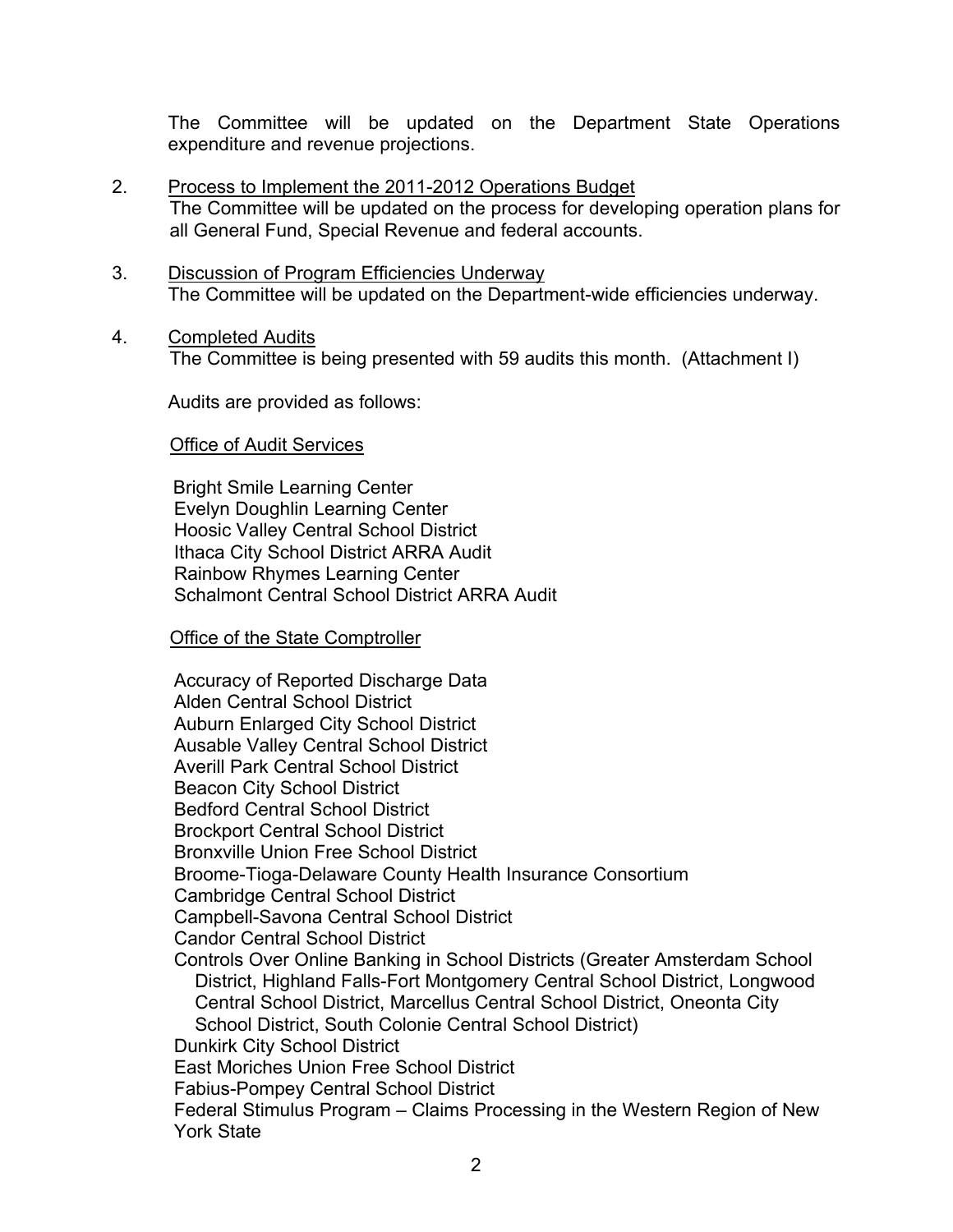Geneseo Central School District

Greenburgh-North Castle Union Free School District

Henry Viscardi School

Hinsdale Central School District

Holland Central School District

Lansingburgh Central School District

Livingston Manor Central School District

Malone Central School District

Mamaroneck Union Free School District

Marathon Central School District

Massapequa Union Free School District

Monroe-Woodbury Central School District

Monticello Central School District

Moriah Central School District

- NYC Department of Education Monitoring of Supplemental Educational Services Providers Follow-up
- New York State Education Department Audit of the Tuition Reimbursement Account
- North Warren Central School District

Northern Adirondack Central School District

Patchogue-Medford Union Free School District

Pavilion Central School District

Schalmont Central School District

Scio Central School District

Scotia-Glenville Central School District

Selected Central New York School Districts' Use of New York State and Board of Cooperative Educational Services Contracts (Central Square Central School District, Jamesville-Dewitt Central School District, Oneida City School District, Oswego City School District, West Genesee Central School District, Whitesboro Central School District)

Seneca Falls Central School District

Sherrill City School District

Shoreham-Wading River Central School District

Trumansburg Central School District

Tupper Lake Central School District

Union Free School District of the Tarrytowns

Voorheesville Central School District

Waterloo Central School District

Wayland-Cohocton Central School District

Westfield Academy and Central School District

William Floyd Union Free School District Follow-up

5. Process to Develop the Office of Audit Services Audit Plan The Committee will be updated on the Development of the Audit Plan 2011- 2012.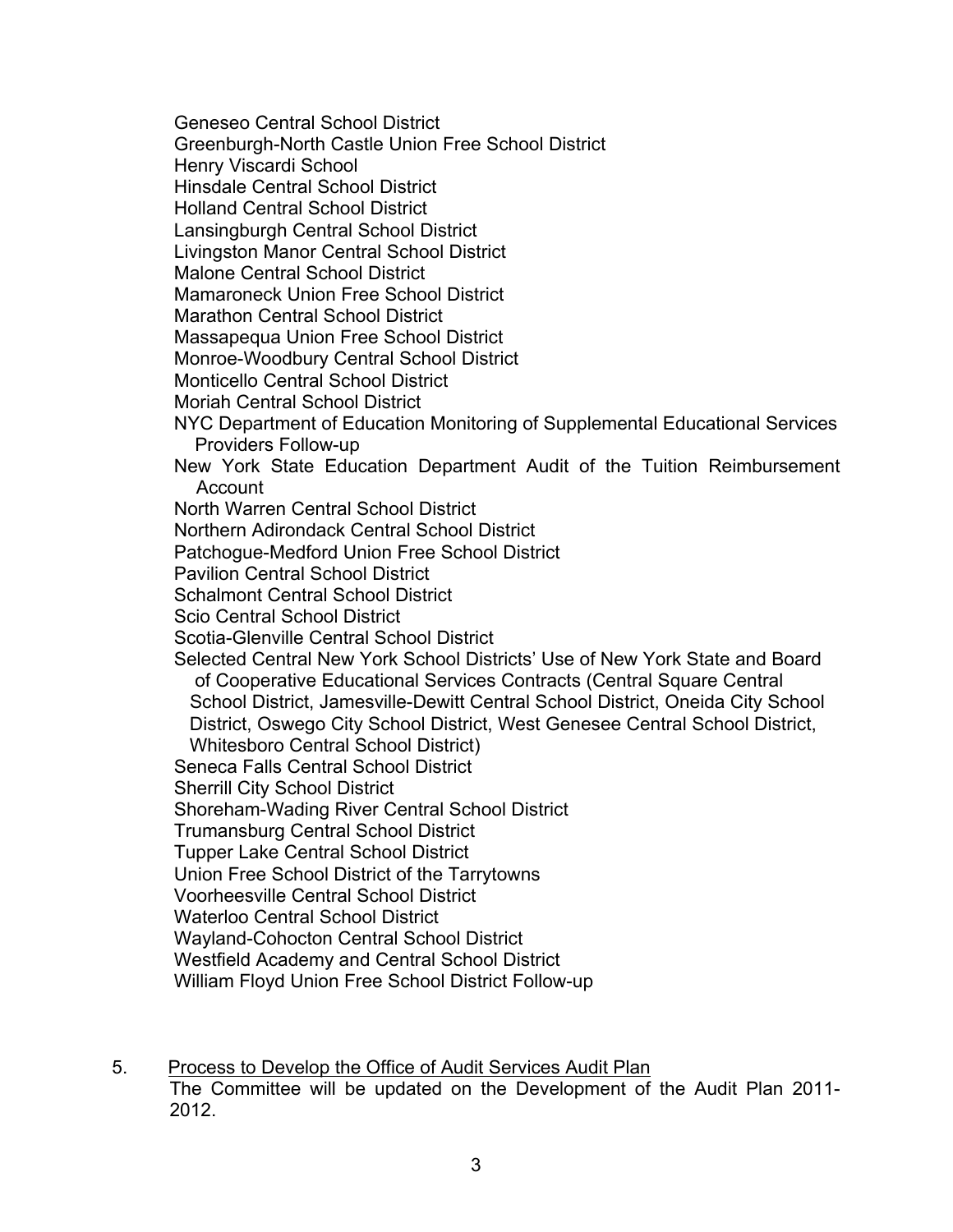## **Recommendation**

For items one (Review of the Monthly Fiscal Report), and four (Completed Audits) no further action is recommended. For items two (Process to Implement the 2011-2012 Operations Budget), three (Discussion of Program Efficiencies Underway), and five (Process to Develop the Office of Audit Services Audit Plan) Members' comments are sought.

#### Timetable for Implementation

N/A

The following materials are attached:

Summary of Audit Findings Including Audit Abstracts (Attachment I)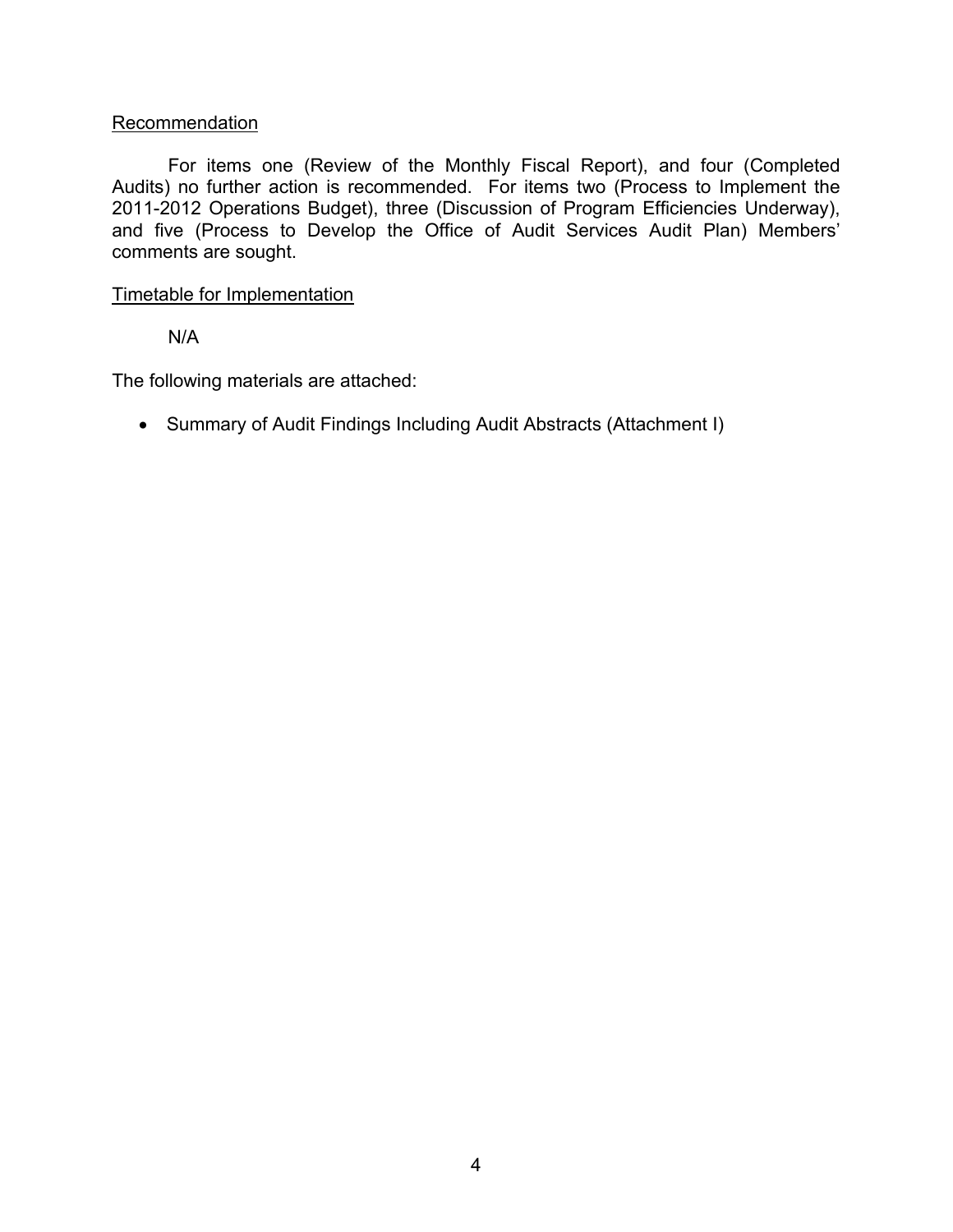| Audit                                                                               | Procurement | Capital Assets | Claims<br>Processing | Payroll   | Cash          | Financial<br>Reporting | Information<br>Technology | Extraclassroom<br>Activity Fund | Segregation of<br>Duties | <b>Budgeting</b> | Fingerprinting | Medicaid<br>Revenue<br>Enhancements | Energy<br>Management | Employment<br>Benefits<br>Post | Other     |
|-------------------------------------------------------------------------------------|-------------|----------------|----------------------|-----------|---------------|------------------------|---------------------------|---------------------------------|--------------------------|------------------|----------------|-------------------------------------|----------------------|--------------------------------|-----------|
|                                                                                     |             |                |                      |           |               |                        |                           |                                 |                          |                  |                |                                     |                      |                                |           |
| <b>Office of Audit Services</b>                                                     |             |                |                      |           |               |                        |                           |                                 |                          |                  |                |                                     |                      |                                |           |
| * Hoosic Valley Central School District (footnote 7)                                |             |                |                      |           |               |                        |                           |                                 |                          |                  |                |                                     |                      |                                |           |
| * Ithaca City School District (footnote 1)                                          |             |                |                      |           |               |                        |                           |                                 |                          |                  |                |                                     |                      |                                |           |
| * New York City Department of Education - Bright Smile<br>Center, Inc. (footnote 2) |             |                |                      | $\sqrt{}$ |               |                        |                           |                                 |                          |                  | $\sqrt{}$      |                                     |                      |                                | V         |
| * New York City Department of Education - Evelyn                                    |             |                |                      |           |               |                        |                           |                                 |                          |                  |                |                                     |                      |                                |           |
| Doughlin Center for Children's Services, Inc. (footnote 2)                          | $\sqrt{ }$  |                |                      | ٦         |               |                        |                           |                                 |                          |                  |                |                                     |                      |                                | $\sqrt{}$ |
| <b>Rainbow Rhymes Learning Center</b>                                               |             |                |                      | ٦         | $\mathcal{N}$ |                        |                           |                                 |                          |                  |                |                                     |                      |                                |           |
| * Schalmont Central School District (footnote 1)                                    |             |                |                      |           |               |                        |                           |                                 |                          |                  |                |                                     |                      |                                | $\sqrt{}$ |
| <b>Office of the State Comptroller</b>                                              |             |                |                      |           |               |                        |                           |                                 |                          |                  |                |                                     |                      |                                |           |
| * Alden Central School District (footnote 3)                                        |             |                |                      |           |               |                        |                           |                                 |                          |                  |                |                                     |                      |                                |           |
| Amsterdam (Greater) City School District                                            |             |                |                      |           |               |                        | $\sqrt{}$                 |                                 |                          |                  |                |                                     |                      |                                |           |
| <b>Auburn Enlarged City School District</b>                                         |             |                |                      |           |               |                        |                           |                                 |                          |                  |                |                                     |                      |                                |           |
| <b>AuSable Valley Central School District</b>                                       |             |                |                      | ٦         | $\sqrt{ }$    |                        | $\sqrt{}$                 |                                 | $\sqrt{}$                |                  |                |                                     |                      |                                |           |
| <b>Averill Park Central School District</b>                                         |             |                |                      |           |               |                        | $\sqrt{}$                 |                                 |                          |                  |                |                                     |                      |                                |           |
| ** Beacon City School District                                                      |             |                |                      |           |               |                        |                           |                                 |                          |                  |                |                                     |                      |                                |           |
| <b>Bedford Central School District</b>                                              |             |                |                      | V         |               |                        |                           |                                 |                          |                  |                |                                     |                      |                                |           |
| * Brockport Central School District (footnote 4)                                    |             |                |                      |           |               |                        | V                         |                                 |                          |                  |                |                                     |                      |                                |           |
| <b>Bronxville Union Free School District</b>                                        | V           |                |                      |           |               |                        |                           |                                 |                          |                  |                |                                     |                      |                                |           |
| Broome-Tioga-Delaware County Health Insurance                                       |             |                |                      |           |               |                        |                           |                                 |                          |                  |                |                                     |                      |                                |           |
| Consortium                                                                          |             |                |                      |           |               |                        |                           |                                 | $\sqrt{}$                |                  |                |                                     |                      |                                |           |
| <b>Cambridge Central School District</b>                                            | V           |                |                      | ٦         | $\sqrt{ }$    |                        |                           |                                 |                          |                  |                |                                     |                      |                                |           |
| ** Campbell-Savona Central School District                                          |             |                |                      |           |               |                        |                           |                                 |                          |                  |                |                                     |                      |                                |           |
| <b>Candor Central School District</b>                                               |             |                |                      |           | V             |                        |                           |                                 |                          |                  |                |                                     |                      |                                |           |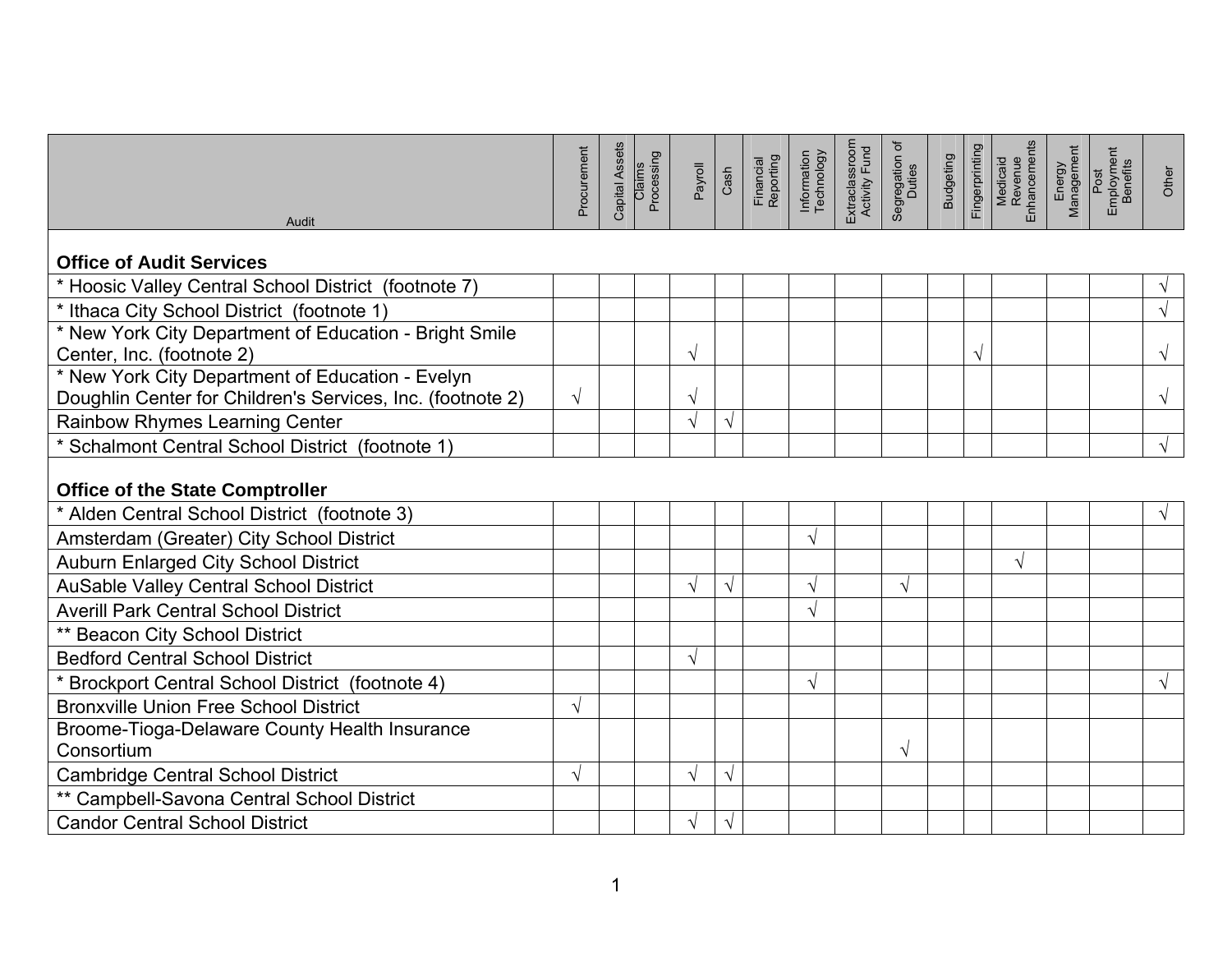| Audit                                                                                                  | Procurement | Capital Assets | Claims<br>Processing | Payroll<br>Cash |           | Financial<br>Reporting | Information<br>Technology | Extraclassroom<br>Activity Fund | ৳<br>Segregation o | <b>Budgeting</b> | Fingerprinting | Medicaid<br>Revenue<br>Enhancements | Energy<br>Management | Post<br>Employment<br>Benefits | Other      |
|--------------------------------------------------------------------------------------------------------|-------------|----------------|----------------------|-----------------|-----------|------------------------|---------------------------|---------------------------------|--------------------|------------------|----------------|-------------------------------------|----------------------|--------------------------------|------------|
| ** Central Square Central School District                                                              |             |                |                      |                 |           |                        |                           |                                 |                    |                  |                |                                     |                      |                                |            |
| <b>Dunkirk City School District</b>                                                                    |             |                |                      | $\sqrt{}$       |           |                        |                           |                                 |                    |                  |                |                                     |                      | $\sqrt{}$                      |            |
| ** East Moriches Union Free School District                                                            |             |                |                      |                 |           |                        |                           |                                 |                    |                  |                |                                     |                      |                                |            |
| ** Fabius-Pompey Central School District                                                               |             |                |                      |                 |           |                        |                           |                                 |                    |                  |                |                                     |                      |                                |            |
| * Federal Stimulus Program - Claims Processing in the<br>Western Region of New York State (footnote 9) |             |                |                      |                 |           |                        |                           |                                 |                    |                  |                |                                     |                      |                                | V          |
| <b>Geneseo Central School District</b>                                                                 |             |                |                      |                 |           |                        |                           |                                 |                    |                  |                |                                     | V                    |                                |            |
| Greenburgh-North Castle Union Free School District                                                     |             |                |                      | V               | $\sqrt{}$ |                        |                           |                                 |                    |                  |                |                                     |                      |                                |            |
| Henry Viscardi School                                                                                  |             |                |                      |                 | $\sqrt{}$ | $\sqrt{}$              |                           |                                 |                    |                  |                |                                     |                      |                                |            |
| Highland Falls-Fort Montgomery Central School District                                                 |             |                |                      |                 |           |                        | $\sqrt{}$                 |                                 |                    |                  |                |                                     |                      |                                |            |
| <b>Hinsdale Central School District</b>                                                                |             |                |                      |                 |           |                        |                           |                                 |                    |                  |                |                                     | $\sqrt{}$            |                                |            |
| <b>Holland Central School District</b>                                                                 |             |                |                      |                 |           | V                      |                           |                                 |                    | V                |                |                                     |                      |                                |            |
| ** Jamesville-DeWitt Central School District                                                           |             |                |                      |                 |           |                        |                           |                                 |                    |                  |                |                                     |                      |                                |            |
| Lansingburgh Central School District                                                                   |             | V              |                      |                 |           |                        |                           |                                 |                    |                  |                |                                     |                      |                                |            |
| Livingston Manor Central School District                                                               |             |                |                      |                 |           |                        |                           |                                 |                    |                  |                |                                     | V                    |                                |            |
| <b>Longwood Central School District</b>                                                                |             |                |                      |                 |           |                        | √                         |                                 |                    |                  |                |                                     |                      |                                |            |
| <b>Malone Central School District</b>                                                                  |             |                |                      | V               |           |                        |                           |                                 |                    |                  |                |                                     |                      |                                |            |
| * Mamaroneck Union Free School District (footnote 6)                                                   |             |                |                      |                 |           |                        |                           |                                 |                    |                  |                |                                     |                      |                                | $\sqrt{ }$ |
| <b>Marathon Central School District</b>                                                                | $\sqrt{}$   |                |                      | $\sqrt{ }$      |           |                        |                           |                                 |                    |                  |                |                                     |                      |                                |            |
| <b>Marcellus Central School District</b>                                                               |             |                |                      |                 |           |                        | V                         |                                 |                    |                  |                |                                     |                      |                                |            |
| Massapequa Union Free School District                                                                  |             |                |                      |                 |           |                        |                           |                                 |                    |                  |                | V                                   |                      |                                |            |
| ** Monroe-Woodbury Central School District                                                             |             |                |                      |                 |           |                        |                           |                                 |                    |                  |                |                                     |                      |                                |            |
| <b>** Monticello Central School District</b>                                                           |             |                |                      |                 |           |                        |                           |                                 |                    |                  |                |                                     |                      |                                |            |
| <b>Moriah Central School District</b>                                                                  | √           |                | V                    |                 |           |                        |                           |                                 |                    |                  |                |                                     |                      |                                |            |
| * New York City Department of Education (footnote 7)                                                   |             |                |                      |                 |           |                        |                           |                                 |                    |                  |                |                                     |                      |                                | $\sqrt{ }$ |
| * New York City Department of Education (footnote 5)                                                   |             |                |                      |                 |           |                        |                           |                                 |                    |                  | $\sqrt{ }$     |                                     |                      |                                |            |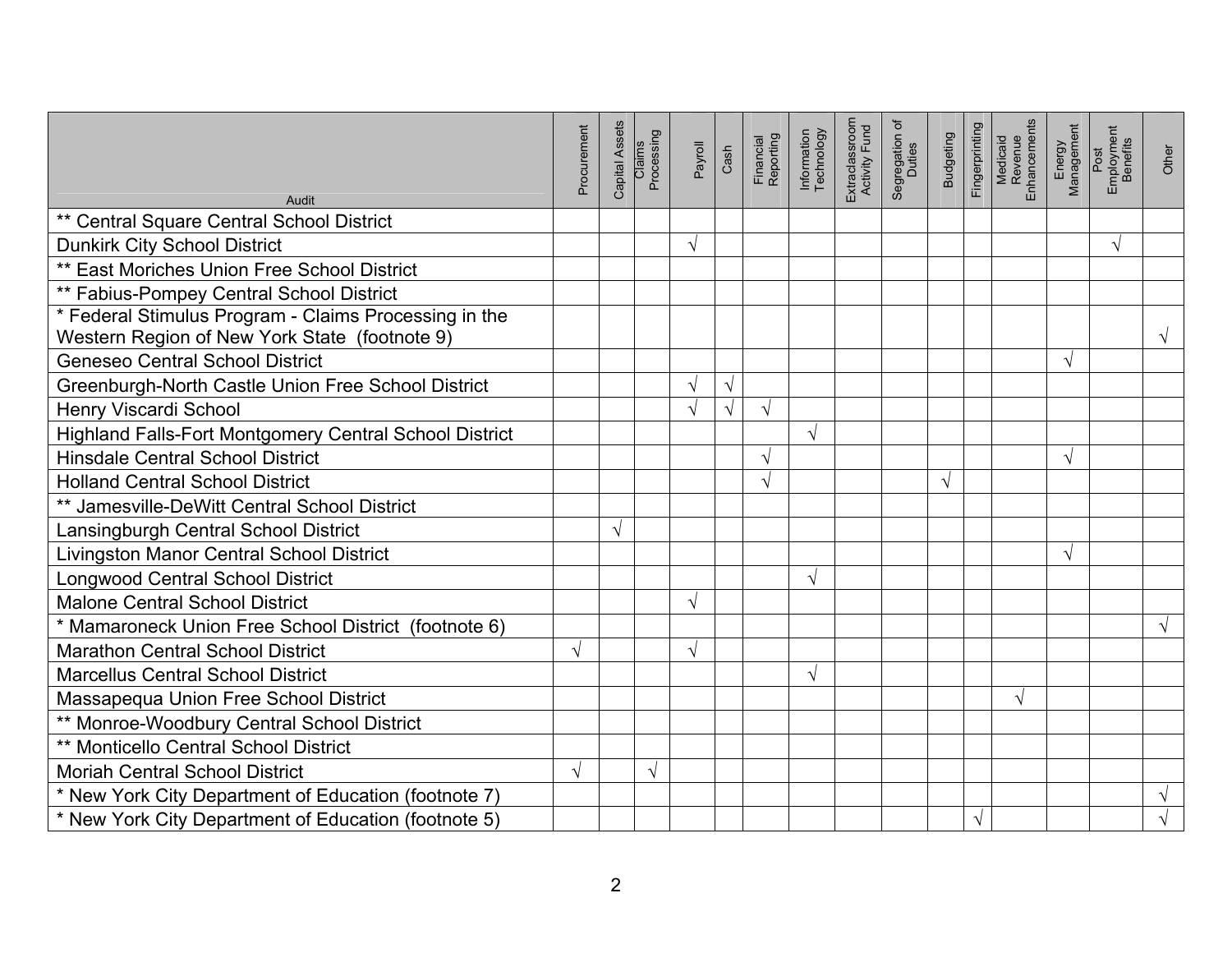| Audit                                                      | Procurement | Capital Assets | Claims<br>Processing | Payroll<br>Cash |           | Financial<br>Reporting | Information<br>Technology | Extraclassroom<br>Activity Fund | Segregation of<br>Duties | <b>Budgeting</b> | Fingerprinting | Medicaid<br>Revenue<br>Enhancements | Energy<br>Management | Post<br>Employment<br>Benefits | Other      |
|------------------------------------------------------------|-------------|----------------|----------------------|-----------------|-----------|------------------------|---------------------------|---------------------------------|--------------------------|------------------|----------------|-------------------------------------|----------------------|--------------------------------|------------|
| North Warren Central School District                       |             |                |                      |                 |           |                        | $\sqrt{}$                 |                                 |                          |                  |                |                                     |                      |                                |            |
| * Northern Adirondack Central School District (footnote 8) |             |                |                      |                 |           | $\sqrt{}$              |                           | $\sqrt{}$                       |                          | V                |                |                                     |                      |                                | $\sqrt{ }$ |
| <b>Oneida City School District</b>                         | V           |                |                      |                 |           |                        |                           |                                 |                          |                  |                |                                     |                      |                                |            |
| <b>Oneonta City School District</b>                        |             |                |                      |                 |           |                        | $\sqrt{}$                 |                                 |                          |                  |                |                                     |                      |                                |            |
| <b>Oswego City School District</b>                         | V           |                |                      |                 |           |                        |                           |                                 |                          |                  |                |                                     |                      |                                |            |
| Patchogue-Medford Union Free School District               |             |                |                      |                 |           |                        |                           |                                 |                          | V                |                |                                     |                      |                                |            |
| <b>Pavilion Central School District</b>                    |             |                |                      |                 |           | √                      |                           |                                 |                          |                  |                |                                     |                      |                                |            |
| <b>Schalmont Central School District</b>                   |             |                |                      |                 | $\sqrt{}$ |                        |                           |                                 |                          |                  |                |                                     |                      |                                |            |
| * Scio Central School District (footnote 6)                |             |                |                      |                 |           | $\sqrt{}$              |                           |                                 |                          | ٦                |                |                                     |                      |                                | $\sqrt{}$  |
| Scotia-Glenville Central School District                   |             |                | $\sqrt{}$            |                 |           |                        |                           |                                 |                          |                  |                |                                     |                      |                                |            |
| Seneca Falls Central School District                       |             |                |                      |                 |           |                        |                           |                                 |                          |                  |                |                                     | $\sqrt{ }$           |                                |            |
| ** Sherrill City School District                           |             |                |                      |                 |           |                        |                           |                                 |                          |                  |                |                                     |                      |                                |            |
| Shoreham-Wading River Central School District              |             |                |                      |                 |           | $\sqrt{}$              |                           |                                 |                          | V                |                |                                     |                      |                                |            |
| South Colonie Central School District                      |             |                |                      |                 |           |                        | $\sqrt{}$                 |                                 |                          |                  |                |                                     |                      |                                |            |
| ** State Education Department - Audit of the Tuition       |             |                |                      |                 |           |                        |                           |                                 |                          |                  |                |                                     |                      |                                |            |
| <b>Reimbursement Account</b>                               |             |                |                      |                 |           |                        |                           |                                 |                          |                  |                |                                     |                      |                                |            |
| <b>Trumansburg Central School District</b>                 |             |                |                      |                 |           | V                      |                           |                                 |                          | V                |                | $\sqrt{}$                           |                      |                                |            |
| <b>Tupper Lake Central School District</b>                 | V           |                |                      |                 |           |                        | $\sqrt{}$                 |                                 |                          |                  |                |                                     |                      |                                |            |
| Union Free School District of the Tarrytowns               | V           |                | $\sqrt{}$            |                 |           |                        | $\sqrt{}$                 |                                 | $\sqrt{}$                |                  |                |                                     |                      |                                |            |
| * Voorheesville Central School District (footnote 4)       |             |                |                      |                 | $\sqrt{}$ |                        | $\sqrt{}$                 |                                 |                          |                  |                |                                     |                      |                                | $\sqrt{ }$ |
| * Waterloo Central School District (footnote 10)           | V           |                |                      |                 |           |                        |                           |                                 |                          |                  |                |                                     |                      |                                | $\sqrt{}$  |
| ** Wayland-Cohocton Central School District                |             |                |                      |                 |           |                        |                           |                                 |                          |                  |                |                                     |                      |                                |            |
| ** West Genesee Central School District                    |             |                |                      |                 |           |                        |                           |                                 |                          |                  |                |                                     |                      |                                |            |
| Westfield Academy and Central School District              |             |                |                      |                 |           | $\sqrt{ }$             |                           |                                 | $\sqrt{ }$               |                  |                |                                     |                      |                                |            |
| <b>Whitesboro Central School District</b>                  | V           |                |                      |                 |           |                        |                           |                                 |                          |                  |                |                                     |                      |                                |            |
| William Floyd Union Free School District                   |             | $\sqrt{}$      |                      | V               |           |                        |                           |                                 |                          |                  |                |                                     |                      |                                |            |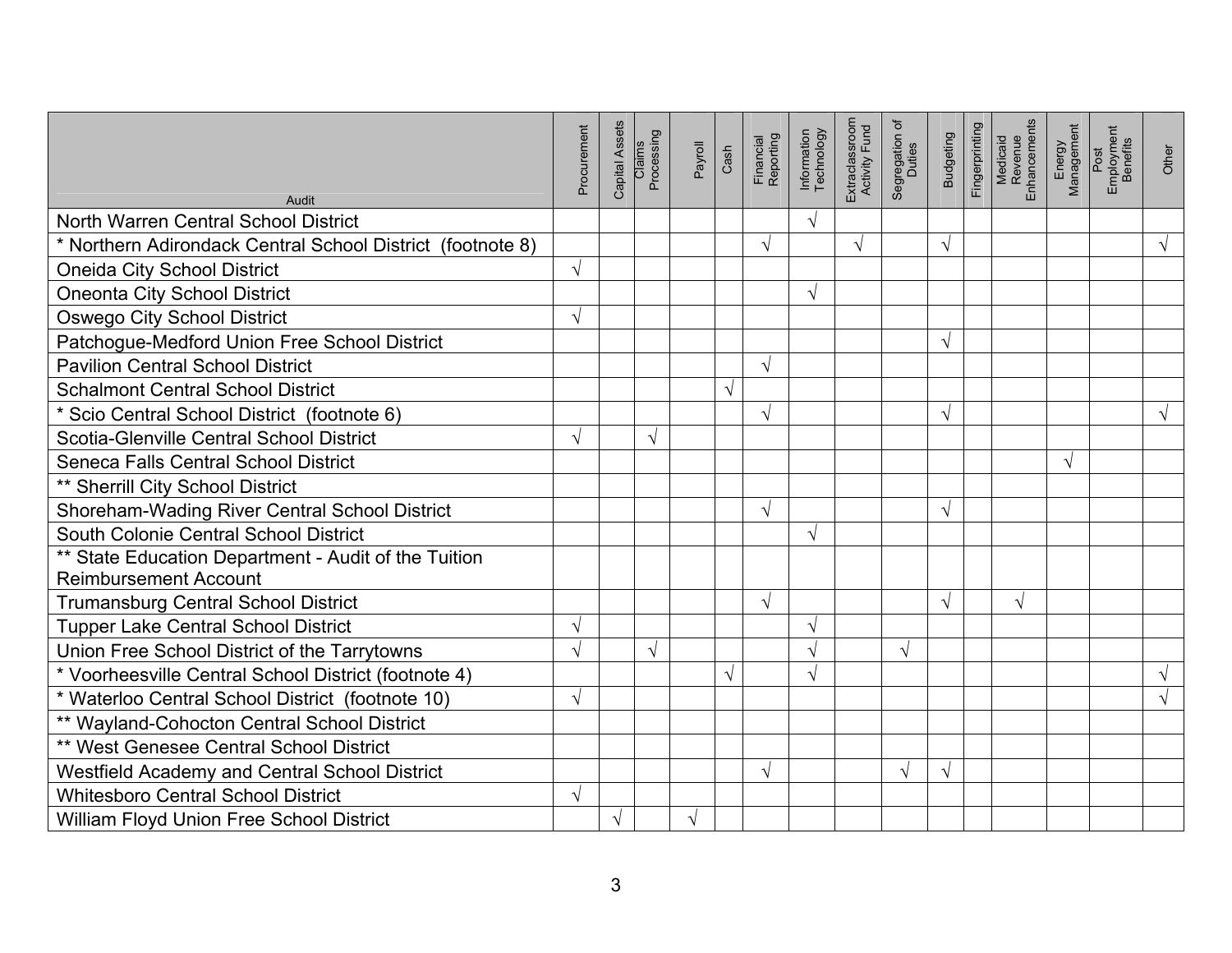|                 | Audit                                                                |                                                                                                                                                                                                 | urement<br>$\Omega$ | Assets<br>Capital | Processing<br>Claims | Payroll        | Cash | Financial<br>Reporting                                                        | Information<br>Technology | Extraclassroom<br>Activity Fund | ৳<br>Segregation | <b>Budgeting</b> | Fingerprinting | Enhancements<br>Medicaid<br>Revenue | Energy<br>Manageme | imployment<br>Benefits<br>Post<br>ш | Other |
|-----------------|----------------------------------------------------------------------|-------------------------------------------------------------------------------------------------------------------------------------------------------------------------------------------------|---------------------|-------------------|----------------------|----------------|------|-------------------------------------------------------------------------------|---------------------------|---------------------------------|------------------|------------------|----------------|-------------------------------------|--------------------|-------------------------------------|-------|
| <b>May 2011</b> |                                                                      |                                                                                                                                                                                                 | 12 <sub>1</sub>     | $\mathbf 2$       | 3                    | 13             | 8    | 9                                                                             | 13                        |                                 |                  | 7                | $\mathbf{2}$   | 3                                   |                    |                                     | 15    |
|                 | $\overline{1}$ .<br>$\overline{2}$ .<br>$\overline{3}$ .<br>4.<br>5. | American Recovery and Reinvestment Act (ARRA)<br>Funds<br>Certification and Licensure<br>Non-Resident Student tuition<br>Safeguarding Personal Information<br>Supplemental Educational Services |                     |                   | $\sqrt{7}$ .         | 8.<br>9.<br>10 |      | Control Environment, Transportation State<br>Electronic Document Distribution | Cohort Data<br>Aid        | Federal Stimulus Program        |                  |                  |                |                                     |                    |                                     |       |
|                 | 6.                                                                   | <b>Transportation Costs</b>                                                                                                                                                                     |                     |                   |                      | $***$          |      |                                                                               |                           | No recommendations              |                  |                  |                |                                     |                    |                                     |       |

The Department's Internal Audit Workgroup met to review each of the audits being presented this month. Letters will be sent to all of the auditees reminding them of the requirement to submit a corrective action plan.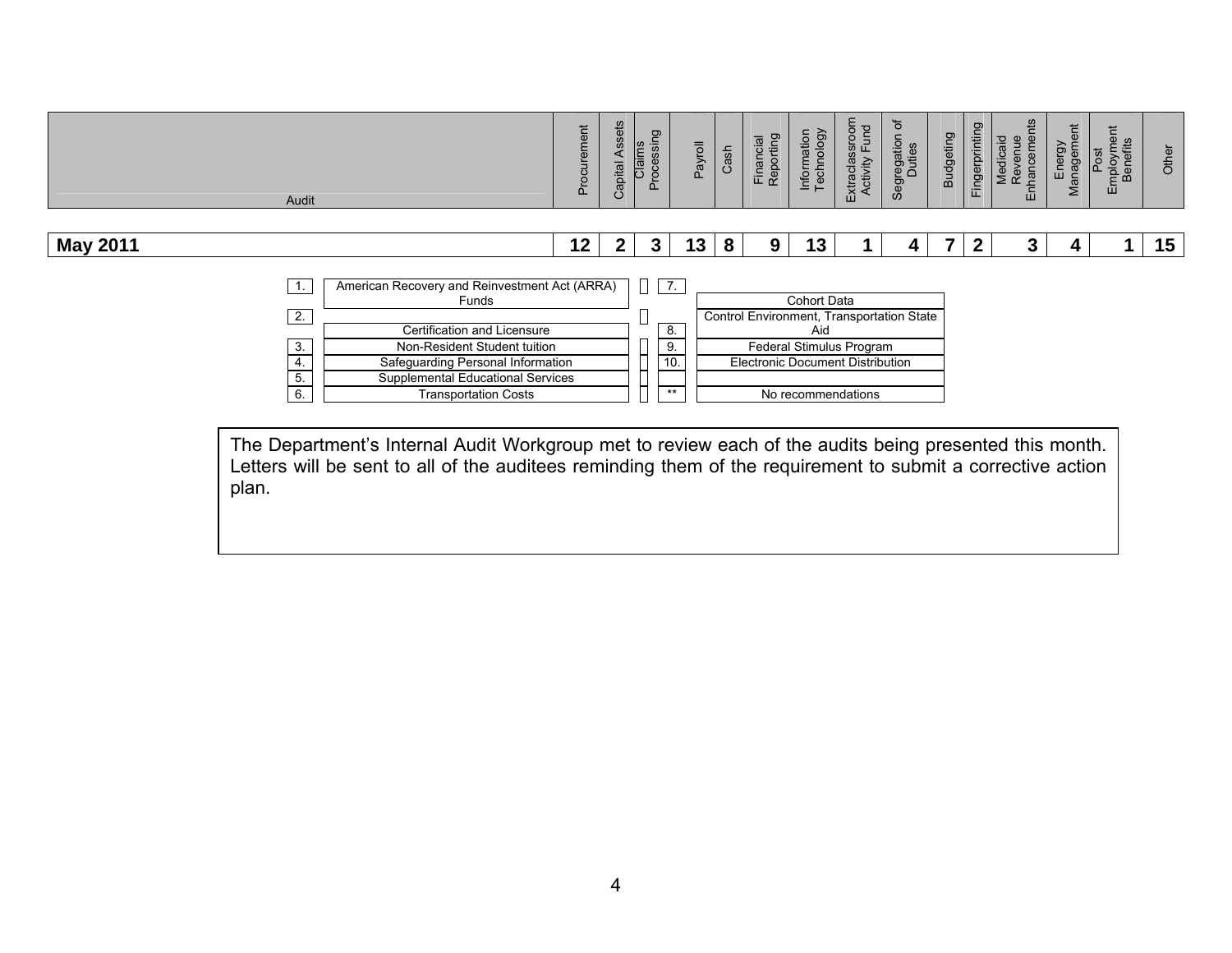|                              | <b>Office of Audit Services</b>                                                                                                                                                                                                                                                                                                                                            |                                       |
|------------------------------|----------------------------------------------------------------------------------------------------------------------------------------------------------------------------------------------------------------------------------------------------------------------------------------------------------------------------------------------------------------------------|---------------------------------------|
| <b>Audit</b>                 | <b>Major Finding(s)</b>                                                                                                                                                                                                                                                                                                                                                    | <b>Recommendation/Response</b>        |
| <b>Hoosic Valley Central</b> | District staff were knowledgeable about the requirements for                                                                                                                                                                                                                                                                                                               | 5 recommendations                     |
| <b>School District</b>       | submitting data through the Student Information Repository                                                                                                                                                                                                                                                                                                                 |                                       |
| For the Period July 1,       | (SIRS)<br>and<br>maintaining<br>student<br>System<br>records.                                                                                                                                                                                                                                                                                                              | The recommendations focused on        |
| 2005 through June 30,        | Documentation supports the accuracy of the 2009 graduation                                                                                                                                                                                                                                                                                                                 | strengthening the policies and        |
| 2009                         | rate and most student data. Some reporting errors were                                                                                                                                                                                                                                                                                                                     | procedures regarding the accuracy     |
| SD-0610-02                   | found, such as the understatement of the District's graduation                                                                                                                                                                                                                                                                                                             | of 2005 cohort data, the accuracy     |
| <b>3rd Judicial District</b> | cohort by one student, the District's drop-out rate increased 4                                                                                                                                                                                                                                                                                                            | of data reported in SIRS, and the     |
|                              | percent from the amount originally reported, 23 examination                                                                                                                                                                                                                                                                                                                | condition of student records.         |
|                              | scores were not supported by district records, and there were                                                                                                                                                                                                                                                                                                              |                                       |
|                              | differences between the data recorded on student transcripts,                                                                                                                                                                                                                                                                                                              | The District did not provide a        |
|                              | and missing final transcripts for 27 students.                                                                                                                                                                                                                                                                                                                             | written response to the draft report. |
| <b>Ithaca City School</b>    | When the District submitted an FS-25 for ARRA-ESF on July                                                                                                                                                                                                                                                                                                                  | <b>5 recommendations</b>              |
| <b>District</b>              | 23, 2010, it claimed 100 percent of the approved budget or                                                                                                                                                                                                                                                                                                                 |                                       |
| <b>District Use of</b>       | \$4,245,967; however, as of that date, only \$4,174,995 of                                                                                                                                                                                                                                                                                                                 | recommendations<br>The<br>report's    |
| <b>American Recovery and</b> | actual expenditures could be supported. The residual amount                                                                                                                                                                                                                                                                                                                | focused on<br>strengthening<br>the    |
| <b>Reinvestment Act</b>      | of \$70,972 represented amounts that had been encumbered                                                                                                                                                                                                                                                                                                                   | policies and procedures pertaining    |
| (ARRA) Funds                 | but had not yet been spent and therefore, should not have                                                                                                                                                                                                                                                                                                                  | to expenditures, appropriations for   |
| ARRA-1010-23                 | been claimed.                                                                                                                                                                                                                                                                                                                                                              | ESF accounts,<br>and<br>personnel     |
| <b>6th Judicial District</b> |                                                                                                                                                                                                                                                                                                                                                                            | activity reports.                     |
|                              | The District did not establish appropriations for all of its                                                                                                                                                                                                                                                                                                               |                                       |
|                              | ARRA-ESF accounts.                                                                                                                                                                                                                                                                                                                                                         | District agreed<br>The<br>with<br>the |
|                              |                                                                                                                                                                                                                                                                                                                                                                            | recommendations<br>has<br>and         |
|                              | Personnel activity reports for employees who work on multiple                                                                                                                                                                                                                                                                                                              | indicated that they will implement    |
|                              |                                                                                                                                                                                                                                                                                                                                                                            |                                       |
|                              |                                                                                                                                                                                                                                                                                                                                                                            |                                       |
|                              |                                                                                                                                                                                                                                                                                                                                                                            |                                       |
|                              |                                                                                                                                                                                                                                                                                                                                                                            |                                       |
|                              |                                                                                                                                                                                                                                                                                                                                                                            |                                       |
|                              | cost objectives did not account for the total activity for which<br>each employee was compensated, did not coincide with<br>payroll, and did not reflect an after-the-fact distribution as<br>required by A-87. In addition, one employee did not have any<br>personnel activity reports and another employee did not have<br>all the required personnel activity reports. | corrective action.                    |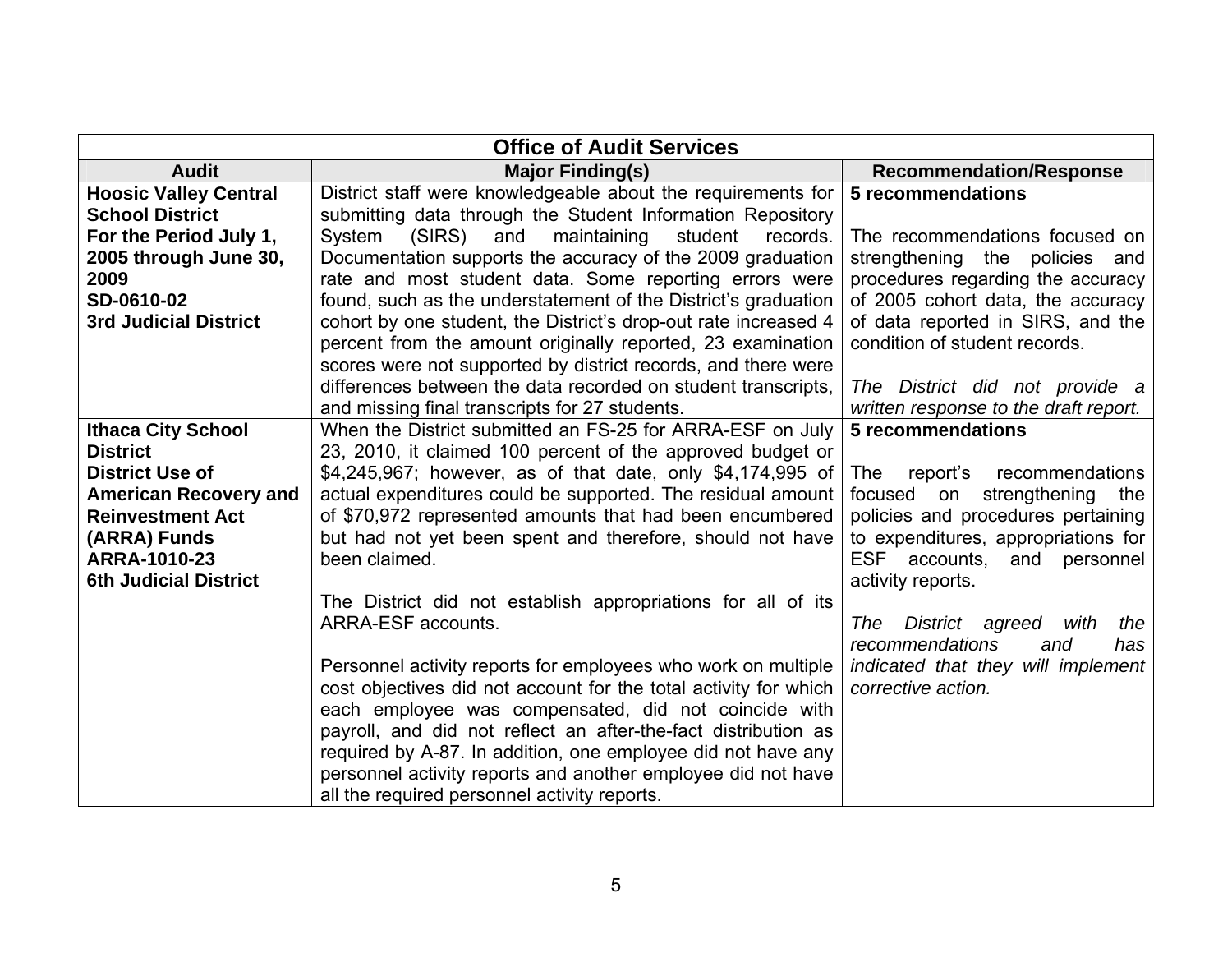| <b>New York City</b>            | \$259,250 adjustment                                          | 25 recommendations                                                      |
|---------------------------------|---------------------------------------------------------------|-------------------------------------------------------------------------|
| Department of                   |                                                               |                                                                         |
| <b>Education - Bright Smile</b> | The Bright Smiles Center (BSC) failed to comply with the      | report's recommendations<br>The                                         |
| Center, Inc.                    | Consolidated Fiscal Report (CFR) and the Department's         | strengthening<br>focused<br>on<br>the                                   |
| <b>Preschool Program</b>        | Reimbursable Cost Manual (RCM) guidelines in charging         | policies and procedures pertaining                                      |
| CA-0910-1                       | certain costs to the Special Education Itinerant Teacher      | to agency administrative costs,                                         |
| 1st, 2nd, 11th, 12th,           | (SEIT) program that were not reimbursable. Recommended        | overpayments<br>to<br>employees,                                        |
| <b>13th Judicial District</b>   | audit disallowances for direct care costs totaled \$228,304,  | for SEIT<br>certification<br>service                                    |
|                                 | and agency administrative expenses totaled \$259,250.         | providers, security clearance for<br>employees<br>and<br>consultants,   |
|                                 | Additionally, four salaried SEIT services providers were      | timekeeping<br>records,<br>and                                          |
|                                 | providing services without proper licensure or credentials.   | compliance with Department class                                        |
|                                 | Three consultants were also unqualified to supervise teachers | size staffing ratios.                                                   |
|                                 | or provide instructional and related services. The four       |                                                                         |
|                                 | unqualified service providers' salaries totaled \$100,074.    | <b>Bright Smiles Center agreed</b><br>with                              |
|                                 |                                                               | of<br>the<br>the<br>majority                                            |
|                                 | Further, 10 out of 32 employees, and 9 out of 43 consultants  | recommendations.<br>They<br>did                                         |
|                                 | did not have fingerprint clearance prior to employment, as    | however, challenge certain aspects                                      |
|                                 | required.                                                     | of the recommendations pertaining                                       |
|                                 |                                                               | related<br>organizations<br>and<br>to                                   |
|                                 | There were also unsafe playground areas, and unsatisfactory   | <i>individuals in</i><br>the<br>CFR,<br>the                             |
|                                 | compliance with Department class size staffing ratios.        | of<br>\$57,151<br>disallowance<br>for                                   |
|                                 |                                                               | unlicensed providers, and that the                                      |
|                                 |                                                               | Executive Director'<br>employment                                       |
|                                 |                                                               | was unnecessary.                                                        |
|                                 |                                                               | BSC has indicated that they have                                        |
|                                 |                                                               | already implemented a series of                                         |
|                                 |                                                               | modifications to ensure greater                                         |
|                                 |                                                               | accountability.                                                         |
|                                 |                                                               | The Rate Setting Unit will use the<br>results of the audit to establish |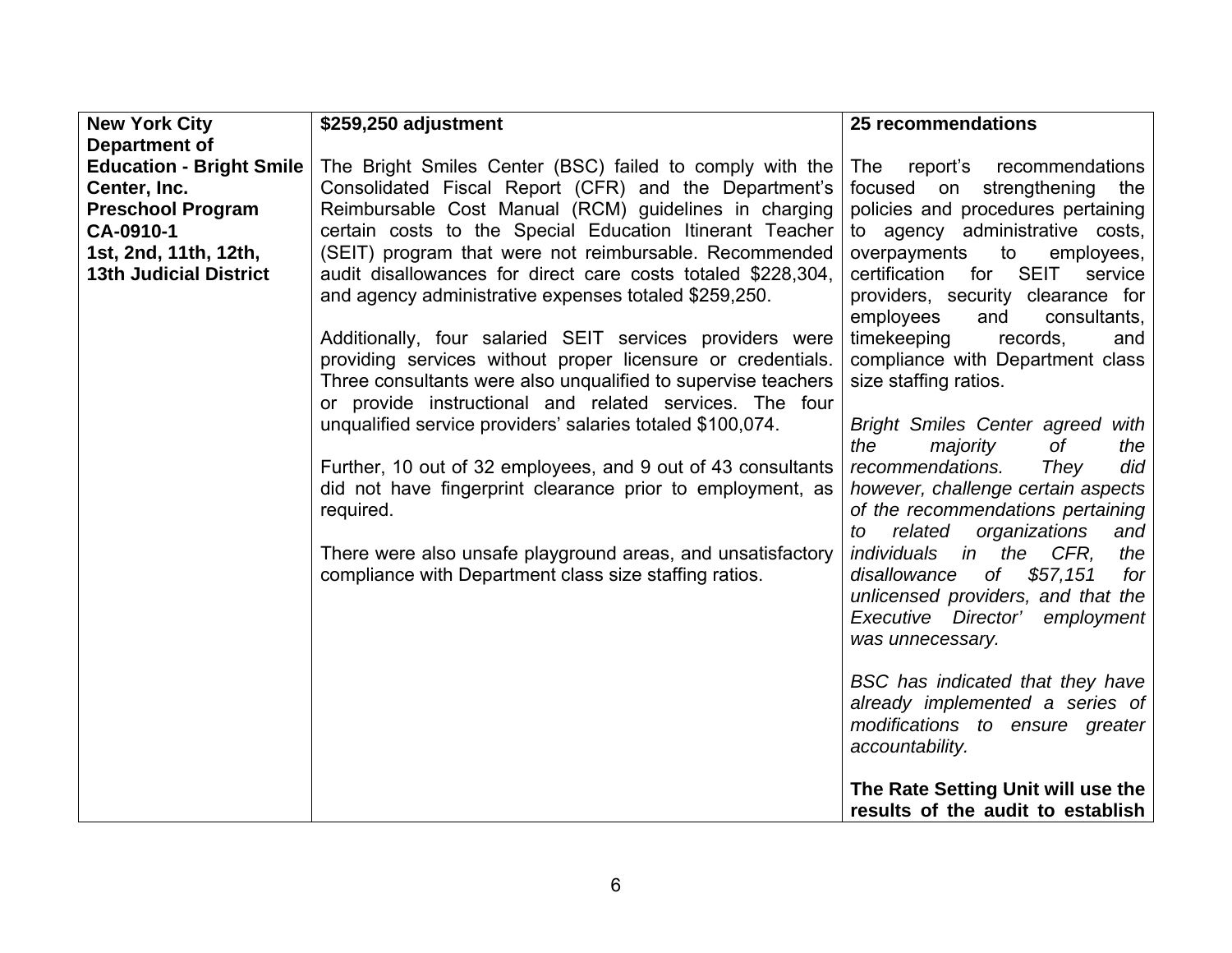|                                                                                                                                                                                                |                                                                                                                                                                                                                                                                                                                                                                                                                                                                                                                                                                                                                                                                                                                                                                                                                                                                                                                                                                                                                                                                                                                                                                                                                                                                                                                                                                                               | audited tuition rates.                                                                                                                                                                                                                                                                                                                                               |
|------------------------------------------------------------------------------------------------------------------------------------------------------------------------------------------------|-----------------------------------------------------------------------------------------------------------------------------------------------------------------------------------------------------------------------------------------------------------------------------------------------------------------------------------------------------------------------------------------------------------------------------------------------------------------------------------------------------------------------------------------------------------------------------------------------------------------------------------------------------------------------------------------------------------------------------------------------------------------------------------------------------------------------------------------------------------------------------------------------------------------------------------------------------------------------------------------------------------------------------------------------------------------------------------------------------------------------------------------------------------------------------------------------------------------------------------------------------------------------------------------------------------------------------------------------------------------------------------------------|----------------------------------------------------------------------------------------------------------------------------------------------------------------------------------------------------------------------------------------------------------------------------------------------------------------------------------------------------------------------|
|                                                                                                                                                                                                |                                                                                                                                                                                                                                                                                                                                                                                                                                                                                                                                                                                                                                                                                                                                                                                                                                                                                                                                                                                                                                                                                                                                                                                                                                                                                                                                                                                               |                                                                                                                                                                                                                                                                                                                                                                      |
| <b>New York City</b><br>Department of                                                                                                                                                          | \$85,897 adjustment                                                                                                                                                                                                                                                                                                                                                                                                                                                                                                                                                                                                                                                                                                                                                                                                                                                                                                                                                                                                                                                                                                                                                                                                                                                                                                                                                                           | 37 recommendations                                                                                                                                                                                                                                                                                                                                                   |
| <b>Education - Evelyn</b><br><b>Doughlin Center for</b><br><b>Children's Services, Inc.</b><br><b>Preschool Program</b><br>CA-1210-1<br>1st, 2nd, 11th, 12th,<br><b>13th Judicial District</b> | For the 2005-06 school year, credentials for 18 Special<br>Education Itinerant Teacher (SEIT) service providers were<br>reviewed, and it was determined that 16 of the 18 providers<br>were not appropriately licensed or credentialed at the time of<br>their service. As a result, there is \$443,593 in questioned<br>salary costs. Additionally, the Evelyn Doughlin Center (EDC)<br>failed to provide credentials in support of salary costs charged<br>for two paraprofessional-social services employees (\$47,853),<br>and these employees also did not perform SEIT service as<br>contemplated by the regulations. As a result, these costs<br>should be disallowed.<br>Additionally, there were \$98,889 in OTPS operating costs,<br>and \$14,449 in OTPS agency administration costs that should<br>be disallowed, because RCM requirements were not met.<br>A few of the other discrepancies found, included; purchases<br>(totaling \$2,438) that were not supported by invoices, over-<br>reported rental expenses (\$20,144), the inability to produce a<br>travel log to support insurance costs (\$45,022), and<br>inaccurate time records.<br>For the 2006-07 school year, 14 out of 42 SEIT providers<br>were not appropriately licensed, which resulted<br>in<br>questionable salary payments of \$289,964.<br>Other discrepancies included incorrectly reported employee | The recommendations focused on<br>strengthening<br>the<br>policies<br>regarding certification and licensure<br>for service providers,<br>reporting<br>employee FTE, and<br>operating<br>expenses.<br>EDC did not respond to the findings<br>or recommendations.<br>The Rate Setting Unit will use the<br>results of the audit to establish<br>audited tuition rates. |
|                                                                                                                                                                                                | Full Time Equivalents (FTE), excessive compensation for the<br>Executive Director's salary (\$46,957), operating expenses                                                                                                                                                                                                                                                                                                                                                                                                                                                                                                                                                                                                                                                                                                                                                                                                                                                                                                                                                                                                                                                                                                                                                                                                                                                                     |                                                                                                                                                                                                                                                                                                                                                                      |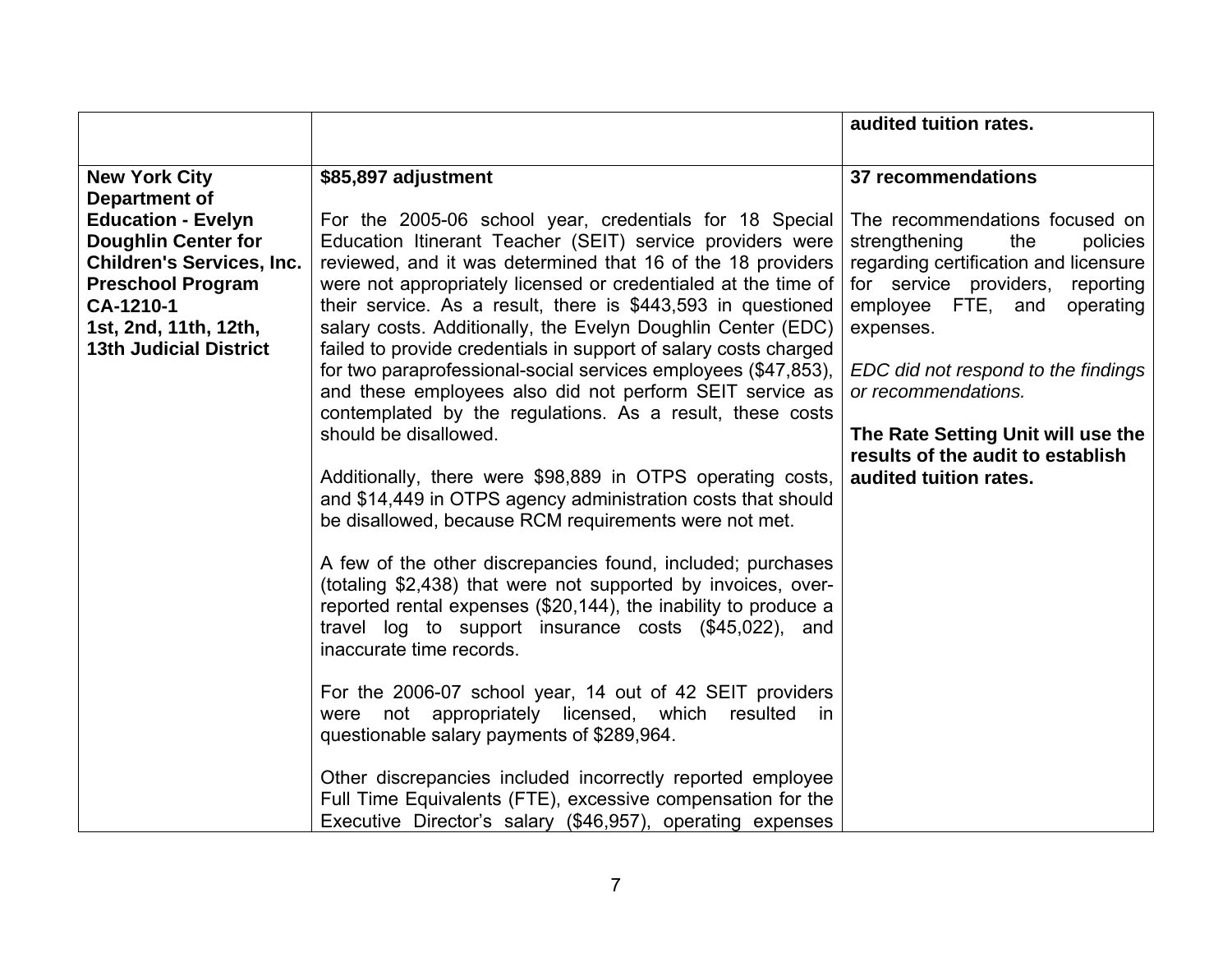| <b>Rainbow Rhymes</b><br><b>Learning Center</b><br>For the Period July 1,<br>2007 through June 30,<br>2008<br>SP-0310-4<br><b>12th Judicial District</b>                                                                                                                            | (\$5,954), and staff development costs (\$3,569) not in<br>accordance with RCM requirements, among others.<br>There is a total of \$85,897 in disallowances, and \$443,593 in<br>questioned costs<br>The majority of the expenditures incurred in operating the 21C<br>program were supported and documented. Specifically, of the<br>\$197,741.20 in expenditures incurred, adequate support<br>existed for all but \$2,761.93 in non-salary expenses and<br>\$7,620.27 in salary related expenses. A few discrepancies<br>were found over the 2007-08 expenditures made with 21C<br>grant funds found; such as insufficient documentation,<br>misclassified expenditures, unsupported payroll records, and<br>incomplete time cards. | 10 recommendations<br>The recommendations focused on<br>strengthening the policies and<br>procedures pertaining to proper<br>supporting<br>documentation,<br>expenditures, and payroll records.<br>Rainbow officials agreed with the<br>recommendations<br>and<br>have<br>indicated that they will implement<br>corrective action. |
|-------------------------------------------------------------------------------------------------------------------------------------------------------------------------------------------------------------------------------------------------------------------------------------|----------------------------------------------------------------------------------------------------------------------------------------------------------------------------------------------------------------------------------------------------------------------------------------------------------------------------------------------------------------------------------------------------------------------------------------------------------------------------------------------------------------------------------------------------------------------------------------------------------------------------------------------------------------------------------------------------------------------------------------|------------------------------------------------------------------------------------------------------------------------------------------------------------------------------------------------------------------------------------------------------------------------------------------------------------------------------------|
| <b>Schalmont Central</b><br><b>School District</b><br><b>District Use of</b><br><b>American Recovery and</b><br><b>Reinvestment Act</b><br>(ARRA) funds awarded<br>for the July, 1 2009 $-$<br><b>June 30, 2010 School</b><br>Year.<br>ARRA-0111-24<br><b>4th Judicial District</b> | It was found that the District charged ARRA-IDEA 611 funds<br>for \$2,426.18 for sales tax paid on the purchase of<br>computers.<br>We also found the District claimed the full budget amount, but<br>were only reimbursed for 90 percent because Department<br>payment controls prevented the 90 percent threshold from<br>being exceeded.<br>The District did not promptly charge expenditures to ARRA-<br>ESF codes.<br>The relied on a series of manual budget<br>transfers late in the year.<br>The District did not have the required time certifications for<br>four of the five employees paid solely with ARRA-IDEA<br>Section 611 funding.<br>There were also errors found in                                                | <b>6</b> recommendations<br>report's<br>recommendations<br>The<br>focused on<br>strengthening the<br>policies and procedures pertaining<br>to the proper use of ARRA funds.<br>District agreed<br>with<br>The<br>the<br>recommendations<br>and<br>has<br>indicated that they will implement<br>corrective action.                  |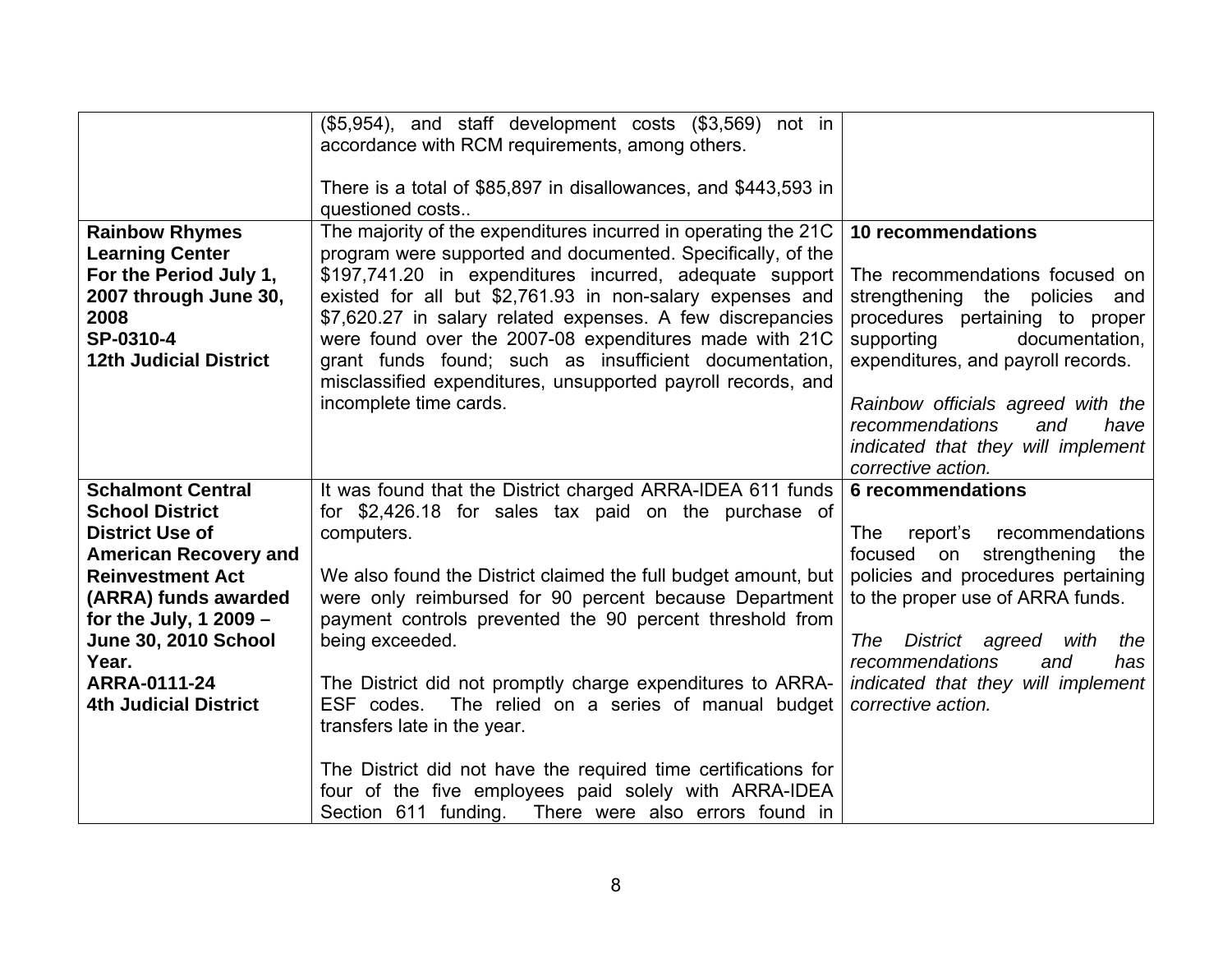|                                        | certifications for employees charged to multiple grant funds.                                                                                                                 |                                        |  |  |  |  |  |  |
|----------------------------------------|-------------------------------------------------------------------------------------------------------------------------------------------------------------------------------|----------------------------------------|--|--|--|--|--|--|
|                                        | Finally, the District did not have a process for ensuring<br>compliance with federal requirements which included<br>minimizing time elapsing between receipt and disbursement |                                        |  |  |  |  |  |  |
|                                        | of funds; and remitting interest earned in excess of \$100                                                                                                                    |                                        |  |  |  |  |  |  |
|                                        | annually on federal funds.                                                                                                                                                    |                                        |  |  |  |  |  |  |
| <b>Office of the State Comptroller</b> |                                                                                                                                                                               |                                        |  |  |  |  |  |  |
| <b>Audit</b>                           | <b>Major Finding(s)</b>                                                                                                                                                       | <b>Recommendation/Response</b>         |  |  |  |  |  |  |
| <b>Alden Central School</b>            | The District has a process in place to identify nonresident                                                                                                                   | 4 recommendations                      |  |  |  |  |  |  |
| <b>District</b>                        | students receiving educational services from the District.                                                                                                                    |                                        |  |  |  |  |  |  |
| <b>Nonresident Tuition</b>             | Officials effectively identified and billed for qualified foster                                                                                                              | report's<br>recommendations<br>The     |  |  |  |  |  |  |
| 2010M-233                              | students during the scope period. However, District officials                                                                                                                 | focused on<br>strengthening<br>the     |  |  |  |  |  |  |
| <b>8th Judicial District</b>           | made several calculation errors in the billing invoices                                                                                                                       | procedures pertaining<br>to<br>non-    |  |  |  |  |  |  |
|                                        | submitted to other school districts for foster students. As a                                                                                                                 | resident tuition.                      |  |  |  |  |  |  |
|                                        | result, the District under-billed approximately \$17,800 for<br>eight foster children during the last two fiscal years (2008-09)                                              | The District agreed<br>with<br>the     |  |  |  |  |  |  |
|                                        | and 2009-10).                                                                                                                                                                 | recommendations and<br>indicated       |  |  |  |  |  |  |
|                                        |                                                                                                                                                                               | that they will implement corrective    |  |  |  |  |  |  |
|                                        | In addition, officials were unaware that they should seek                                                                                                                     | action.                                |  |  |  |  |  |  |
|                                        | reimbursement from the district of origin for nonresident                                                                                                                     |                                        |  |  |  |  |  |  |
|                                        | students attending nonpublic schools within the District and                                                                                                                  |                                        |  |  |  |  |  |  |
|                                        | receiving special education services from the District.                                                                                                                       |                                        |  |  |  |  |  |  |
| <b>Auburn Enlarged City</b>            | The District did not process all of the claims for 26 Medicaid-                                                                                                               | 9 recommendations                      |  |  |  |  |  |  |
| <b>School District</b>                 | eligible students with IEPs, identify the Medicaid-eligibility                                                                                                                |                                        |  |  |  |  |  |  |
| <b>Internal Controls Over</b>          | status of 12 Medicaid-eligible students with IEPs or submit                                                                                                                   | District officials did not address the |  |  |  |  |  |  |
| <b>Medicaid</b>                        | claims for services they received. It also did not identify the                                                                                                               | recommendations, and generally         |  |  |  |  |  |  |
| <b>Reimbursement</b>                   | potential Medicaid eligibility status of another six students with                                                                                                            | disagreed<br>with<br>findings,<br>the  |  |  |  |  |  |  |
| 2010M-93                               | IEPs who received free school lunches. The District did not                                                                                                                   | especially<br>those<br>pertaining to   |  |  |  |  |  |  |
| <b>7th Judicial District</b>           | get reimbursed for these services because District officials                                                                                                                  | Medicaid claims and requirements,      |  |  |  |  |  |  |
|                                        | had not established policies and procedures for controlling the                                                                                                               | IEP service providers, supporting      |  |  |  |  |  |  |
|                                        | Medicaid reimbursement process. As a result, the District did                                                                                                                 | documentation for services, and        |  |  |  |  |  |  |
|                                        | not claim \$25,751 for IEP-related services provided to these                                                                                                                 | record keeping.                        |  |  |  |  |  |  |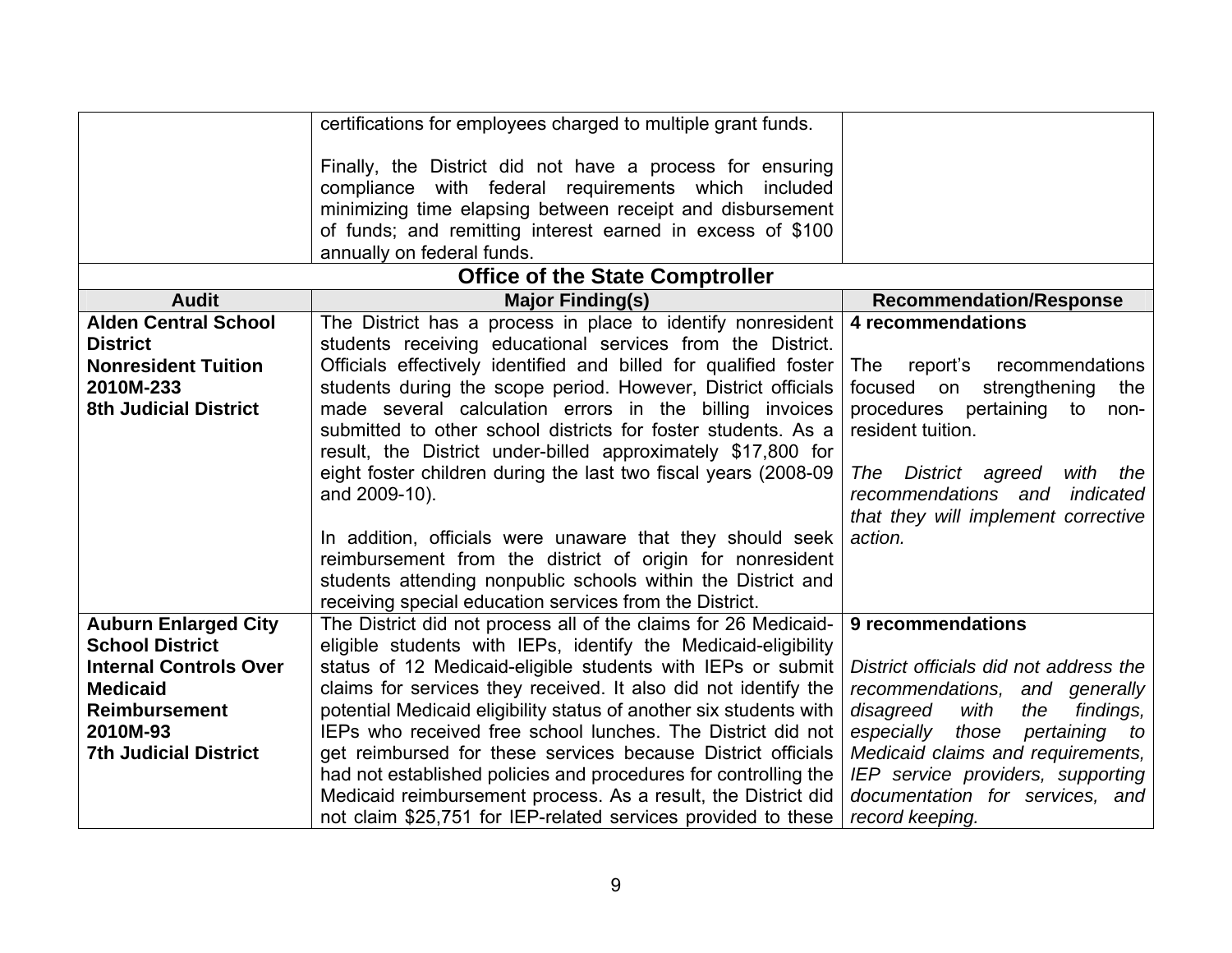|                                                                                                                                                                                         | students. It is estimated that the District did not claim<br>\$295,660 (25 percent) in potential Medicaid reimbursements<br>for IEP services during the 2008-09 year.                                                                                                                                                                                                                                                                                                                                                                                                                                                                                                                                                                                                                                            |                                                                                                                                                                                                                                                                                                                                                                                                        |
|-----------------------------------------------------------------------------------------------------------------------------------------------------------------------------------------|------------------------------------------------------------------------------------------------------------------------------------------------------------------------------------------------------------------------------------------------------------------------------------------------------------------------------------------------------------------------------------------------------------------------------------------------------------------------------------------------------------------------------------------------------------------------------------------------------------------------------------------------------------------------------------------------------------------------------------------------------------------------------------------------------------------|--------------------------------------------------------------------------------------------------------------------------------------------------------------------------------------------------------------------------------------------------------------------------------------------------------------------------------------------------------------------------------------------------------|
| <b>AuSable Valley Central</b><br><b>School District</b><br><b>Internal Controls Over</b><br><b>Selected Financial</b><br><b>Activities</b><br>2010M-228<br><b>4th Judicial District</b> | Cash receipts were not properly accounted for or deposited in<br>a timely manner. The Board also has not adopted<br>comprehensive written policies and procedures for processing<br>payroll. Specifically, 20 cash receipts totaling \$14,311 did not<br>contain any supporting documentation of the cash collections<br>and cash receipts totaling \$5,770 were not deposited until 10<br>days or more from the date the funds were received. In<br>addition, there was a lack of segregation of duties, and<br>compensating controls were either not in place, or not<br>operating effectively. As a result, employee time records for<br>additional hourly work were not submitted in a timely manner.<br>Internal controls over the District's fiscal management system<br>and network were also inadequate. | 11 recommendations<br>report's<br>recommendations<br>The<br>strengthening<br>focused<br>the<br>on<br>policies and procedures pertaining<br>to cash receipt policies,<br>the<br>segregation<br>of payroll duties,<br>payroll time records,<br>and IT<br>controls.<br>District agreed<br>with<br>the<br>The<br>recommendations<br>and<br>has<br>indicated that they will implement<br>corrective action. |
| <b>Averill Park Central</b><br><b>School District</b><br><b>Internal Controls Over</b><br><b>Information Technology</b><br>2010M-229<br><b>3rd Judicial District</b>                    | Internal controls over the District's fiscal management system<br>were inadequate because users were granted access to<br>functions of the financial software applications that they did<br>not need in order to fulfill their day-to-day job responsibilities.<br>In addition, audit logs were not generated and reviewed by<br>someone independent of the business office operations, and<br>the District did not have a formal IT disaster recovery plan.                                                                                                                                                                                                                                                                                                                                                     | 4 recommendations<br>report's recommendations<br>The:<br>strengthening<br>focused<br>on<br>the<br>policies and procedures regarding<br>software<br>applications,<br>the<br>maintenance of audit logs, and a<br>disaster recovery plan.<br>District agreed<br>The<br>with<br>the<br>recommendations and is in the<br>process of implementing corrective<br>action.                                      |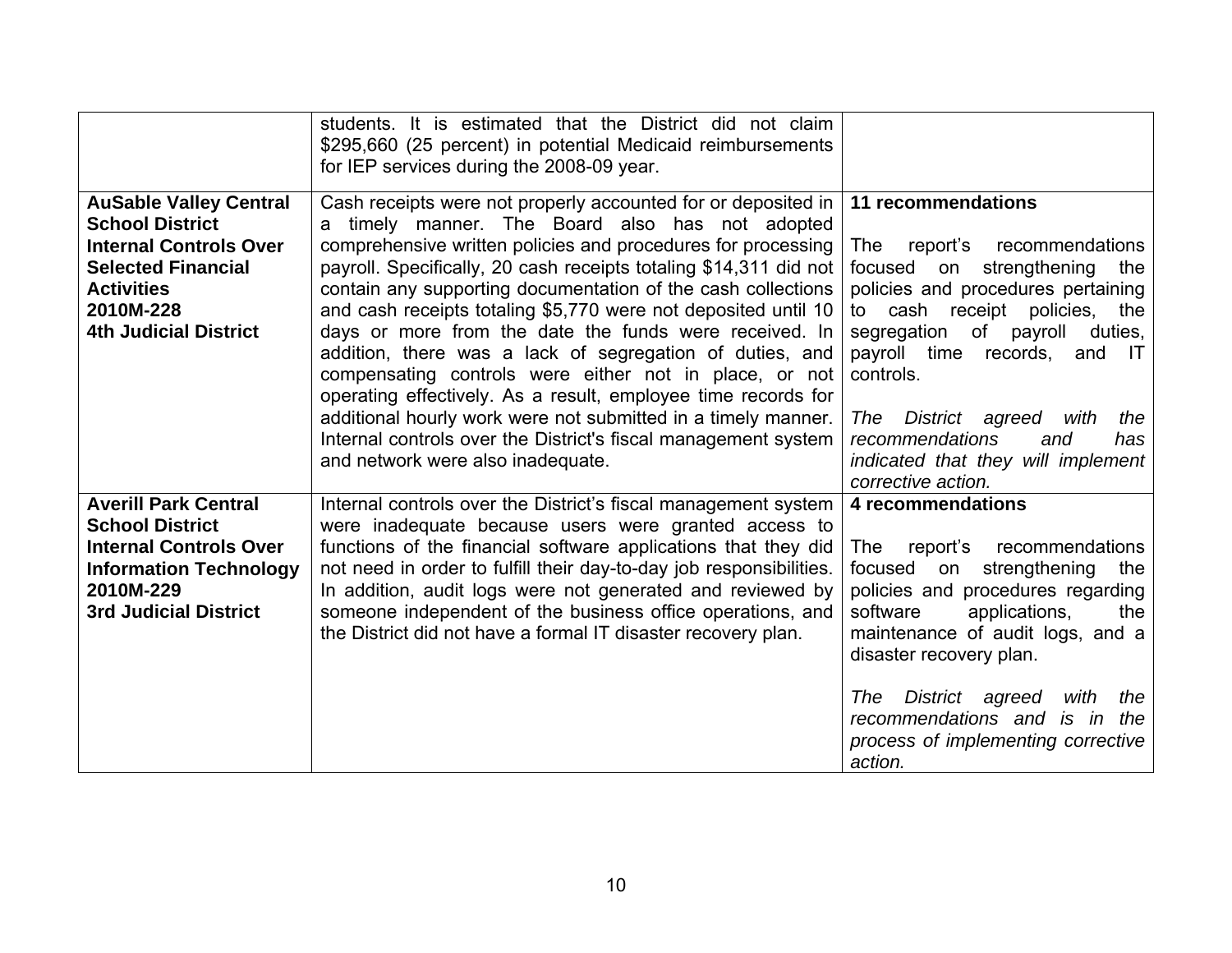| <b>Beacon City School</b><br><b>District</b><br>2011-2012 Budget<br><b>Review</b><br>B6-11-7<br><b>9th Judicial District</b>                                                                                                      | The significant revenue and expenditure projections in the   There are no recommendations.<br>preliminary budget are reasonable.                                                                                                                                                                                                                                                                                                                                                                                                                   |                                                                                                                                                                                                                                                                                                            |
|-----------------------------------------------------------------------------------------------------------------------------------------------------------------------------------------------------------------------------------|----------------------------------------------------------------------------------------------------------------------------------------------------------------------------------------------------------------------------------------------------------------------------------------------------------------------------------------------------------------------------------------------------------------------------------------------------------------------------------------------------------------------------------------------------|------------------------------------------------------------------------------------------------------------------------------------------------------------------------------------------------------------------------------------------------------------------------------------------------------------|
| <b>Bedford Central School</b><br><b>District</b><br><b>Custodial Staffing</b><br><b>Levels and Overtime</b><br><b>Costs</b><br>2010M-188<br><b>9th Judicial District</b>                                                          | The District can save money by decreasing or adjusting their  <br>custodial staffing levels to meet the industry average and by<br>hiring part-time employees to provide substitute coverage.<br>Making these staffing changes and ensuring that overtime<br>hours are only used as necessary and the associated costs-<br>closely monitored and controlled, the District could potentially<br>save District taxpayers up to \$712,000 and sharply reduce the<br>\$661,000 in annual overtime costs.                                               | 2 recommendations<br>recommendations<br>The<br>focused<br>primarily on strengthening the<br>policies and procedures regarding<br>efficiency evaluations of custodial<br>services, and the consideration to<br>part-time<br>hire<br>employees<br>to<br>staffing<br>without<br>supplement<br>overtime costs. |
|                                                                                                                                                                                                                                   |                                                                                                                                                                                                                                                                                                                                                                                                                                                                                                                                                    | The District generally agreed with<br>the recommendations and has<br>indicated that they will implement<br>corrective action.                                                                                                                                                                              |
| <b>Brockport Central</b><br><b>School District</b><br><b>Internal Controls Over</b><br>Personal, Private and<br><b>Sensitive Information</b><br>and Information<br><b>Technology</b><br>2010M-213<br><b>7th Judicial District</b> | The District has not effectively implemented procedures to<br>safeguard personal, private, and sensitive information.<br>Consequently, District personnel were using social security<br>numbers as employee identifiers on paper and electronic<br>correspondence that was routinely prepared and distributed<br>by department managers. In addition, the District's Record<br>Retention Officer was not overseeing District staff to ensure<br>sensitive information was being properly disposed of in a<br>timely manner in accordance with law. | <b>7 recommendations</b><br>The recommendations focused on<br>strengthening<br>the policies<br>and<br>procedures<br>regarding<br>the<br>and disposing of<br>safeguarding<br>information,<br>internal<br>personal<br>controls, and a formal<br>disaster<br>recovery plan.                                   |
|                                                                                                                                                                                                                                   | Internal controls over IT were not appropriately designed and<br>operating effectively. The District has not established policies                                                                                                                                                                                                                                                                                                                                                                                                                  | District agreed<br>The<br>with<br>the<br>recommendations<br>has<br>and                                                                                                                                                                                                                                     |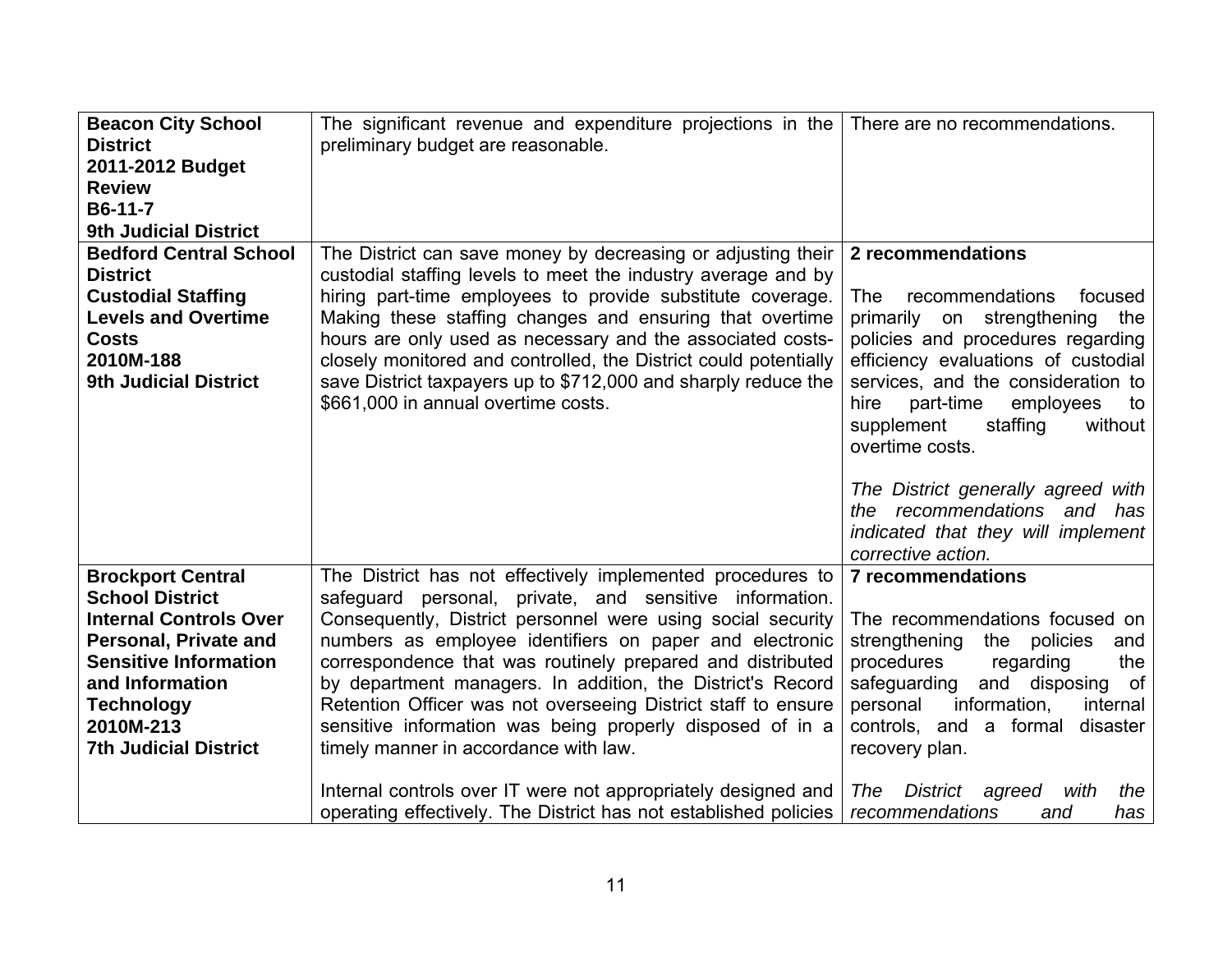|                                                                                                                                                                 | and procedures for acceptable use, granting access rights,<br>and did not adopt a formal disaster recovery plan.                                                                                                                                                                                                                                                                                                                                | indicated that they will implement<br>corrective action.                                                                                                                                                                                                                                                                                                         |
|-----------------------------------------------------------------------------------------------------------------------------------------------------------------|-------------------------------------------------------------------------------------------------------------------------------------------------------------------------------------------------------------------------------------------------------------------------------------------------------------------------------------------------------------------------------------------------------------------------------------------------|------------------------------------------------------------------------------------------------------------------------------------------------------------------------------------------------------------------------------------------------------------------------------------------------------------------------------------------------------------------|
|                                                                                                                                                                 |                                                                                                                                                                                                                                                                                                                                                                                                                                                 |                                                                                                                                                                                                                                                                                                                                                                  |
| <b>Bronxville Union Free</b><br><b>School District</b><br><b>Health Insurance Costs</b><br>2010M-231<br><b>9th Judicial District</b>                            | District officials did not actively monitor the financial<br>operations of the State-Wide Schools Cooperative Health<br>Plan (SWSCHP) or seek competition in acquiring health<br>insurance benefits. We found that had the District considered<br>other options, it could have saved approximately \$1 million in<br>health insurance benefit costs over the past three fiscal years.                                                           | 3 recommendations<br>The<br>report's recommendations<br>strengthening<br>focused<br>on<br>the<br>policies and procedures regarding<br><b>SWSCHP</b><br>monitoring<br>properly<br>financial<br>statements and<br>other<br>information,<br>establishing<br>a<br>purchasing policy, and considering<br>other options for providing health<br>benefits to employees. |
|                                                                                                                                                                 |                                                                                                                                                                                                                                                                                                                                                                                                                                                 | The District generally agreed with<br>the recommendations and has<br>indicated that they will implement<br>corrective action.                                                                                                                                                                                                                                    |
| <b>Broome-Tioga-Delaware</b><br><b>County Health</b><br><b>Insurance Consortium</b><br><b>Segregation of Duties</b><br>2010M-60<br><b>6th Judicial District</b> | The Consortium treasurer's cash disbursement duties are not<br>adequately segregated. In addition to receiving and paying<br>claims invoices, the treasurer records those transactions and<br>maintains custody of all Consortium cash assets. She also<br>executes all electronic transfers of Consortium moneys.<br>Further, the administrator is an employee of the law firm,<br>whose salary is paid through the claims audit process, thus | 2 recommendations<br>The<br>report's<br>recommendations<br>strengthening<br>focused on<br>the<br>procedures<br>pertaining<br>to<br>segregation of duties.                                                                                                                                                                                                        |
|                                                                                                                                                                 | providing an interest in the claims he is reviewing. By design,<br>this dilutes his review as a mitigating control for the lack of<br>segregation of the treasurer's duties.<br>In addition, another official does not compare the bank<br>balances to the Consortium's records because the treasurer<br>does not maintain a ledger showing cash activity with a                                                                                | The Consortium agreed with the<br>recommendations<br>and<br>has<br>indicated that they will implement<br>corrective action.                                                                                                                                                                                                                                      |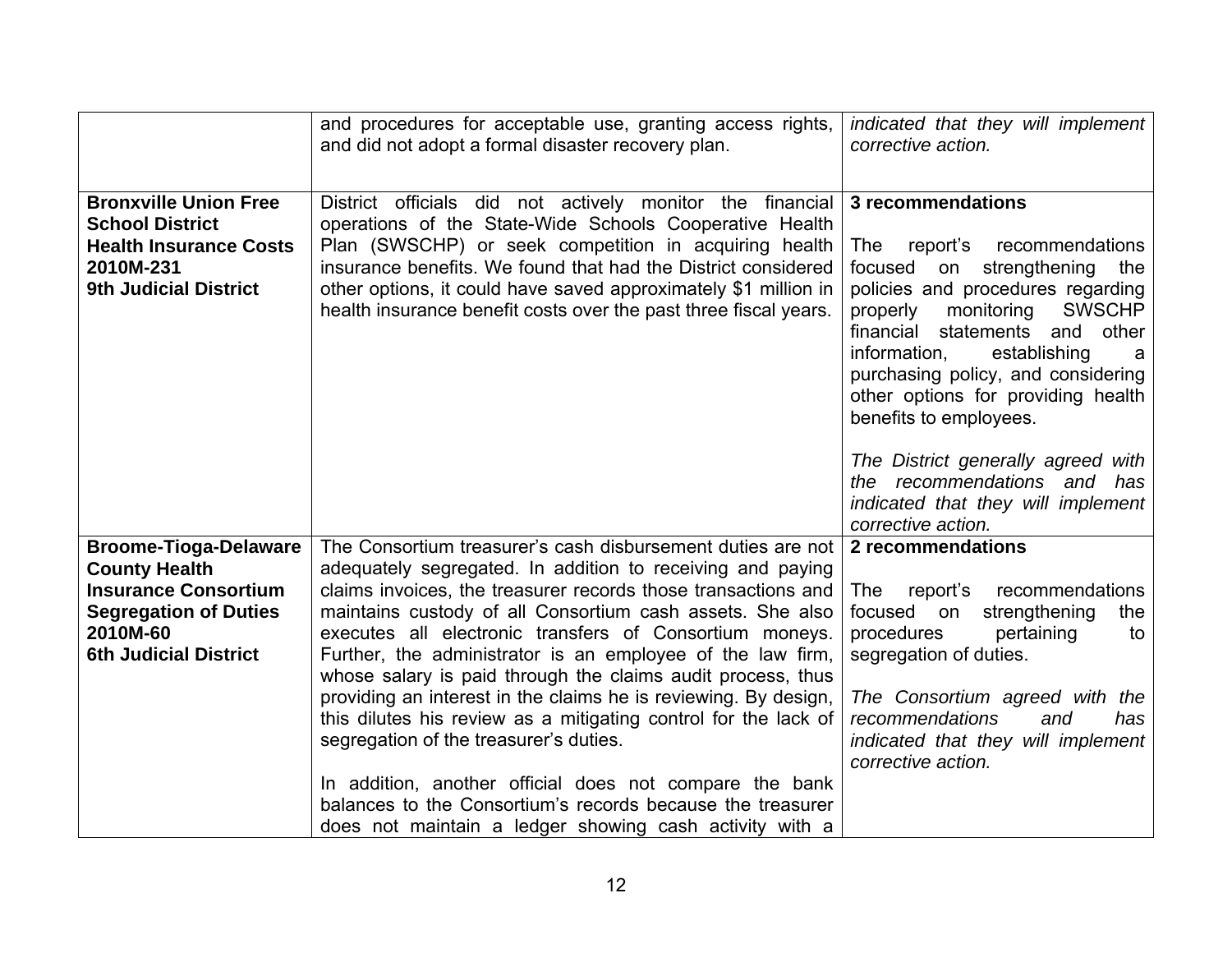|                                                                                                                                                                              | running cash balance for all Consortium bank accounts.                                                                                                                                                                                                                                                                                                                                                                                                                                                                                                                                                                                                                                                        |                                                                                                                                                                                                                                                                                                                                                                                                                     |
|------------------------------------------------------------------------------------------------------------------------------------------------------------------------------|---------------------------------------------------------------------------------------------------------------------------------------------------------------------------------------------------------------------------------------------------------------------------------------------------------------------------------------------------------------------------------------------------------------------------------------------------------------------------------------------------------------------------------------------------------------------------------------------------------------------------------------------------------------------------------------------------------------|---------------------------------------------------------------------------------------------------------------------------------------------------------------------------------------------------------------------------------------------------------------------------------------------------------------------------------------------------------------------------------------------------------------------|
|                                                                                                                                                                              | Finally, because the treasurer does not maintain Consortium<br>cash records, Consortium officials were unable to verify that<br>the cash balances per the bank statements were accurate.                                                                                                                                                                                                                                                                                                                                                                                                                                                                                                                      |                                                                                                                                                                                                                                                                                                                                                                                                                     |
| <b>Cambridge Central</b><br><b>School District</b><br><b>Internal Controls Over</b><br>the Business Office<br>2010M-225<br><b>4th Judicial District</b>                      | The Board did not address Business Office operations to<br>ensure that incompatible duties were properly segregated, nor<br>did they establish sufficient compensating controls to address<br>the lack of segregation. The District did not have<br>comprehensive written policies and procedures in place to<br>provide adequate guidance and internal controls over<br>purchasing and payroll processing, financial software user<br>rights and bank reconciliations. This lack of guidance<br>contributed to the poor segregation of duties and inadequate<br>compensating controls over financial operations, creating an<br>increased risk that errors, irregularities, or fraud could go<br>undetected. | <b>6 recommendations</b><br>The<br>report's<br>recommendations<br>strengthening<br>focused on<br>the<br>policies and procedures regarding<br>the segregation of duties<br>over<br>payroll<br>and<br>purchasing,<br>and<br>financial software user rights.<br>The<br>District agreed<br>with<br>the<br>recommendations<br>and<br>has<br>indicated that they have already<br>begun to implement corrective<br>action. |
| <b>Campbell-Savona</b><br><b>Central School District</b><br>2011-2012 Budget<br><b>Review</b><br>$B2-11-2$<br><b>7th Judicial District</b>                                   | The significant revenue and expenditure projections in the<br>tentative/proposed budget are reasonable.                                                                                                                                                                                                                                                                                                                                                                                                                                                                                                                                                                                                       | There are no recommendations.                                                                                                                                                                                                                                                                                                                                                                                       |
| <b>Candor Central School</b><br><b>District</b><br><b>Internal Controls Over</b><br><b>Business Office</b><br><b>Operations</b><br>2010M-210<br><b>6th Judicial District</b> | District officials did not ensure that internal controls over<br>business office operations were adequate to safeguard<br>District assets. The treasurer did not control the use of her<br>signature, user access rights to the financial software were<br>in accordance with job<br>duties, cash<br>not assigned<br>disbursement and payroll duties were not adequately<br>segregated. The District also did not have sufficient bonding<br>insurance for employees responsible for disbursing District                                                                                                                                                                                                      | 5 recommendations<br>The recommendations focused on<br>strengthening<br>the policies<br>and<br>procedures regarding the proper<br>segregation of duties over cash<br>disbursements<br>the<br>and<br>payroll<br>process.                                                                                                                                                                                             |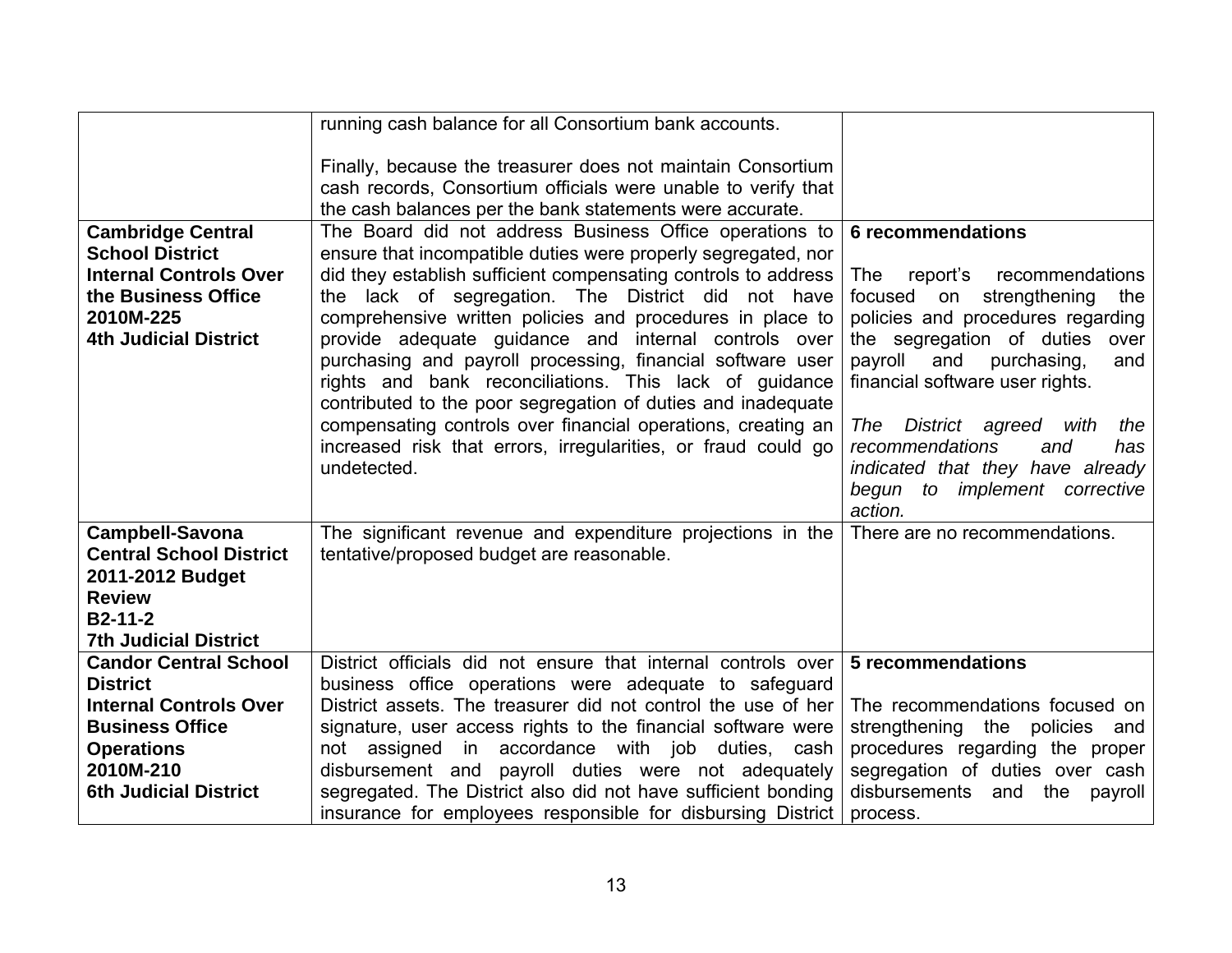|                                                                                                                                                                                                                   | funds.                                                                                                                                                                                                                                                                                                                                                                                                                                                                                                                                                                                                                                                                                                                                                                                                                                                                                                                                                                                                                                                                                                                                                                                                                                                                                                                                                                                                                                                                                         |                                                                                                                                                                                                                                                                                                                                                                                                                                                                                                                                                                                            |
|-------------------------------------------------------------------------------------------------------------------------------------------------------------------------------------------------------------------|------------------------------------------------------------------------------------------------------------------------------------------------------------------------------------------------------------------------------------------------------------------------------------------------------------------------------------------------------------------------------------------------------------------------------------------------------------------------------------------------------------------------------------------------------------------------------------------------------------------------------------------------------------------------------------------------------------------------------------------------------------------------------------------------------------------------------------------------------------------------------------------------------------------------------------------------------------------------------------------------------------------------------------------------------------------------------------------------------------------------------------------------------------------------------------------------------------------------------------------------------------------------------------------------------------------------------------------------------------------------------------------------------------------------------------------------------------------------------------------------|--------------------------------------------------------------------------------------------------------------------------------------------------------------------------------------------------------------------------------------------------------------------------------------------------------------------------------------------------------------------------------------------------------------------------------------------------------------------------------------------------------------------------------------------------------------------------------------------|
|                                                                                                                                                                                                                   |                                                                                                                                                                                                                                                                                                                                                                                                                                                                                                                                                                                                                                                                                                                                                                                                                                                                                                                                                                                                                                                                                                                                                                                                                                                                                                                                                                                                                                                                                                | District agreed<br>with the<br>The<br>recommendations<br>indicated<br>and                                                                                                                                                                                                                                                                                                                                                                                                                                                                                                                  |
|                                                                                                                                                                                                                   |                                                                                                                                                                                                                                                                                                                                                                                                                                                                                                                                                                                                                                                                                                                                                                                                                                                                                                                                                                                                                                                                                                                                                                                                                                                                                                                                                                                                                                                                                                | that they plan<br>implement<br>to                                                                                                                                                                                                                                                                                                                                                                                                                                                                                                                                                          |
|                                                                                                                                                                                                                   |                                                                                                                                                                                                                                                                                                                                                                                                                                                                                                                                                                                                                                                                                                                                                                                                                                                                                                                                                                                                                                                                                                                                                                                                                                                                                                                                                                                                                                                                                                | corrective action.                                                                                                                                                                                                                                                                                                                                                                                                                                                                                                                                                                         |
| <b>Dunkirk City School</b><br><b>District</b><br><b>Employee Benefit</b><br><b>Accrued Liability</b><br><b>Reserve Fund and Cost</b><br><b>Savings Opportunities</b><br>2010M-189<br><b>8th Judicial District</b> | In March 2000 the Board, by resolution, established an<br>EBALR and set the maximum amount of the reserve at<br>\$300,000. In June 2003 the Board reviewed the District's<br>potential future obligations for funding unused sick leave<br>benefits for certain employees. Based on the review, they<br>adopted a resolution to increase the amount of the fund.<br>However, the resolution did not state a revised maximum<br>amount and the District could not produce any documentation<br>to substantiate the need to increase the amount of the<br>reserve. The reserve balance as of June 30, 2010 was \$1.75<br>million. The District's liability for this benefit, based on<br>accrued and unused sick leave balances at June 30, 2010,<br>was estimated to be \$333,046. Therefore, the EBALR is<br>overfunded by \$1.42 million.<br>Additionally, the District has three bus routes in common with<br>neighboring school districts and could potentially realize<br>savings through cooperative bidding for transportation<br>services for these three routes. Furthermore, because District<br>officials did not adequately monitor fuel use, they purchased<br>more fuel than necessary during the 2008-09 and 2009-10<br>fiscal years. By reducing vendor transportation costs through<br>sharing common routes with a neighboring district, and<br>monitoring fuel purchases and usage, it is estimated that the<br>District could save up to \$100,420 in transportation costs. | 6 recommendations<br>report's recommendations<br>The<br>focused on strengthening the<br>policies and procedures regarding<br>EBALR<br>fund,<br>effectively<br>the<br>monitoring fuel purchases and<br>usage, and the reduction of vendor<br>transportation costs.<br>District officials generally agreed<br>with our recommendations and<br>indicated that they planned to<br>initiate corrective action.<br>The<br>Comptroller's office has certified<br>the District's excess EBALR to be<br>\$1.42 million. This is now available<br>for the District to reduce its future<br>tax levy. |
|                                                                                                                                                                                                                   | Finally, the District currently offers a payment in lieu of health<br>insurance to select staff. If the District were to offer this                                                                                                                                                                                                                                                                                                                                                                                                                                                                                                                                                                                                                                                                                                                                                                                                                                                                                                                                                                                                                                                                                                                                                                                                                                                                                                                                                            |                                                                                                                                                                                                                                                                                                                                                                                                                                                                                                                                                                                            |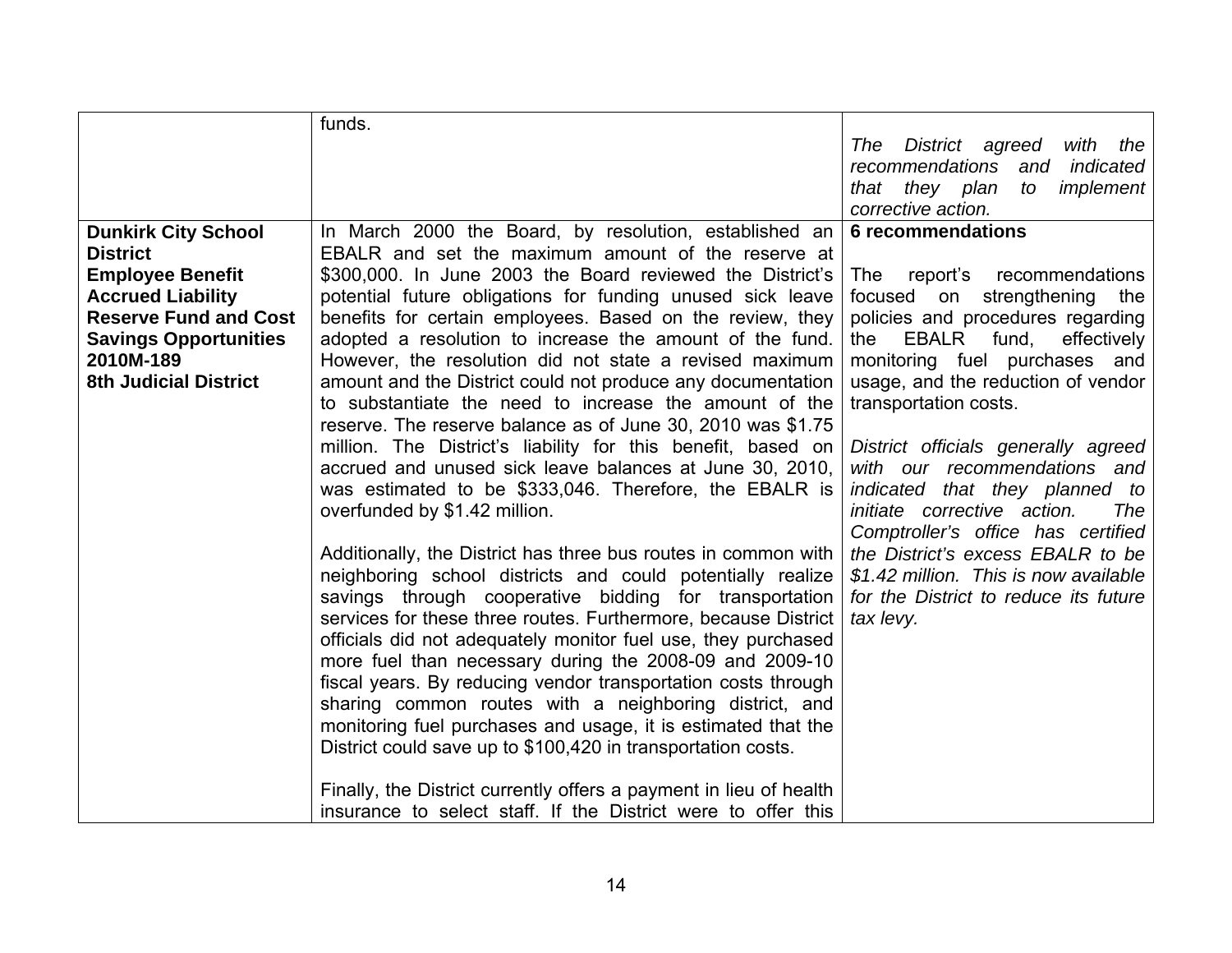| <b>East Moriches Union</b><br><b>Free School District</b>                                                                                                                                                                                                                                                                    | benefit to other employees, there is a potential savings of<br>\$82,890.<br>The significant revenue and expenditure projections in the<br>proposed budget, as amended through discussions with                                                                                                                                                                                                                                                                                                                                                                                                                                                                                                                                                                    | There are no recommendations.                                                                                                                                                                                                                                                                                                                                                                                                                                                                         |
|------------------------------------------------------------------------------------------------------------------------------------------------------------------------------------------------------------------------------------------------------------------------------------------------------------------------------|-------------------------------------------------------------------------------------------------------------------------------------------------------------------------------------------------------------------------------------------------------------------------------------------------------------------------------------------------------------------------------------------------------------------------------------------------------------------------------------------------------------------------------------------------------------------------------------------------------------------------------------------------------------------------------------------------------------------------------------------------------------------|-------------------------------------------------------------------------------------------------------------------------------------------------------------------------------------------------------------------------------------------------------------------------------------------------------------------------------------------------------------------------------------------------------------------------------------------------------------------------------------------------------|
| 2011-12 Tentative<br><b>Budget</b><br>$B7-11-6$<br><b>10th Judicial District</b>                                                                                                                                                                                                                                             | District officials, are reasonable.                                                                                                                                                                                                                                                                                                                                                                                                                                                                                                                                                                                                                                                                                                                               |                                                                                                                                                                                                                                                                                                                                                                                                                                                                                                       |
| <b>Fabius-Pompey Central</b><br><b>School District</b><br><b>2011-2012 Tentative</b><br><b>Budget</b><br>$B3-11-4$<br><b>5th Judicial District</b>                                                                                                                                                                           | The significant revenue and expenditure projections in the<br>tentative budget appear reasonable.                                                                                                                                                                                                                                                                                                                                                                                                                                                                                                                                                                                                                                                                 | There were no recommendations.                                                                                                                                                                                                                                                                                                                                                                                                                                                                        |
| <b>Federal Stimulus</b><br><b>Program - Claims</b><br>Processing in the<br><b>Western Region of New</b><br><b>York State (The Cities of</b><br><b>Buffalo, Niagara Falls,</b><br>Salamanca;<br><b>Cattaraugus, Erie and</b><br><b>Niagara Counties; and</b><br>Erie 2 Chautauqua-<br><b>Cattaraugus BOCES)</b><br>2010-MS-12 | Six local governments and 1 BOCES (the Cities of Buffalo,<br>Niagara Falls, Salamanca; Cattaraugus, Erie and Niagara<br>Counties; and Erie 2 Chautaugua-Cattaraugus BOCES) with<br>21 ARRA-funded highway projects were all reviewed. All of<br>the 166 claims (totaling \$19.3 million) generated by these 21<br>projects were reviewed, and all appeared to have been for<br>appropriate highway-related project costs, and were made in<br>accordance with project specifications.<br>The BOCES was the only entity audited that did not have<br>copies of any of the project contracts or change orders.<br>BOCES officials could not verify that payments made were<br>allowable and within the terms of project contracts or<br>accompanying change orders. | 2 recommendations<br>It is recommended that BOCES<br>officials ensure the accuracy of<br>claims by completing a claims audit<br>prior to payment. Additionally,<br>BOCES officials should maintain<br>involvement in the project for<br>purposes of monitoring progress<br>and to obtain assurance that the<br>certification of claims is valid.<br>Only two of the entities audited<br>responded to the draft report,<br>including Niagara County, and Erie<br>2-Chautauqua<br>Cattaraugus<br>BOCES. |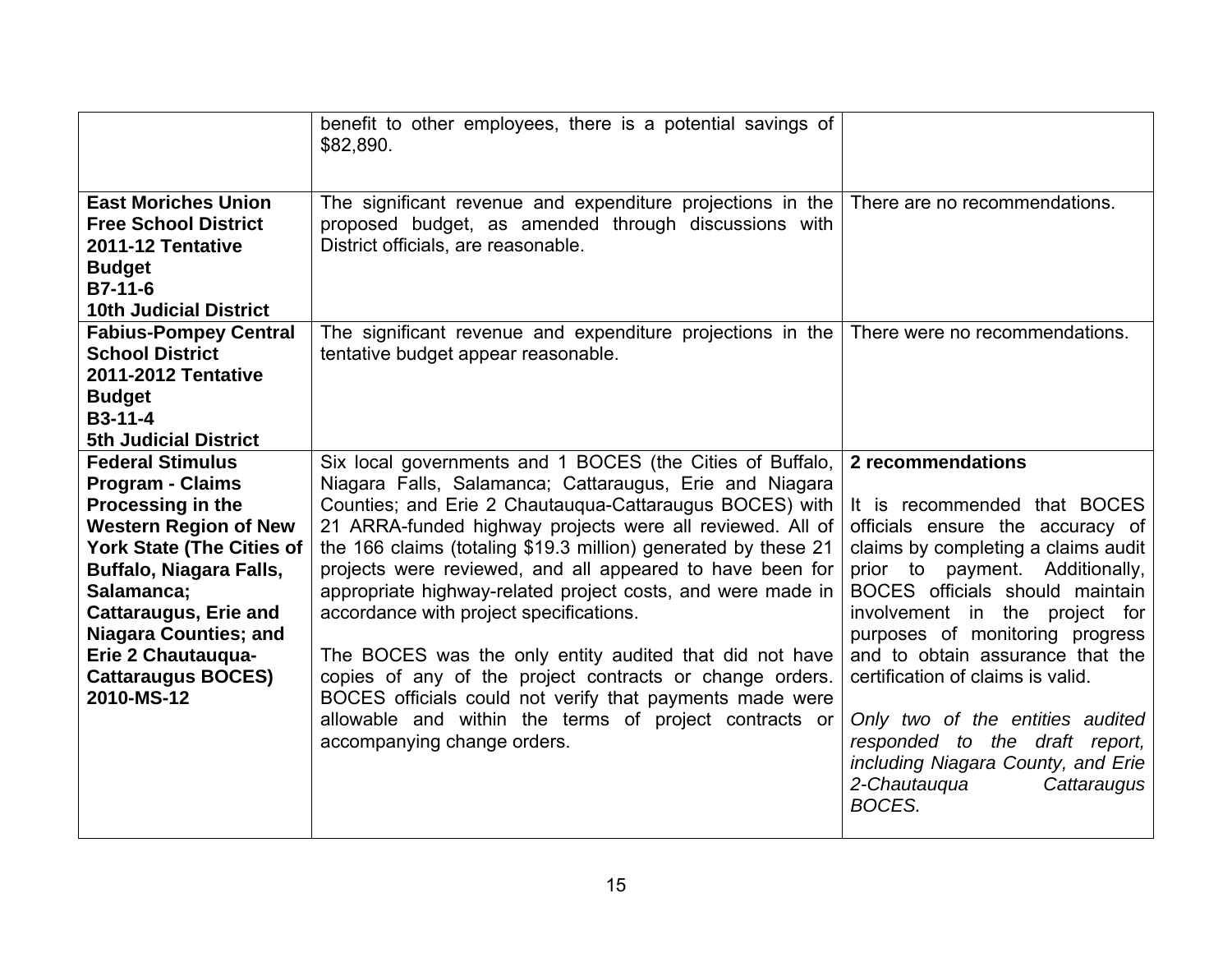|                                |                                                                                                                          | Both entities agreed with the            |
|--------------------------------|--------------------------------------------------------------------------------------------------------------------------|------------------------------------------|
|                                |                                                                                                                          | recommendations<br>and<br>have           |
|                                |                                                                                                                          | indicated that they will implement       |
|                                |                                                                                                                          | corrective action.                       |
| <b>Geneseo Central School</b>  | District had established<br>proposed computer<br>The<br>a                                                                | 1 recommendation                         |
| <b>District</b>                | replacement schedule as part of its 2009-2013 Technology                                                                 |                                          |
| <b>Virtual Desktops: Cost</b>  | Plan. However, due to budget constraints, the District could                                                             | It is recommended that the District      |
| <b>Savings and Energy</b>      | not make the computer purchases that had been planned for                                                                | consider expanding its use of            |
| <b>Conservation</b>            | the 2010-11 fiscal year. With the assistance of the                                                                      | virtual computing.                       |
| 2010M-208                      | Technology Coordinator, it was determined that of the                                                                    |                                          |
| <b>7th Judicial District</b>   | District's 399 instructional desktop workstations, 270 could                                                             | District agreed<br>with<br>The<br>the    |
|                                | reasonably be part of a virtual desktop setup. The District                                                              | recommendation and indicated that        |
|                                | could provide these 270 work stations using 59 computers                                                                 | they will be exploring the use of        |
|                                | and 211 virtual workstations, instead of 270 desktop                                                                     | virtual technology in several offices    |
|                                | computers. Approximately 90 workstations would be replaced                                                               | in the near future.                      |
|                                | annually, based on a 3-year replacement cycle. The total                                                                 |                                          |
|                                | estimated savings for the District over this three-year cycle                                                            |                                          |
|                                | would be \$173,862.                                                                                                      |                                          |
| <b>Greenburgh-North</b>        | Internal controls over payrolls were not adequate to protect                                                             | <b>7 recommendations</b>                 |
| <b>Castle Union Free</b>       | District's assets. The Board neither entered into formal                                                                 |                                          |
| <b>School District</b>         | employment agreements with administrative employees nor                                                                  | report's recommendations<br>The          |
| <b>Internal Controls Over</b>  | adopted District-wide policies to define compensation                                                                    | focused<br>strengthening<br>the<br>on    |
| <b>Payroll and Fundraising</b> | provided to such employees. In addition, although the former                                                             | policies and procedures regarding        |
| 2010M-191                      | Superintendent had a detailed contract with the Board, it was                                                            | employee<br>compensation<br>and          |
| <b>9th Judicial District</b>   | not followed with respect to vacation buyout payments. As a                                                              | benefits, leave records,<br><b>Board</b> |
|                                | result, questionable payments of more than \$100,000 were                                                                | approval<br>employment<br>on             |
|                                | made to three administrative employees and the former                                                                    | agreements, as well as policies          |
|                                | Superintendent.                                                                                                          | pertaining to unused vacation and        |
|                                |                                                                                                                          | leave time. It is also recommended       |
|                                | Further, the District engaged in a golf fundraiser, which is not                                                         | that all moneys currently on deposit     |
|                                |                                                                                                                          |                                          |
|                                |                                                                                                                          |                                          |
|                                | a permitted fund raising mechanism for the District. The                                                                 | in the District's bank account from      |
|                                | District recorded financial transactions related to<br>this<br>fundraiser, and also used a District bank account for the | the golf fundraiser, be returned.        |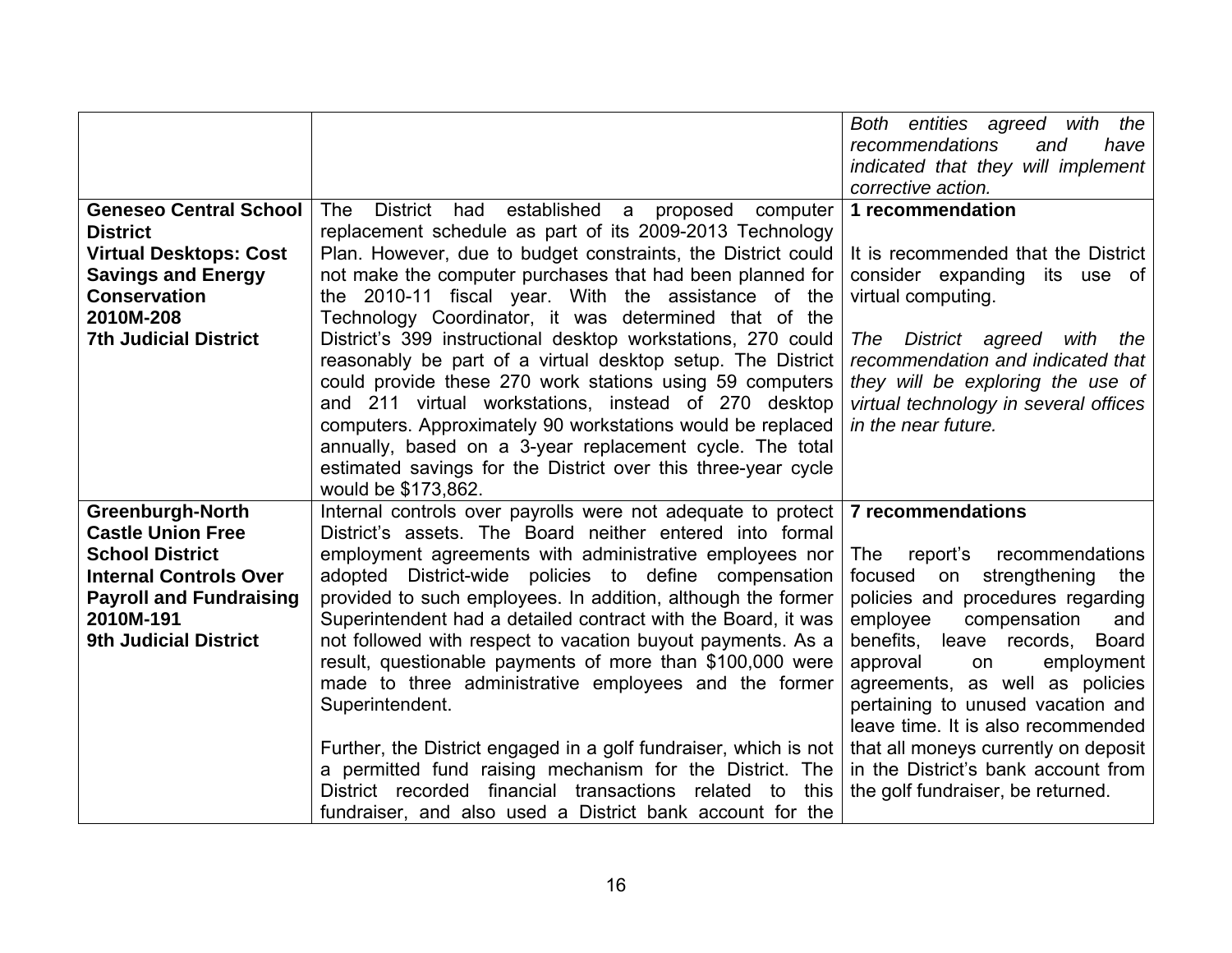|                               | deposits of receipts and disbursements related to this activity.  | District officials generally agreed   |
|-------------------------------|-------------------------------------------------------------------|---------------------------------------|
|                               | The Superintendent and Director of Finance also reviewed          | with the recommendations and          |
|                               | and approved disbursements related to the fundraiser.             | indicated that they planned to take   |
|                               |                                                                   | corrective action.                    |
| <b>Henry Viscardi School</b>  | Under Article 85 Section 4201 of Education Law, the Henry         | 3 recommendations                     |
| <b>Compliance with the</b>    | Viscardi School (HVS) is one of 11 private schools in New         |                                       |
| <b>Reimbursable Cost</b>      | York State that receive operating aid directly from the State to  | recommended<br>that the<br>It.<br>is. |
| <b>Manual</b>                 |                                                                   |                                       |
|                               | provide educational services to disabled students. The aid is     | Department review the adjustments     |
| 2009-S-70                     | provided on the basis of certain claimed expenses that the        | identified by the audit, to make      |
| <b>10th Judicial District</b> | schools submit to the State Education Department on annual        | approriate cost adjustments to        |
|                               | consolidated fiscal reports. To be eligible for reimbursement,    | costs reported on the CFR and         |
|                               | the expenses must comply with the guidelines contained in         | reduce future payments to the         |
|                               | the State Education Department's Reimbursable Cost                | School. It is also recommended        |
|                               | Manual.                                                           | that the Department review the        |
|                               |                                                                   | reasonableness<br>0f<br>the           |
|                               | The costs reported by the HVS for the two years ended June        | methodology used to allocate costs    |
|                               | 30, 2009 were reviewed, and it was determined that some           | Abilities!<br>(HVS'<br>from<br>Parent |
|                               | were not appropriate. \$835,074 was disallowed because            | Organization) to HVS. It is also      |
|                               | some of the expenses were unnecessary, unreasonable or            | recommended HVS ensure that its       |
|                               | not allowable and, therefore, not eligible for State              | reporting of reimbursable expenses    |
|                               | reimbursement. Another \$488,269 in excessive allocations         | complies with SED requirements.       |
|                               | were found for 15 employees in the two years covered by the       |                                       |
|                               | audit. These costs were not disallowed but are being              | The Department agreed with the        |
|                               | questioned, and the State Education Department should             | recommendations<br>and<br>has         |
|                               | review them.                                                      | indicated that they will implement    |
|                               |                                                                   | corrective action. T o determine the  |
|                               | <b>Note:</b> The HVS is one of eleven Section 4201 schools in New | percent of time the 15 parent         |
|                               | York State that, beginning with the 2011-12 school year,          | organization<br>employees<br>spend    |
|                               | receives its operating aid from per pupil charges which are       | working on<br>the HVS,<br>the         |
|                               | developed by the State Education Department and billed to         | Department has asked the HVS to       |
|                               | school districts by the Section 4201 schools. The State           | do a time study.                      |
|                               | reimburses school districts 40 percent in the current school      |                                       |
|                               | year and 60 percent in the subsequent school year for             |                                       |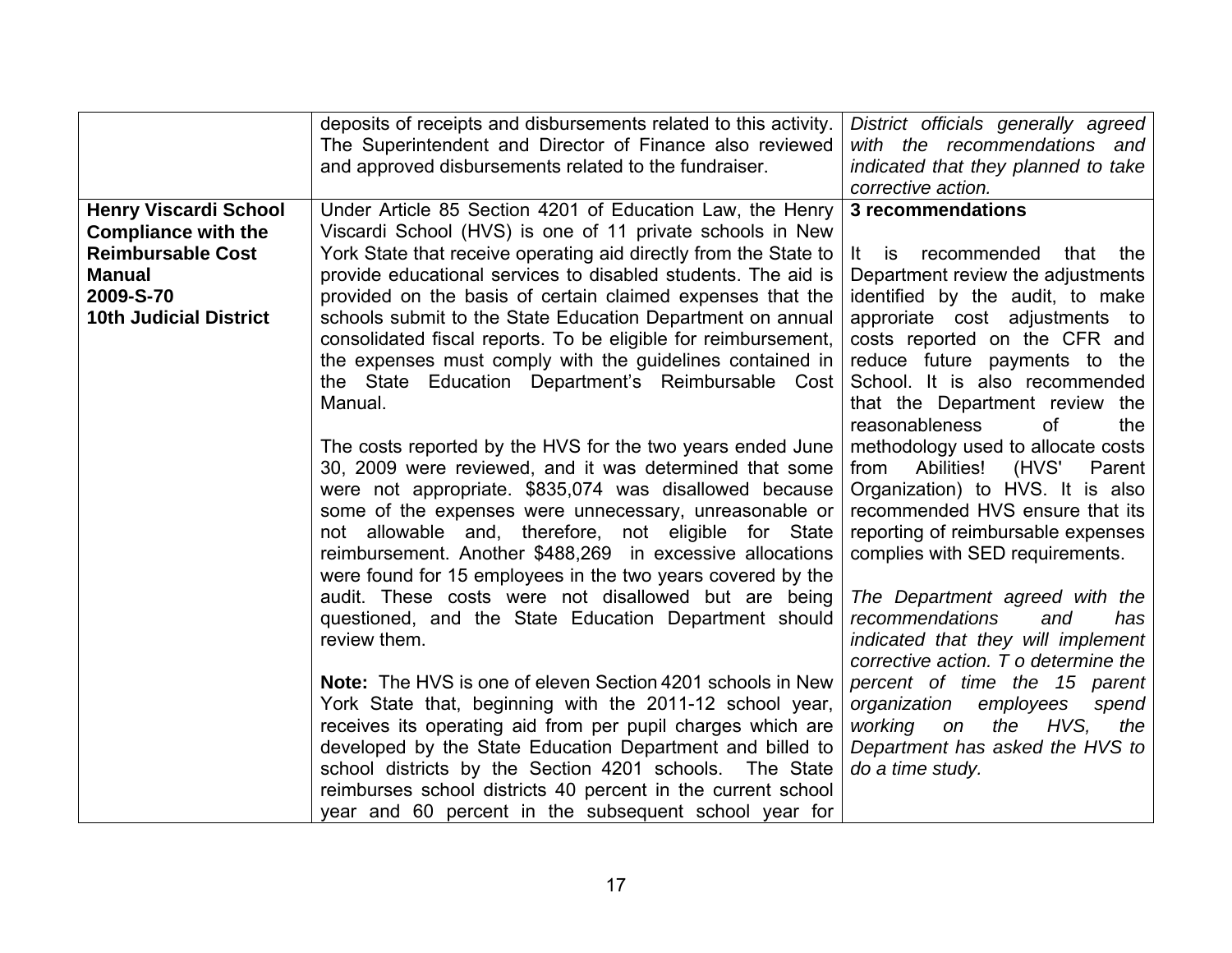|                                                                                                                                                           | payments they make to the Section 4201 schools.<br>The<br>Department develops the per pupil charges for the Section<br>4201 schools based on the budget requests and Consolidated<br>Fiscal Reports of the Section 4201 schools and the                                                                                                                                                                                                                                                                                                                                                                                                             |                                                                                                                                                                                                                                                                                                                |
|-----------------------------------------------------------------------------------------------------------------------------------------------------------|-----------------------------------------------------------------------------------------------------------------------------------------------------------------------------------------------------------------------------------------------------------------------------------------------------------------------------------------------------------------------------------------------------------------------------------------------------------------------------------------------------------------------------------------------------------------------------------------------------------------------------------------------------|----------------------------------------------------------------------------------------------------------------------------------------------------------------------------------------------------------------------------------------------------------------------------------------------------------------|
|                                                                                                                                                           | Reimbursable Cost Manual.                                                                                                                                                                                                                                                                                                                                                                                                                                                                                                                                                                                                                           |                                                                                                                                                                                                                                                                                                                |
| <b>Hinsdale Central School</b><br><b>District</b><br><b>Financial Condition and</b><br><b>Energy Savings</b><br>2010M-212<br><b>8th Judicial District</b> | The District has not taken adequate action to address the<br>excessive general fund balance or adopt realistic budgets. As<br>a result, at June 30, 2010, the District reported<br>an<br>unreserved, unappropriated general fund<br>balance<br>of<br>approximately \$1.7 million. This amount is approximately 18<br>percent of the ensuing year's appropriations and exceeds the<br>statutory limit by more than \$1.3 million. The District could<br>potentially achieve cost savings by using reduced-watt<br>fluorescent lamps and high efficiency ballasts for lighting. It is<br>estimated that the District could potentially save more than | 4 recommendations<br>The<br>report's<br>recommendations<br>focused on strengthening the<br>policies and procedures regarding<br>the unreserved fund balance, the<br>development<br>οf<br>realistic<br>expenditure<br>estimates,<br>and<br>upgrading to high-efficiency lighting<br>for energy saving purposes. |
|                                                                                                                                                           | \$162,000 over the life of the upgrades.                                                                                                                                                                                                                                                                                                                                                                                                                                                                                                                                                                                                            | The<br>District agreed<br>with<br>the<br>recommendations<br>and<br>has<br>indicated that they will implement<br>corrective action.                                                                                                                                                                             |
| <b>Holland Central School</b>                                                                                                                             | District officials did not prepare reasonable budgets for the                                                                                                                                                                                                                                                                                                                                                                                                                                                                                                                                                                                       | 8 recommendations                                                                                                                                                                                                                                                                                              |
| <b>District</b>                                                                                                                                           | 2005-06 through the 2009-10 fiscal years. District officials                                                                                                                                                                                                                                                                                                                                                                                                                                                                                                                                                                                        |                                                                                                                                                                                                                                                                                                                |
| <b>Financial Condition and</b>                                                                                                                            | underestimated revenues by \$3.6 million and overestimated                                                                                                                                                                                                                                                                                                                                                                                                                                                                                                                                                                                          | The<br>report's recommendations                                                                                                                                                                                                                                                                                |
| <b>Public High Cost Aid</b><br>2010M-181                                                                                                                  | appropriations by \$6.5 million over this period. As of June 30,<br>2010, it is estimated that the District has more than \$1.5                                                                                                                                                                                                                                                                                                                                                                                                                                                                                                                     | focused on strengthening<br>the<br>policies and procedures regarding                                                                                                                                                                                                                                           |
| <b>8th Judicial District</b>                                                                                                                              | million in excess funds that could be used to benefit                                                                                                                                                                                                                                                                                                                                                                                                                                                                                                                                                                                               | and<br>appropriation<br>revenue                                                                                                                                                                                                                                                                                |
|                                                                                                                                                           | taxpayers. In addition, District officials have not properly filed                                                                                                                                                                                                                                                                                                                                                                                                                                                                                                                                                                                  | fund<br>estimates,<br>surplus<br>the                                                                                                                                                                                                                                                                           |
|                                                                                                                                                           | State aid claims for public high cost aid in a timely manner                                                                                                                                                                                                                                                                                                                                                                                                                                                                                                                                                                                        | balance, and the unemployment                                                                                                                                                                                                                                                                                  |
|                                                                                                                                                           | and as a result the District has lost more than \$401,000 in aid.                                                                                                                                                                                                                                                                                                                                                                                                                                                                                                                                                                                   | insurance reserve.                                                                                                                                                                                                                                                                                             |
|                                                                                                                                                           | Furthermore, it could have potentially lost an additional                                                                                                                                                                                                                                                                                                                                                                                                                                                                                                                                                                                           |                                                                                                                                                                                                                                                                                                                |
|                                                                                                                                                           | \$189,000 for the 2008-09 fiscal year. However, because<br>District officials were notified of this during the audit, they                                                                                                                                                                                                                                                                                                                                                                                                                                                                                                                          | District agreed<br>with<br>the<br>The<br>recommendations<br>has<br>and                                                                                                                                                                                                                                         |
|                                                                                                                                                           | were able to submit the required forms by the deadline.                                                                                                                                                                                                                                                                                                                                                                                                                                                                                                                                                                                             | indicated that they will implement                                                                                                                                                                                                                                                                             |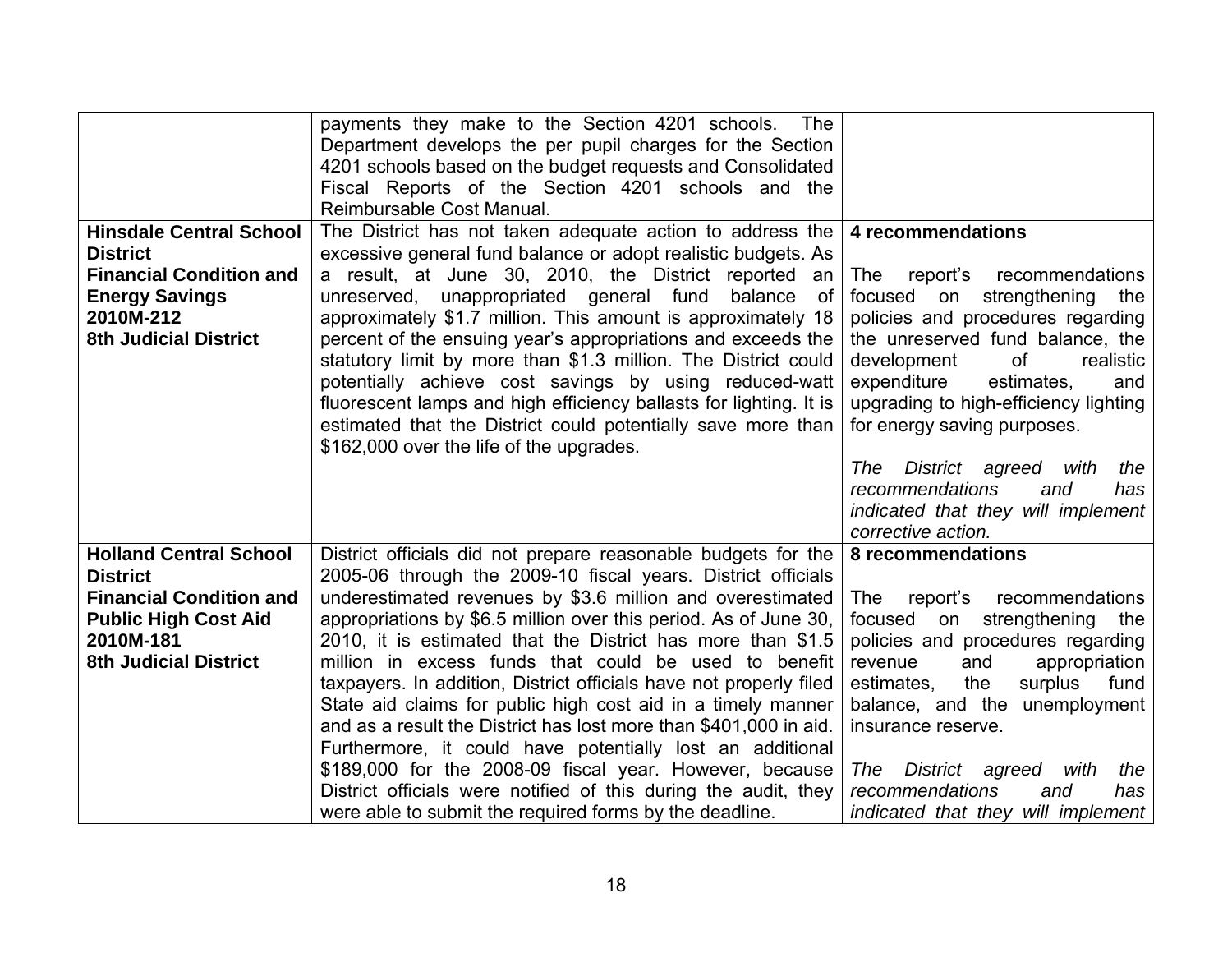|                                                            |                                                                                                                             | corrective action.                                                         |
|------------------------------------------------------------|-----------------------------------------------------------------------------------------------------------------------------|----------------------------------------------------------------------------|
|                                                            |                                                                                                                             |                                                                            |
|                                                            |                                                                                                                             |                                                                            |
| <b>Lansingburgh Central</b>                                | The District has improved its centralized control system over                                                               | 2 recommendations                                                          |
| <b>School District</b>                                     | the District's inventories.                                                                                                 |                                                                            |
| <b>Internal Controls Over</b><br><b>Capital Assets</b>     |                                                                                                                             | It is recommended that the District<br>update its capital asset policy and |
| 2010M-223                                                  |                                                                                                                             | compare the annual physical status                                         |
| <b>3rd Judicial District</b>                               |                                                                                                                             | reports to their records<br>and                                            |
|                                                            |                                                                                                                             | investigate all differences.                                               |
|                                                            |                                                                                                                             |                                                                            |
|                                                            |                                                                                                                             | District agreed with<br>The<br>the<br>recommendations and has agreed       |
|                                                            |                                                                                                                             | to implement corrective action.                                            |
| <b>Livingston Manor</b>                                    | The District currently uses a traditional desktop configuration                                                             | 1 recommendation                                                           |
| <b>Central School District</b>                             | for the computers in its computer labs. This includes nine                                                                  |                                                                            |
| <b>Virtual Desktops: Cost</b><br><b>Savings and Energy</b> | locations that have multiple stations with a total of 60<br>computers. We found that if the District were to replace all 60 | It is recommended that the District<br>investigate<br>implementing<br>a    |
| <b>Conservation</b>                                        | computers with virtual desktop technology, the District would                                                               | virtualized technology configuration                                       |
| 2010M-144                                                  | save \$23,292 over a three-year period.                                                                                     | for all District computer labs.                                            |
| <b>3rd Judicial District</b>                               |                                                                                                                             |                                                                            |
|                                                            |                                                                                                                             | District agreed<br>The<br>with<br>the                                      |
|                                                            |                                                                                                                             | recommendation and stated<br>that<br>they plan to introduce and evaluate   |
|                                                            |                                                                                                                             | virtual desktops in one of their                                           |
|                                                            |                                                                                                                             | computer labs starting with the next                                       |
|                                                            |                                                                                                                             | replacement cycle.                                                         |
| <b>Malone Central School</b>                               | The District generally followed the policies and procedures for                                                             | 1 recommendation                                                           |
| <b>District</b><br><b>Internal Controls Over</b>           | paying substitute employees and paid the proper amounts.<br>However, there was one instance where a retired teacher who     | It is recommended that the Board                                           |
| <b>Payments to Substitute</b>                              | earned substitute teacher wages in 2009, from which the                                                                     | written<br>revise<br>policies<br>and                                       |
| <b>Employees</b>                                           | District purposely withheld \$4,100 in wages in order to avoid                                                              | the substitute<br>procedures over                                          |
| 2010M-258                                                  | exceeding the threshold established by Retirement and Social                                                                | employee payroll process, ensuring                                         |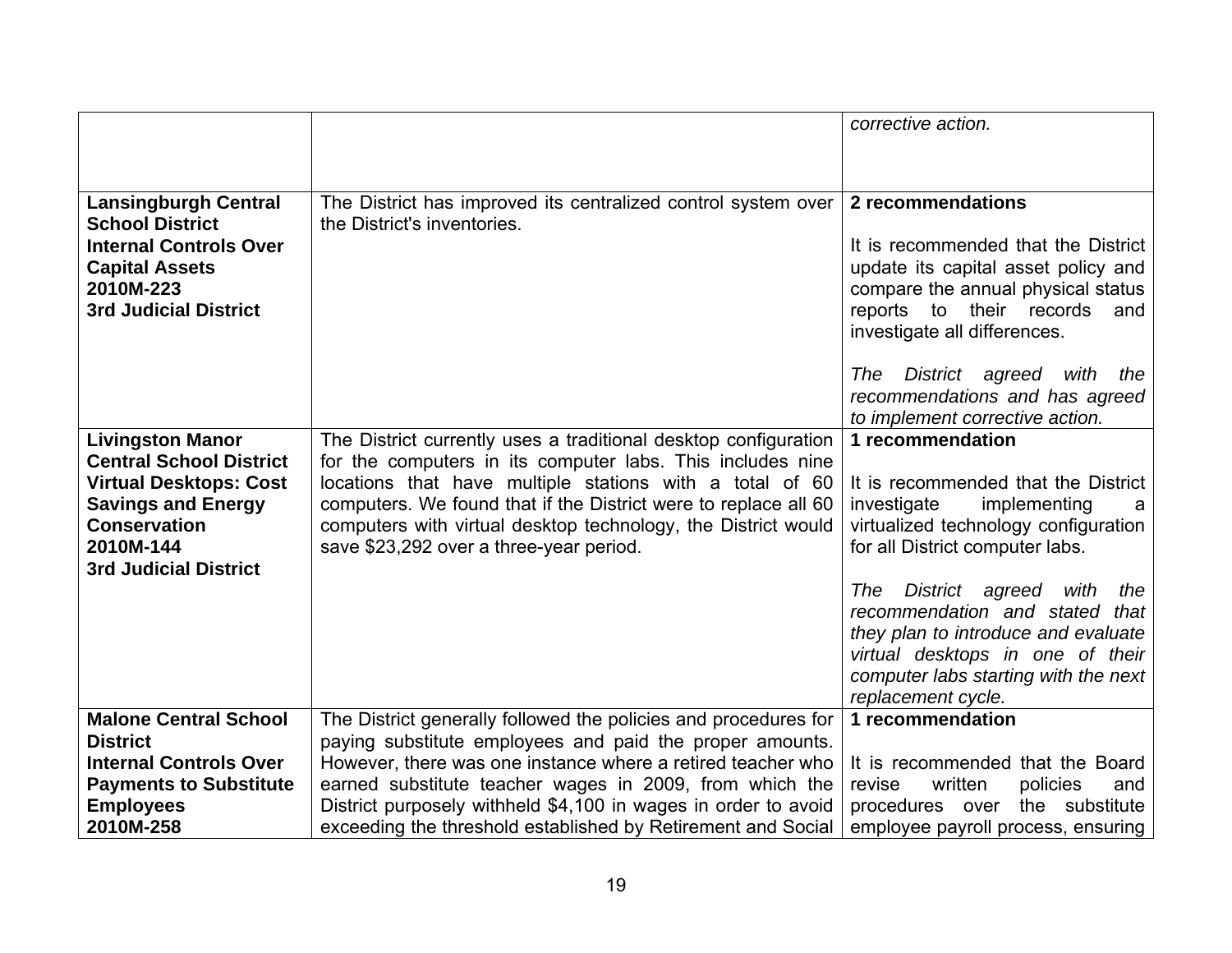| <b>4th Judicial District</b>                                                                                                                        | Security Law.                                                                                                                                                                                                                                                                                                                                                                                                                                                                                                                                                                                                                                                                                             | that payments are correct, timely,<br>and in accordance with laws and<br>regulations.<br>The District agreed with<br>the<br>recommendations<br>and<br>has<br>indicated that they will implement<br>corrective action.                                                                                                                                                                          |
|-----------------------------------------------------------------------------------------------------------------------------------------------------|-----------------------------------------------------------------------------------------------------------------------------------------------------------------------------------------------------------------------------------------------------------------------------------------------------------------------------------------------------------------------------------------------------------------------------------------------------------------------------------------------------------------------------------------------------------------------------------------------------------------------------------------------------------------------------------------------------------|------------------------------------------------------------------------------------------------------------------------------------------------------------------------------------------------------------------------------------------------------------------------------------------------------------------------------------------------------------------------------------------------|
| <b>Mamaroneck Union</b><br><b>Free School District</b><br><b>Transportation Cost</b><br><b>Savings</b><br>2010M-192<br><b>9th Judicial District</b> | District officials contracted with a consulting firm to perform a<br>study that included an analysis of the efficiency of the<br>District's transportation operation. As of December 2010,<br>District officials were in the process of evaluating the<br>recommendations in the study report, but had not yet<br>developed performance measures. The audit determined that<br>the District can save money by reducing excess capacity on<br>buses, eliminating school runs, and sharing transportation for<br>students with disabilities with neighboring Districts. By making<br>these changes, the District could save \$1,282,692.                                                                    | 4 recommendations<br>report's<br>recommendations<br><b>The</b><br>strengthening<br>focused<br>on<br>the<br>policies and procedures regarding<br>transportation<br>performance<br>measures, bus routes, special<br>education bus runs, and performing<br>a cost benefit analysis.<br>District agreed<br>The<br>with<br>the<br>recommendations and has agreed<br>to implement corrective action. |
| <b>Marathon Central</b><br><b>School District</b><br><b>Cost Savings</b><br>2010M-252<br><b>6th Judicial District</b>                               | The District replaced 76 of its laptops with netbooks, creating<br>cost savings of approximately \$38,000 during our audit<br>period. District officials could realize approximately \$50,000 in<br>additional savings if they continue to replace laptops with<br>netbooks. The District purchased and installed wireless<br>routers in-house instead of contracting out for the purchase<br>and installation of this service, achieving savings of<br>approximately \$36,000 during the audit period.<br>In addition, it was determined that the District could have<br>achieved an additional \$46,500 in cost savings over the past<br>three years by offering a health insurance buyout incentive to | 1 recommendation<br>The report recommends working<br>with collective bargaining units to<br>expand<br>the<br>health<br>insurance<br>buyout incentive.<br>District agreed<br>The<br>with<br>the<br>recommendation and has agreed to<br>implement corrective action.                                                                                                                             |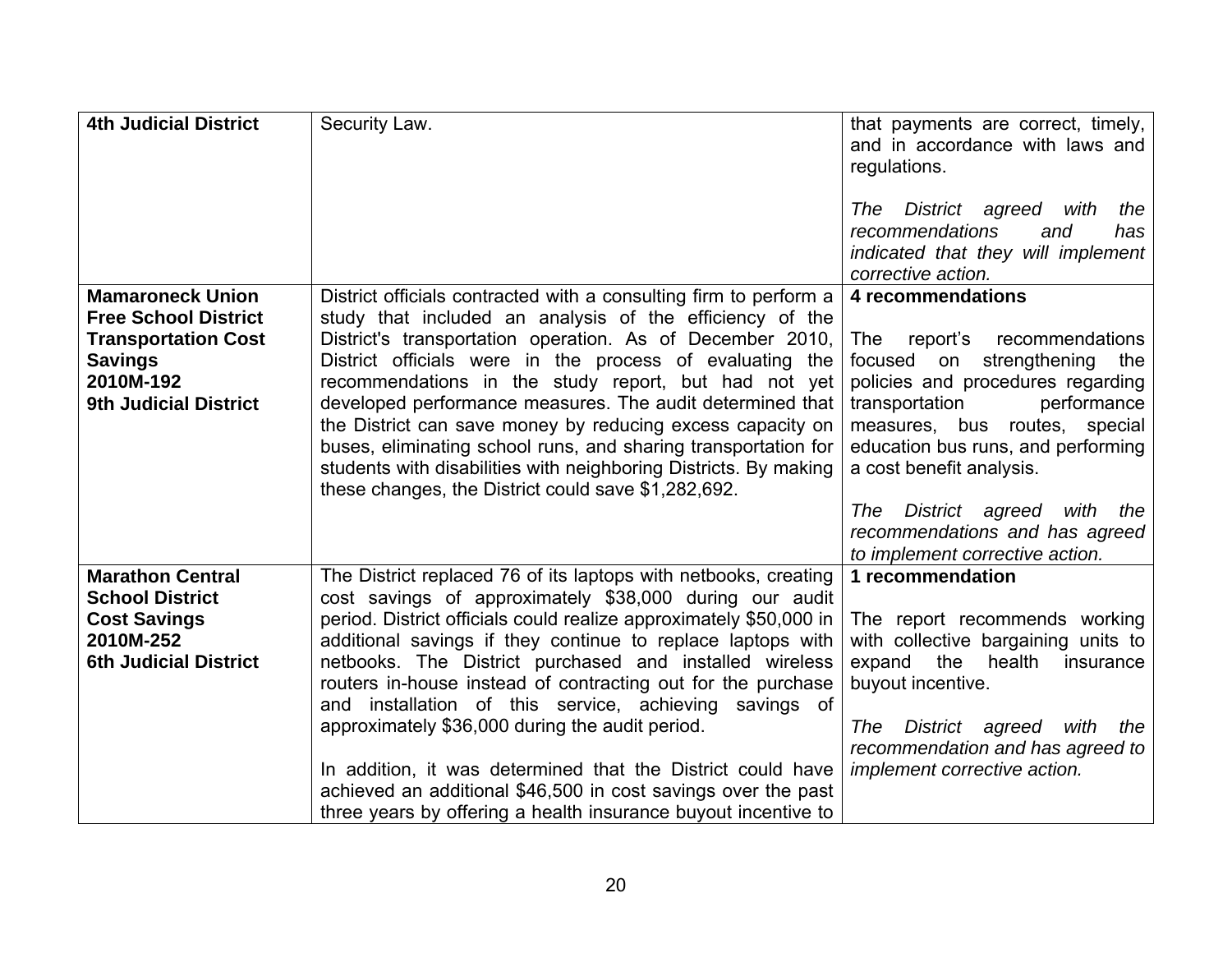|                                                                                                                                                        | more employees.                                                                                                                                                                                                                                                                                                                                    |                                                                                                                                                                                                                                                                                                                                                                                                                                                                                                                                                                                                                                         |
|--------------------------------------------------------------------------------------------------------------------------------------------------------|----------------------------------------------------------------------------------------------------------------------------------------------------------------------------------------------------------------------------------------------------------------------------------------------------------------------------------------------------|-----------------------------------------------------------------------------------------------------------------------------------------------------------------------------------------------------------------------------------------------------------------------------------------------------------------------------------------------------------------------------------------------------------------------------------------------------------------------------------------------------------------------------------------------------------------------------------------------------------------------------------------|
| <b>Massapequa Union Free</b><br><b>School District</b><br><b>Medicaid Revenue</b><br><b>Enhancements</b><br>2010M-218<br><b>10th Judicial District</b> | It was found that District officials did not claim a total of<br>\$255,285 in costs, and therefore did not realize a total of at<br>least \$63,821 in reimbursement revenues, for IEP-related<br>services, special transportation, and<br>ongoing<br>service<br>coordination provided to Medicaid-eligible students in the<br>2008-09 fiscal year. | 4 recommendations<br>report's<br>recommendations<br><b>The</b><br>focused<br>strengthening<br>on<br>the<br>policies and procedures pertaining<br>to Medicaid requirements, parental<br>of<br>consent<br>Medicaid-eligible<br>students,<br>appropriate<br>Medicaid<br>documentation,<br>and<br>claiming activity.<br>The District disagreed with the<br>recommendations regarding<br>the<br>submission of claims<br>for<br>ten<br>students<br>for<br>whom<br>parental<br>available,<br>consent<br>was<br>transportation provided<br>to<br>15<br>students, and the submission of<br>claims<br>for<br>on-going<br>service<br>coordination. |
| <b>Monroe-Woodbury</b><br><b>Central School District</b><br>2011-2012 Budget<br><b>Review</b><br><b>B8-11-8</b><br><b>9th Judicial District</b>        | The significant revenue and expenditure projections in the<br>proposed budget, as amended through discussions with<br>District officials, are reasonable.                                                                                                                                                                                          | There are no recommendations.                                                                                                                                                                                                                                                                                                                                                                                                                                                                                                                                                                                                           |
| <b>Monticello Central</b><br><b>School District</b><br><b>Information Technology</b><br><b>Cost Savings</b><br>2010M-184                               | District officials recognize that although computer networks<br>are essential to today's educational programs, they are major<br>consumers of electricity. The IT department's staff has taken<br>a number of steps to lower the costs associated with<br>operating the District's information technology infrastructure,                          | There are no recommendations.                                                                                                                                                                                                                                                                                                                                                                                                                                                                                                                                                                                                           |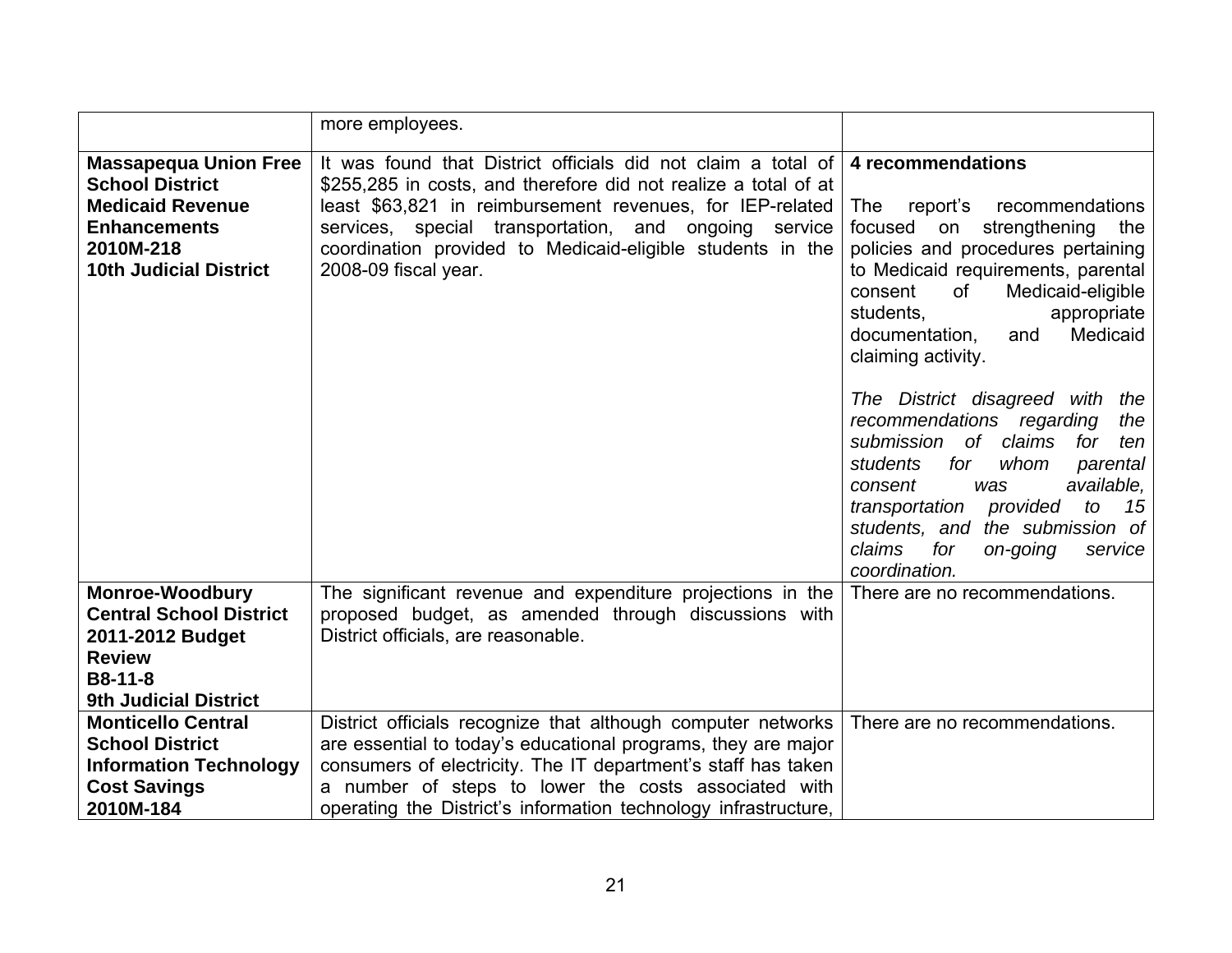| <b>3rd Judicial District</b>  | including programming computers to shut down automatically          |                                             |
|-------------------------------|---------------------------------------------------------------------|---------------------------------------------|
|                               | every day and consolidating physical servers. We estimated          |                                             |
|                               |                                                                     |                                             |
|                               | these actions saved the District \$11,000 in annual software        |                                             |
|                               | costs and at least \$9,700 in annual electricity costs.             |                                             |
| <b>Moriah Central School</b>  | The Board has adopted a comprehensive purchasing policy             | 4 recommendations                           |
| <b>District</b>               | that requires the use of a request for proposal (RFP) to            |                                             |
| <b>Internal Controls Over</b> | procure professional services; however, RFPs were not               | The<br>report's recommendations             |
| <b>Professional Services</b>  | always used to obtain professional services. Additionally, the      | on strengthening<br>focused<br>the          |
| and Claims Auditing           | District paid certain professional service providers without the    | policies pertaining to the use of           |
| 2010M-238                     | benefit of written agreements. As a result, the District may        | to<br>obtain<br><b>RFPs</b><br>professional |
| <b>4th Judicial District</b>  | have paid more than necessary when obtaining these                  | services, and the claims auditor.           |
|                               | services.                                                           |                                             |
|                               |                                                                     | District agreed with<br>The<br>the          |
|                               |                                                                     | recommendations<br>and<br>has               |
|                               | Finally, the claims auditor also did not perform his duties in      |                                             |
|                               | accordance with the District's claims auditor policy. As a          | indicated that they will implement          |
|                               | result, the District paid 45 claims totaling \$191,742 prior to the | corrective action.                          |
|                               | review and approval of the claims auditor.                          |                                             |
| <b>New York City</b>          | The New York City Department of Education distinguishes             | 3 recommendations                           |
| <b>Department of</b>          | between students who dropout and those who are                      |                                             |
| <b>Education</b>              | discharged. Discharged students include those who transfer          | Three<br>recommendations<br>for             |
| <b>Accuracy of Reported</b>   | to another school or educational program, leave the country         | improving the accuracy of DoE's             |
| <b>Discharge Data</b>         | or die, and are not counted when a school's graduation or           | reported discharge data<br>were             |
| 2009-N-9                      | dropout rate is calculated. The Department of Education             | contained in the report.                    |
| 1st, 2nd, 11th, 12th,         | classified some students as discharged without sufficient           |                                             |
| <b>13th Judicial District</b> | documentation. For example, records were<br>required                | DoE officials generally agreed with         |
|                               | examined for 500 randomly selected students who were                | recommendations<br>the<br>and               |
|                               | classified as discharged and found that 74 (14.8 percent)           | indicated they                              |
|                               | should have been classified as dropouts. As a result of the         | have taken action or will be taking         |
|                               | misclassification, the reported graduation rate was higher          | action to implement them. Most              |
|                               | than it actually was and the dropout rate was lower. However,       | notably, DoE's quidelines<br>were           |
|                               | the recalculated graduation rate was within five percentage         | before<br>amended<br>the<br>2009-10         |
|                               | points of the reported rate, so the reported rate was               | school year to better align with            |
|                               |                                                                     |                                             |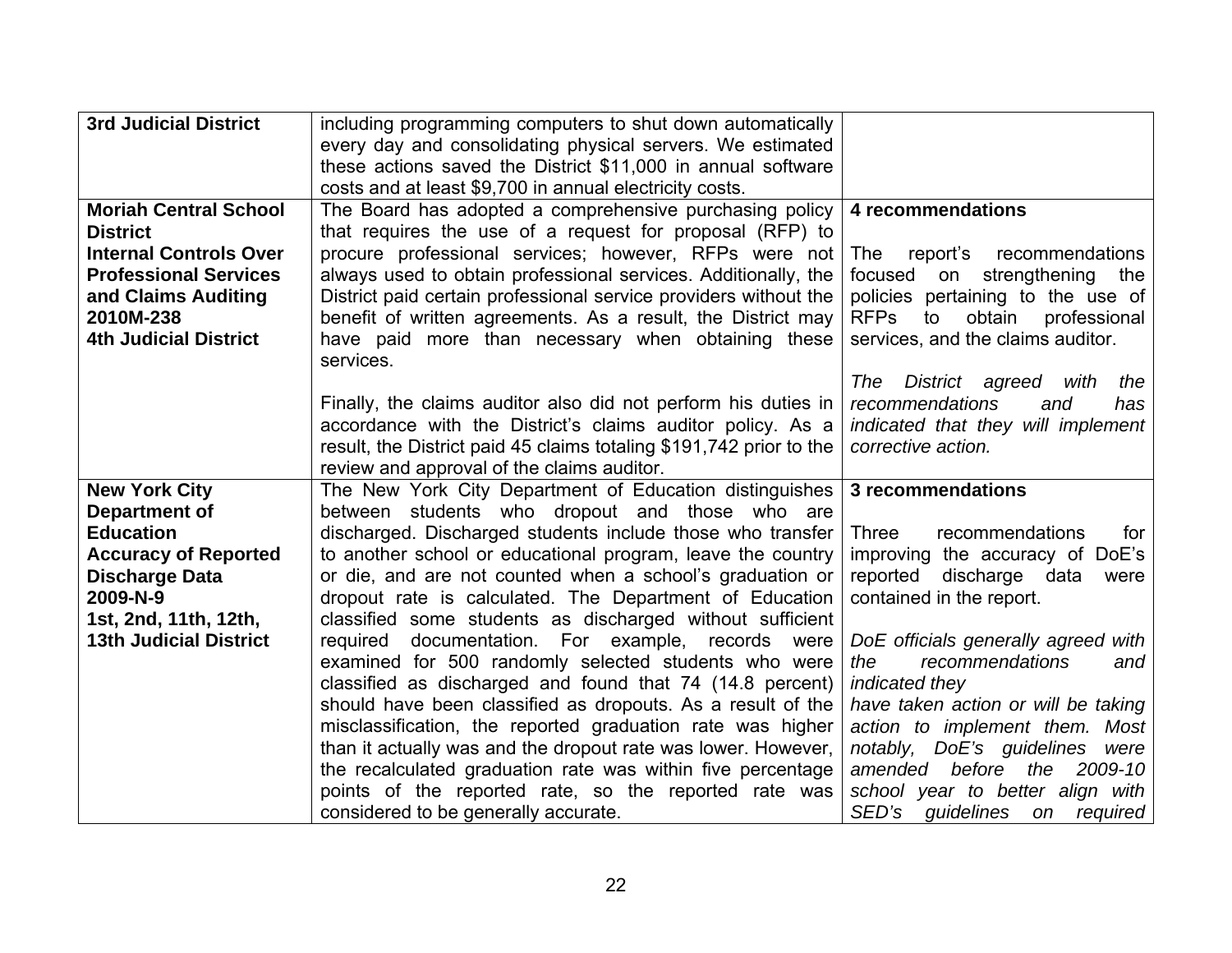|                                                                                                                                                                                                                                                                 |                                                                                                                                                                                                                                                                                                                                                                                                                                                                                                                                                                                                                                                       | documentation<br>support<br>to<br>$\boldsymbol{a}$<br>discharge classification.                                                                                                                                                                                                                                                                                                                                                                                                  |
|-----------------------------------------------------------------------------------------------------------------------------------------------------------------------------------------------------------------------------------------------------------------|-------------------------------------------------------------------------------------------------------------------------------------------------------------------------------------------------------------------------------------------------------------------------------------------------------------------------------------------------------------------------------------------------------------------------------------------------------------------------------------------------------------------------------------------------------------------------------------------------------------------------------------------------------|----------------------------------------------------------------------------------------------------------------------------------------------------------------------------------------------------------------------------------------------------------------------------------------------------------------------------------------------------------------------------------------------------------------------------------------------------------------------------------|
| <b>New York City</b><br><b>Department of</b><br><b>Education</b><br><b>Monitoring of</b><br>Supplemental<br><b>Educational Services</b><br><b>Providers - Follow-up</b><br><b>Report</b><br>2010-F-38<br>1st, 2nd, 11th, 12th,<br><b>13th Judicial District</b> | An initial report was issued in July 2009, to assess the<br>Department of Education's contracted tutoring services. A<br>follow-up report was then conducted in December 2010 to<br>evaluate the extent of corrective action based on the previous<br>report's recommendations.<br>It was determined that Department officials have made<br>significant progress in correcting the problems identified in the<br>initial report. Of the eleven prior audit recommendations, six<br>implemented,<br>recommendations<br>had<br>been<br>two<br>recommendations had been partially<br>implemented, and three recommendations had not been<br>implemented. | The recommendations that were<br>only partially implemented were<br>pertaining<br>those<br>to<br>visiting<br>providers both on and off-site, and<br>the providers' compliance<br>with<br>criminal history checks.<br>The recommendations that were<br>implemented<br>not<br>were<br>those<br>regarding attendance records for<br>on-line sessions, and taking the<br>appropriate course of action with<br>the provider who stopped providing<br>services without advance notice. |
|                                                                                                                                                                                                                                                                 |                                                                                                                                                                                                                                                                                                                                                                                                                                                                                                                                                                                                                                                       | The<br>remainder<br><b>of</b><br>the<br>recommendations<br>have<br>been<br>implemented.                                                                                                                                                                                                                                                                                                                                                                                          |
| <b>North Warren Central</b><br><b>School District</b><br><b>Internal Controls Over</b><br><b>Information Technology</b><br>2010M-196<br><b>4th Judicial District</b>                                                                                            | The Board has adopted an IT policy; however, it needs to be<br>modified to address certain IT risks, such as those arising<br>from the use of external hardware devices or Internet<br>browsing to prohibited sites. Further, the District's Internet<br>filtering device does not sufficiently limit access to sites<br>without a discernible business purpose, and can be<br>overridden by the business staff. Computers with access to<br>the financial accounting software can also download files,<br>such as streaming videos that could introduce malicious<br>software and place the District's IT system and data at risk.                   | 5 recommendations<br>report's<br>recommendations<br><b>The</b><br>strengthening<br>focused<br>on<br>the<br>policies and procedures regarding<br>the modification of the District's IT<br>policy, and effectively monitoring<br>internet controls.<br>The<br>District agreed<br>with<br>the<br>recommendations<br>has<br>and<br>indicated that they will implement                                                                                                                |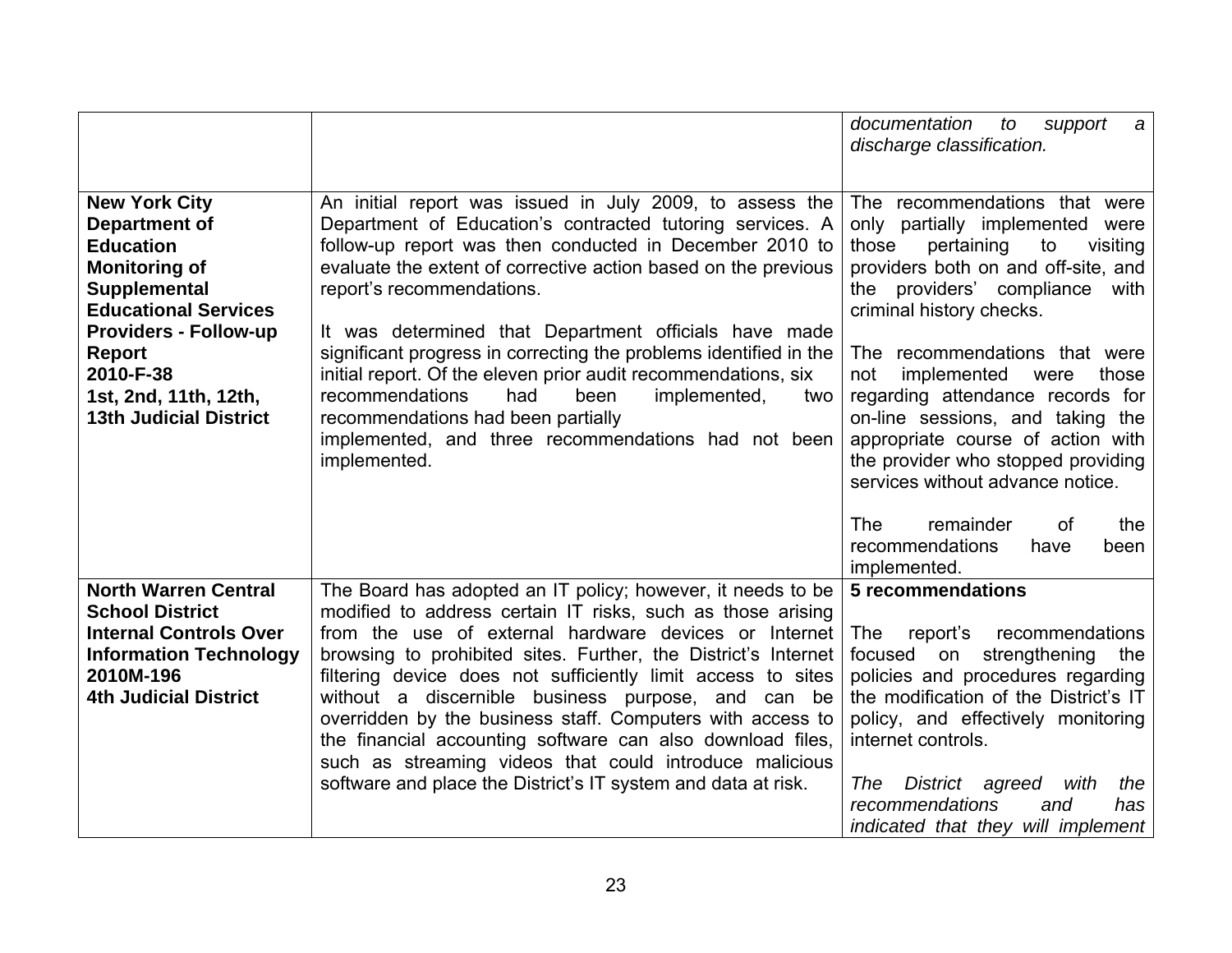|                                                           |                                                                                                                                      | corrective action.                                                      |
|-----------------------------------------------------------|--------------------------------------------------------------------------------------------------------------------------------------|-------------------------------------------------------------------------|
|                                                           |                                                                                                                                      |                                                                         |
|                                                           |                                                                                                                                      |                                                                         |
| <b>Northern Adirondack</b>                                | District officials have retained fund balance in excess of the                                                                       | 20 recommendations                                                      |
| <b>Central School District</b><br><b>Fund Balance and</b> | legal limit over the last five fiscal years, which has resulted in<br>the District raising over \$3 million more in taxes than were  | <b>The</b><br>report's<br>recommendations                               |
| <b>Internal Controls Over</b>                             | needed to fund District operations. In addition, the Business                                                                        | strengthening<br>focused<br>on<br>the                                   |
| <b>Selected Financial</b>                                 | Manager did not submit the appropriate forms with the State                                                                          | policies and procedures regarding                                       |
| <b>Activities</b>                                         | Education Department (SED) for the District to receive                                                                               | fund balance, transportation state                                      |
| 2010M-193<br><b>4th Judicial District</b>                 | transportation aid for six buses purchased during the 2007-08<br>and 2008-09 fiscal years, and therefore the District could          | aid, financial operations, and extra-<br>classroom activities.          |
|                                                           | have lost approximately \$464,000 in transportation aid.                                                                             |                                                                         |
|                                                           | Weaknesses also exist in the controls over the Business                                                                              | District agreed<br>The<br>with<br>the                                   |
|                                                           | Office's financial operations. Finally, internal controls over                                                                       | recommendations<br>and<br>has                                           |
|                                                           | extra-classroom activity funds were inadequate.                                                                                      | indicated that they will implement<br>corrective action.                |
| <b>Patchogue-Medford</b>                                  | The significant revenue and expenditure projections in the                                                                           | There were no recommendations.                                          |
| <b>Union Free School</b>                                  | tentative budget appear to be reasonable.                                                                                            |                                                                         |
| <b>District</b>                                           |                                                                                                                                      |                                                                         |
| 2011-2012 Budget<br><b>Review</b>                         |                                                                                                                                      |                                                                         |
| $B7-11-3$                                                 |                                                                                                                                      |                                                                         |
| <b>10th Judicial District</b>                             |                                                                                                                                      |                                                                         |
| <b>Pavilion Central School</b>                            | The District has accumulated more than \$2.6 million in excess                                                                       | 4 recommendations                                                       |
| <b>District</b><br><b>Internal Controls Over</b>          | <b>District</b><br>officials<br>routinely<br>overestimated<br>reserves.<br>expenditures and underestimated revenues even though data | recommendations<br>report's<br>The                                      |
| <b>Financial Condition</b>                                | was available to develop more accurate budget estimates. As                                                                          | focused<br>strengthening<br>on<br>the                                   |
| 2010M-201                                                 | a result of these practices, the District generated more than                                                                        | policies and procedures regarding                                       |
| <b>8th Judicial District</b>                              | \$3 million in operating surpluses over a four-year period. Over                                                                     | condition,<br>financial<br>budgeting                                    |
|                                                           | the past four fiscal years, District officials have made more<br>than \$2.8 million in unbudgeted transfers to various reserves.     | procedures, reserves, the general<br>fund balance, and the surplus fund |
|                                                           | As of June 30, 2010, balances in the District's seven general                                                                        | balance.                                                                |
|                                                           | fund reserves totaled \$6.6 million.                                                                                                 |                                                                         |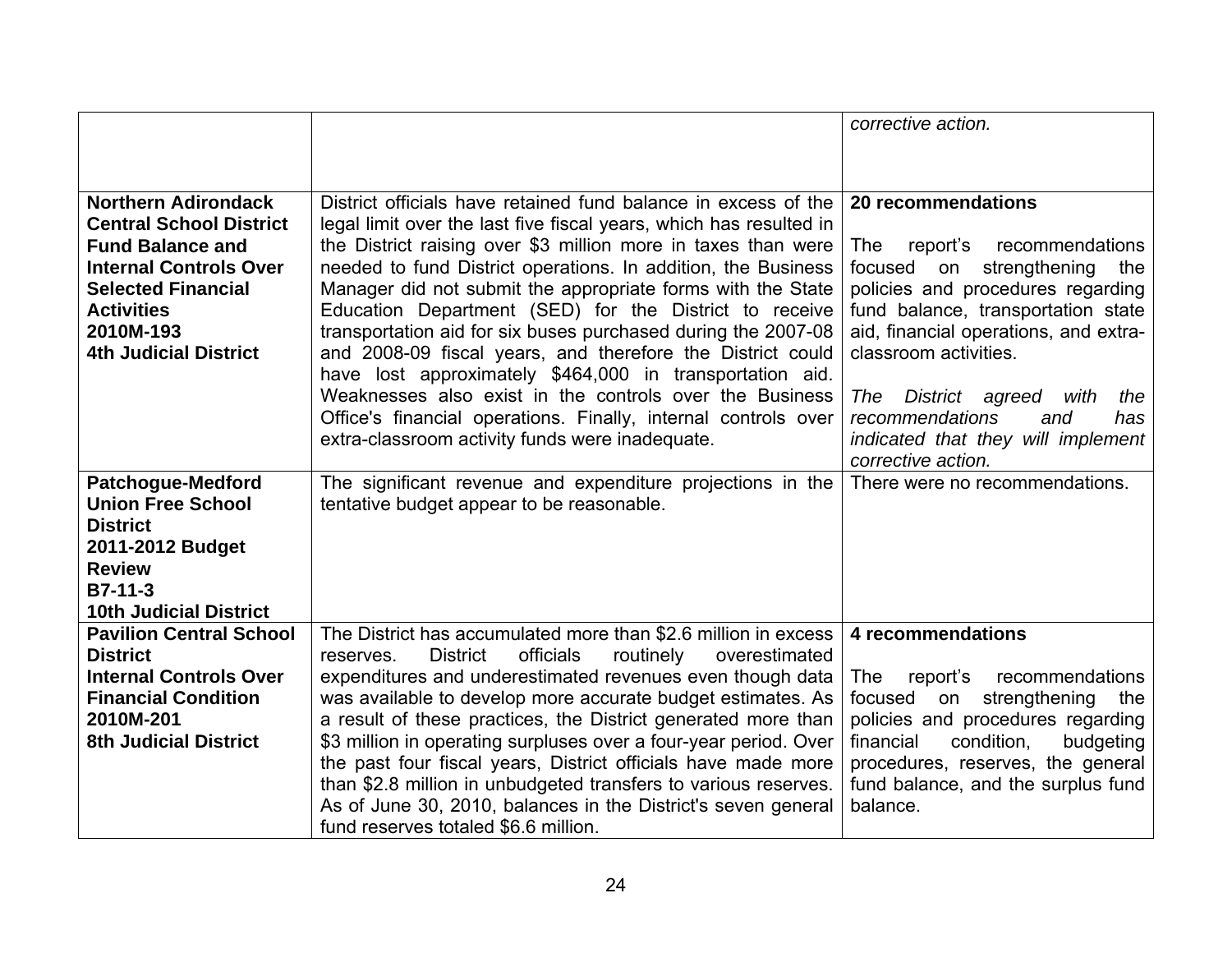|                                                                                                                                                                                    |                                                                                                                                                                                                                                                                                                                                                                                                                                                                                                                                                                                                                                                                                                                                                                                                                                                 | The District<br>agreed with the<br>recommendations and agreed to<br>implement corrective action.                                                                                                                                                                                                                                                                                                                                                                                                           |
|------------------------------------------------------------------------------------------------------------------------------------------------------------------------------------|-------------------------------------------------------------------------------------------------------------------------------------------------------------------------------------------------------------------------------------------------------------------------------------------------------------------------------------------------------------------------------------------------------------------------------------------------------------------------------------------------------------------------------------------------------------------------------------------------------------------------------------------------------------------------------------------------------------------------------------------------------------------------------------------------------------------------------------------------|------------------------------------------------------------------------------------------------------------------------------------------------------------------------------------------------------------------------------------------------------------------------------------------------------------------------------------------------------------------------------------------------------------------------------------------------------------------------------------------------------------|
| <b>Schalmont Central</b><br><b>School District</b><br><b>Internal Controls Over</b><br><b>Cash Receipts and</b><br><b>Disbursements</b><br>2011M-8<br><b>4th Judicial District</b> | The Board has not adopted sufficient formal policies and<br>procedures that address the collection and deposit of all<br>District moneys, online banking, and electronic and wire<br>transfers. Consequently, District personnel did not issue pre-<br>numbered receipts, as required, and did not deposit 20 of the<br>40 receipts, totaling \$8,900, in a timely manner. In addition,<br>the District did not have an online banking agreement with<br>one bank that processes its electronic transfers, and its online<br>banking agreement with the other bank was incomplete and<br>contained deficiencies. Finally, there were no requirements<br>for secondary or independent authorization for intra-bank<br>transfer, and there were also no written confirmations for four<br>of the five inter-bank wire transfers that were tested. | 4 recommendations<br>The recommendations focused on<br>strengthening<br>the policies<br>and<br>procedures pertaining to<br>cash<br>receipts and disbursements.<br>District agreed<br>with<br>The<br>the<br>recommendations and<br>indicated<br>that they will implement corrective<br>action.                                                                                                                                                                                                              |
| <b>Scio Central School</b><br><b>District</b><br><b>Transportation Cost</b><br><b>Savings and Financial</b><br><b>Condition</b><br>2010M-187<br><b>8th Judicial District</b>       | The District could save \$21,300 in salary-related costs<br>annually and \$98,000 for replacing a bus by consolidating and<br>eliminating bus routes. It could also save \$1,200 annually by<br>using the State bid for diesel fuel.<br>The District has failed to follow proper budgeting practices. As<br>of June 30, 2009, the unreserved, unappropriated general<br>fund balance totaled \$1,021,550, which represented 10.8<br>percent of the \$9.5 million in appropriations for 2009-10. This<br>was approximately two and a half times the amount allowed<br>by law.<br>Further, approximately \$867,000 was held in reserves at June<br>30, 2009 that are funded in excess of documented needs.<br>The 2009-10 fiscal year ended with an operating surplus of<br>about \$246,000. After transferring \$529,728 into reserves,          | 5 recommendations<br><b>The</b><br>report's recommendations<br>focused on strengthening the<br>policies and procedures pertaining<br>to consolidating bus routes for<br>transportation cost savings, proper<br>budgeting practices, the<br>fund<br>balance, and reserves.<br>District agreed<br>with<br>the<br>The<br>recommendations<br>has<br>and<br>indicated that they will implement<br>corrective action. The District has<br>also requested the Comptroller's<br>office certification of the excess |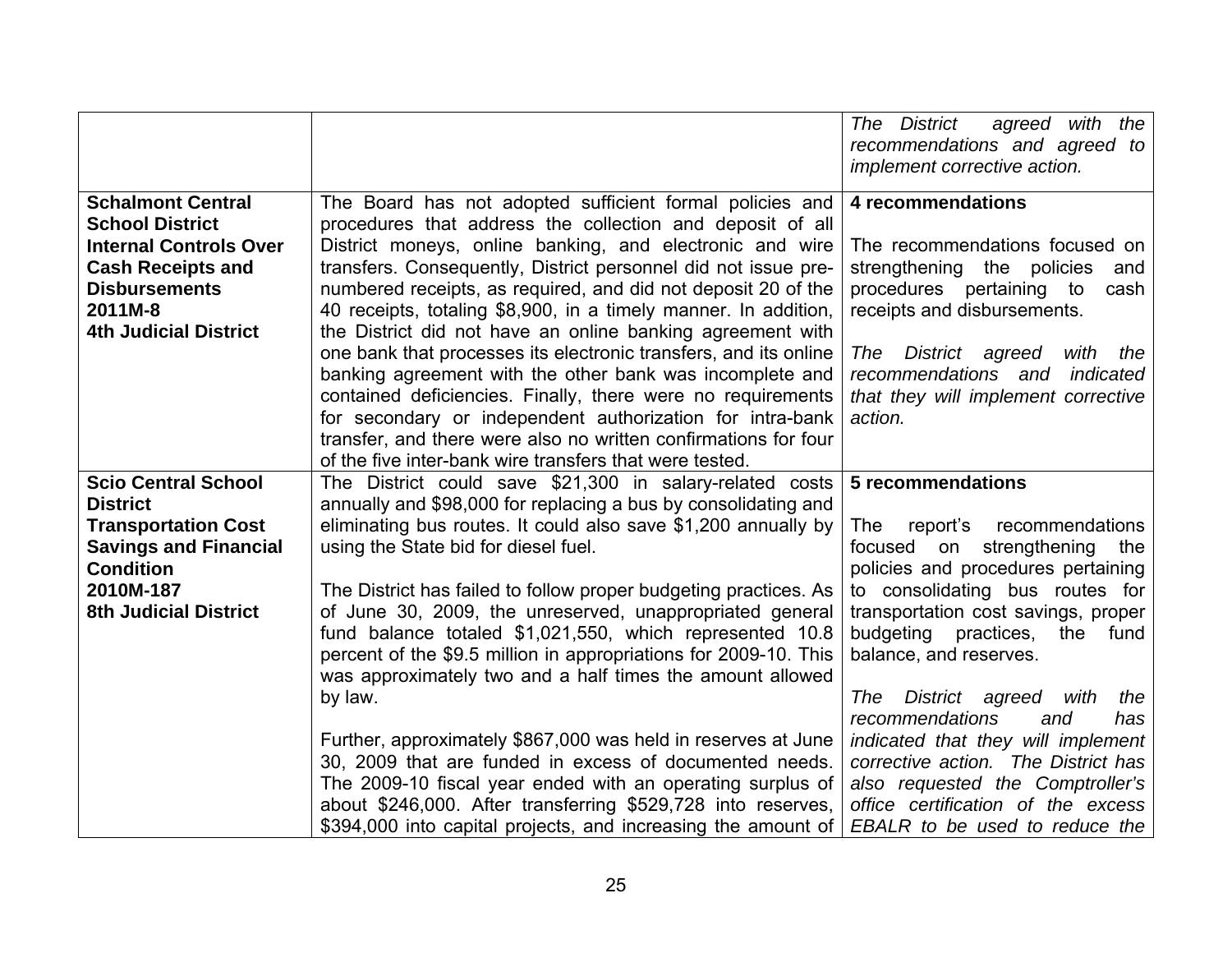|                                                                                                                                                                                           | fund balance appropriated for the subsequent year's budget<br>by \$221,427, the unreserved and unappropriated fund<br>balance decreased to \$206,112, representing approximately 2<br>percent of the 2010-11 budget. However, \$700,000 was held<br>in reserves at June 30, 2010 that continue to be funded in<br>excess of documented needs.                                                                                                                                                                                                                                                                                                                                                                                                                                                                                                                                                      | tax levy.                                                                                                                                                                                                                                                                                                                                                                                                                                                                                                                                                                                                                                                                                          |
|-------------------------------------------------------------------------------------------------------------------------------------------------------------------------------------------|----------------------------------------------------------------------------------------------------------------------------------------------------------------------------------------------------------------------------------------------------------------------------------------------------------------------------------------------------------------------------------------------------------------------------------------------------------------------------------------------------------------------------------------------------------------------------------------------------------------------------------------------------------------------------------------------------------------------------------------------------------------------------------------------------------------------------------------------------------------------------------------------------|----------------------------------------------------------------------------------------------------------------------------------------------------------------------------------------------------------------------------------------------------------------------------------------------------------------------------------------------------------------------------------------------------------------------------------------------------------------------------------------------------------------------------------------------------------------------------------------------------------------------------------------------------------------------------------------------------|
| <b>Scotia-Glenville Central</b><br><b>School District</b><br><b>Internal Controls Over</b><br><b>Selected Financial</b><br><b>Activities</b><br>2010M-219<br><b>4th Judicial District</b> | Regarding the District's cash disbursement procedures, the<br>claims auditor generally certified warrants after the checks<br>were released, and did not provide adequate documentation<br>to indicate when she actually audited the District's claims.<br>Eighty-nine claims (totaling \$571,960) were reviewed, and it<br>was determined that the checks for 69 claims (totaling<br>\$451,805) were cashed prior to the warrant being signed.<br>Additionally, 28 warrants with claims (totaling \$18 million)<br>were reviewed, and it was found that the certification for one<br>warrant with 95 claims (totaling \$438,714) was not signed or<br>dated to provide authorization for the treasurer to pay the<br>claims.<br>Finally, the District did not use a competitive Request for<br>Proposal (RFP) process for selecting audit firms at least every<br>five years, as required by law. | 4 recommendations<br>report's recommendations<br>The<br>focused on strengthening the<br>policies and procedures pertaining<br>to the cash and disbursements<br>process (specifically concerning<br>warrants,<br>and<br>proper<br>documentation), and the use of<br>RFPs.<br>The District disagreed with the<br>recommendations regarding<br>the<br>cash<br>disbursements<br>process.<br>District officials stated that the<br>warrant was signed, a copy was<br>provided to the auditors at the exit<br>conference, and that the warrants<br>are always signed prior to the<br>release of checks.<br>The District agreed and complied<br>the<br>with<br>remainder<br>оf<br>the<br>recommendations. |
| <b>Selected Central New</b><br><b>York School District's</b><br>Use of New York State                                                                                                     | West Genesee, Central Square, Oswego, Whitesboro,<br>Oneida, and Jamesville-Dewitt School Districts<br>were all<br>reviewed in order to assess whether or not they have been                                                                                                                                                                                                                                                                                                                                                                                                                                                                                                                                                                                                                                                                                                                       | 2 recommendations<br>(6 recommendations for 3of the 6                                                                                                                                                                                                                                                                                                                                                                                                                                                                                                                                                                                                                                              |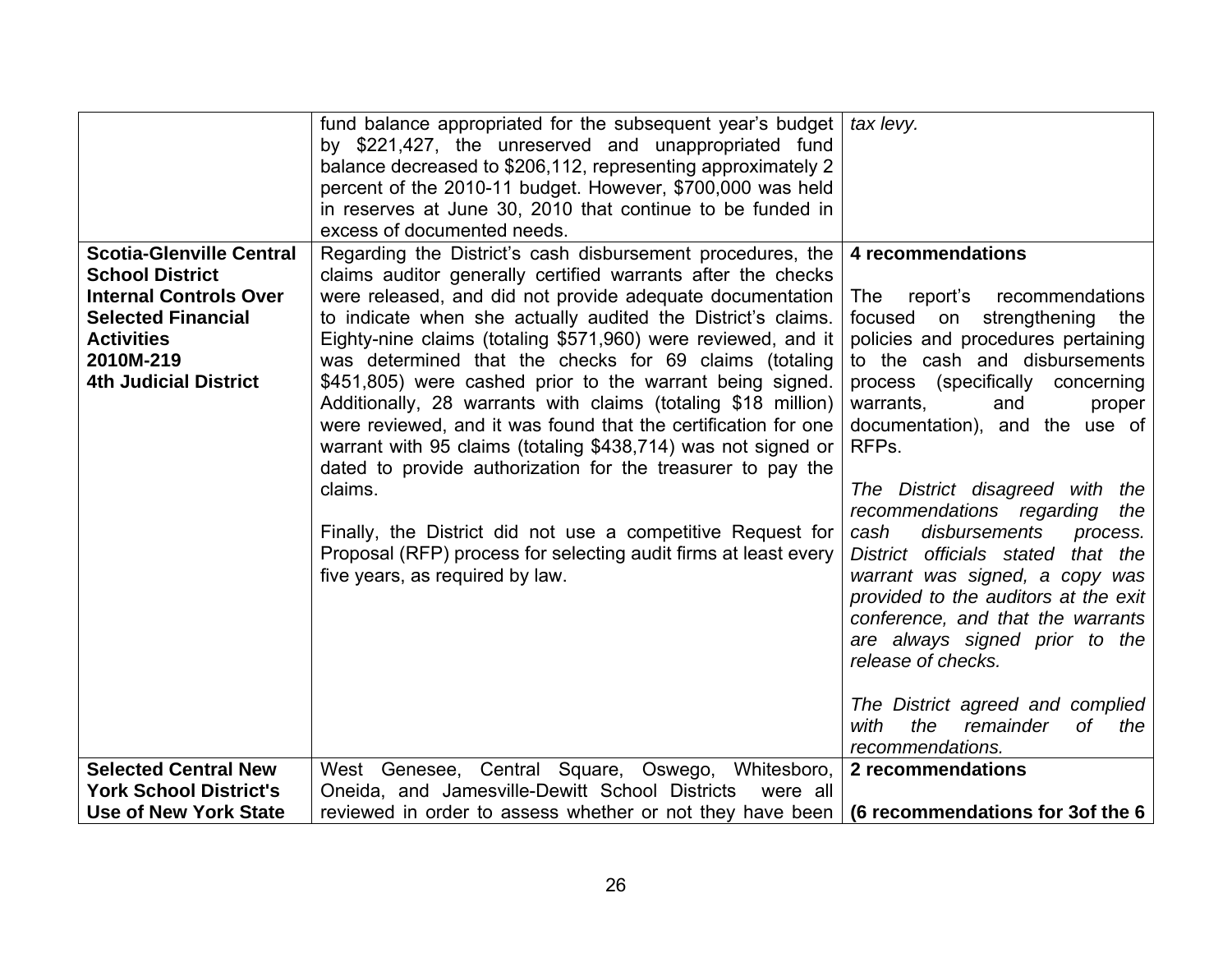| and Board of                   | properly procuring necessary goods and services in a cost-           | districts)                                      |
|--------------------------------|----------------------------------------------------------------------|-------------------------------------------------|
| Cooperative                    | efficient manner.                                                    |                                                 |
| <b>Educational Services</b>    |                                                                      | recommendations<br><b>The</b><br>report's       |
| <b>Contracts</b>               | It was found that the Districts saved a total of at least            | focused<br>strengthening<br>on<br>the           |
| 2010-MR-6                      | \$152,000 on purchases by using the contract that provided           | policies and procedures regarding               |
|                                | the lower price. Two Districts (Whitesboro and Oneida)               | the<br>proper<br>procurement<br>0f              |
| <b>Central Square Central</b>  | potentially could have saved about \$48,000 more, in total, on       | necessary goods and services in a               |
| <b>School District (P3-10-</b> | milk purchases, over a three-year period by procuring milk           | cost-efficient manner.                          |
| 55), Jamesville-DeWitt         | through an OGS contract rather than through cooperative              |                                                 |
| <b>Central School District</b> | purchasing with BOCES.                                               | Four of the six districts responded             |
| (P3-10-56), Oneida City        |                                                                      | with<br>agreed<br>the<br>and                    |
| <b>School District (P3-10-</b> | Five of the six districts paid the correct prices in accordance      | recommendations.                                |
| 54), Oswego City               | with contract terms, for purchases of the six goods and              |                                                 |
| <b>School District (P3-10-</b> | services tested. However, it was found that Oswego overpaid          |                                                 |
| 58), West Genesee              | \$13,445 for trash and recyclable removal services because           |                                                 |
| <b>Central School District</b> | the Districts purchasing agent did not verify that the prices for    |                                                 |
| (P3-10-57), Whitesboro         | services received were consistent with contact terms.                |                                                 |
| <b>Central School District</b> |                                                                      |                                                 |
| (P3-10-53)                     |                                                                      |                                                 |
|                                |                                                                      |                                                 |
| 5th and 6th Judicial           |                                                                      |                                                 |
| <b>Districts</b>               |                                                                      |                                                 |
| <b>Seneca Falls Central</b>    | The District was offered donated natural gas by the local            | 2 recommendations                               |
| <b>School District</b>         | landfill. The cost to the District of accepting this donated gas     |                                                 |
| <b>Energy Cost Savings</b>     | would include construction costs for laying pipeline to the gas      | It is recommended that the District             |
| 2010M-215                      | supply. District officials indicated they will not accept this offer | execute a full commitment with the              |
| <b>7th Judicial District</b>   | until they have determined that the initial outlay of capital        | landfill to obtain a long-term supply           |
|                                | required for the project will have a reasonable payback              | of natural gas, as well as to identify          |
|                                | period, and that the landfill has acquired the equipment             | and apply for grants available to               |
|                                | necessary to transform the methane gas into a useable                | help fund the costs of the pipeline             |
|                                | supply, which is expected in 2012. The District would save           | installation.                                   |
|                                | approximately \$84,800 annually by accepting the donated gas         |                                                 |
|                                | for its three schools.                                               | The<br><b>District</b><br>with<br>agreed<br>the |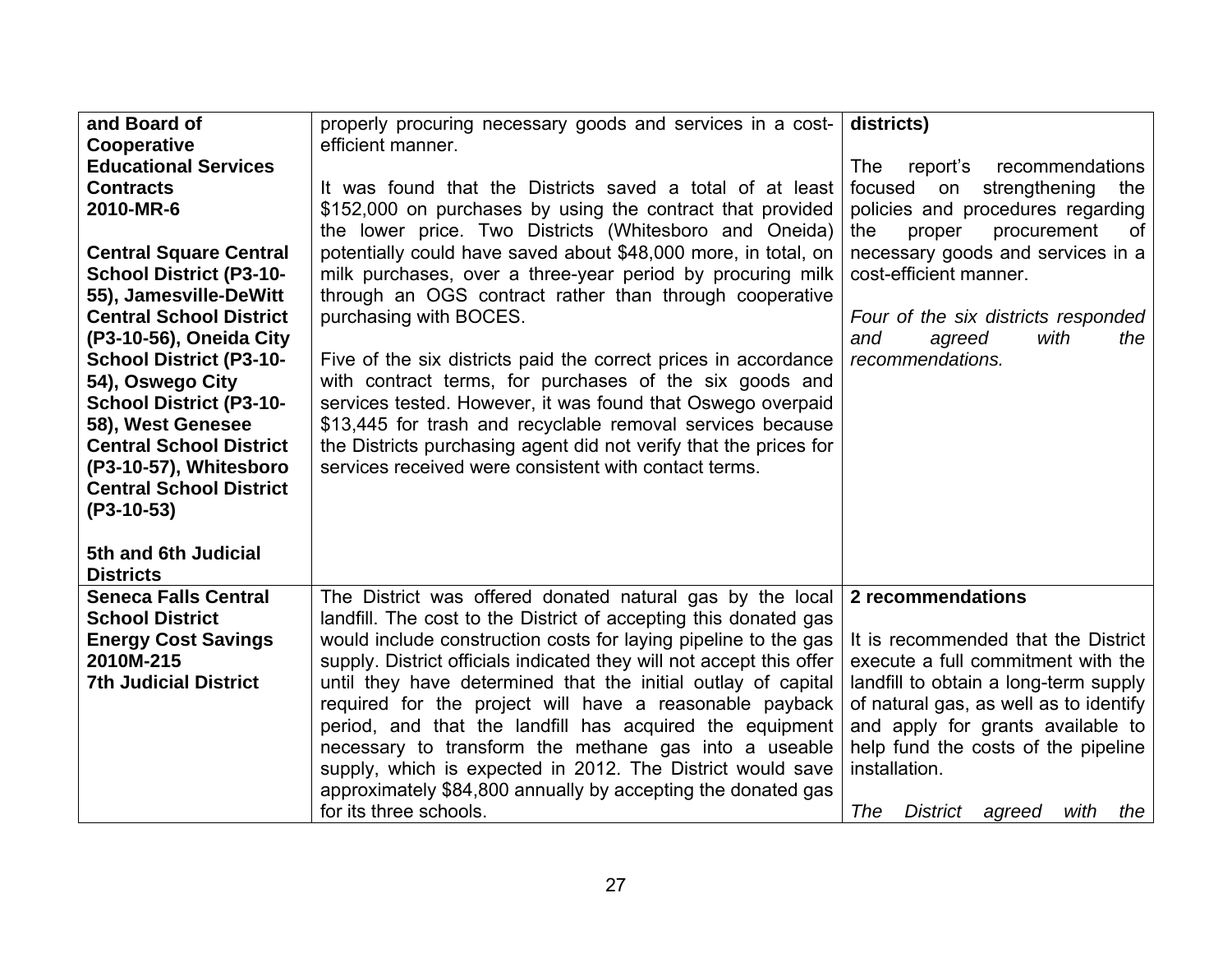|                                                                                                                                                           |                                                                                                                                                                                                                                                                                                                                                                                                                                                                                                                                                                                                                                                                                                                                                                                                                                                                                                                                                                                                                                    | recommendations<br>has<br>and<br>indicated that they will implement<br>corrective action.                                                                                                                                                                                                                                                                                      |
|-----------------------------------------------------------------------------------------------------------------------------------------------------------|------------------------------------------------------------------------------------------------------------------------------------------------------------------------------------------------------------------------------------------------------------------------------------------------------------------------------------------------------------------------------------------------------------------------------------------------------------------------------------------------------------------------------------------------------------------------------------------------------------------------------------------------------------------------------------------------------------------------------------------------------------------------------------------------------------------------------------------------------------------------------------------------------------------------------------------------------------------------------------------------------------------------------------|--------------------------------------------------------------------------------------------------------------------------------------------------------------------------------------------------------------------------------------------------------------------------------------------------------------------------------------------------------------------------------|
| <b>Sherrill City School</b><br><b>District</b><br><b>Internal Controls Over</b><br><b>Cash Disbursements</b><br>2010M-235<br><b>5th Judicial District</b> | The District's internal controls over cash disbursements are<br>appropriately designed and operating effectively. The District<br>has established an adequate system of checks and balances<br>for both accounts payable and payroll disbursements.                                                                                                                                                                                                                                                                                                                                                                                                                                                                                                                                                                                                                                                                                                                                                                                | There were no recommendations.                                                                                                                                                                                                                                                                                                                                                 |
| <b>Shoreham-Wading</b><br><b>River Central School</b><br><b>District</b><br><b>Financial Condition</b><br>2010M-167<br><b>10th Judicial District</b>      | The District's fund balance declined significantly from an<br>unreserved general fund balance of approximately \$4.1<br>million at June 30, 2006 to an unreserved fund deficit of<br>approximately \$2.8 million at June 30, 2008. This was a<br>decline of approximately 167 percent. Although the District<br>overexpended certain of its appropriations during the 2006-07<br>fiscal year, such as employee benefits by a total of \$837,000,<br>which reduced the unreserved fund balance to about \$1.5<br>million, the deficit occurred primarily because the District did<br>not receive approximately \$3.3 million of prior years' State aid<br>that it had expected to collect in the 2007-08 fiscal year, and<br>about \$1.8 million in 2008-09. However, by closely monitoring<br>the budget, reducing expenditures, utilizing reserve funds,<br>and increasing real property taxes, the District was able to<br>improve its financial position and achieve a positive \$2.5<br>million fund balance at June 30, 2010. | 1 recommendation<br>recommended<br>It was<br>that the<br><b>District</b><br>continue<br>develop<br>to<br>realistically structured budgets that<br>do not rely on recurring operating<br>expenditures, and to continue to<br>monitor<br>and<br>revenues<br>expenditures.<br>District agreed with<br>the<br>The<br>recommendation<br>will<br>and<br>implement corrective action. |
| <b>State Education</b><br><b>Department</b><br><b>Audit of the Tuition</b><br><b>Reimbursement</b><br><b>Account</b><br>2010-S-39                         | The accompanying Statements of Revenues, Expenditures,<br>and Changes in Fund Balance and the related Balance<br>Sheets (Statements) for the Tuition Reimbursement Account<br>(TRA) for the three fiscal years ended March 31, 2010, were<br>reviewed.<br>The Statements fairly present, in all material respects, the<br>TRA's financial position                                                                                                                                                                                                                                                                                                                                                                                                                                                                                                                                                                                                                                                                                 | There were no recommendations.                                                                                                                                                                                                                                                                                                                                                 |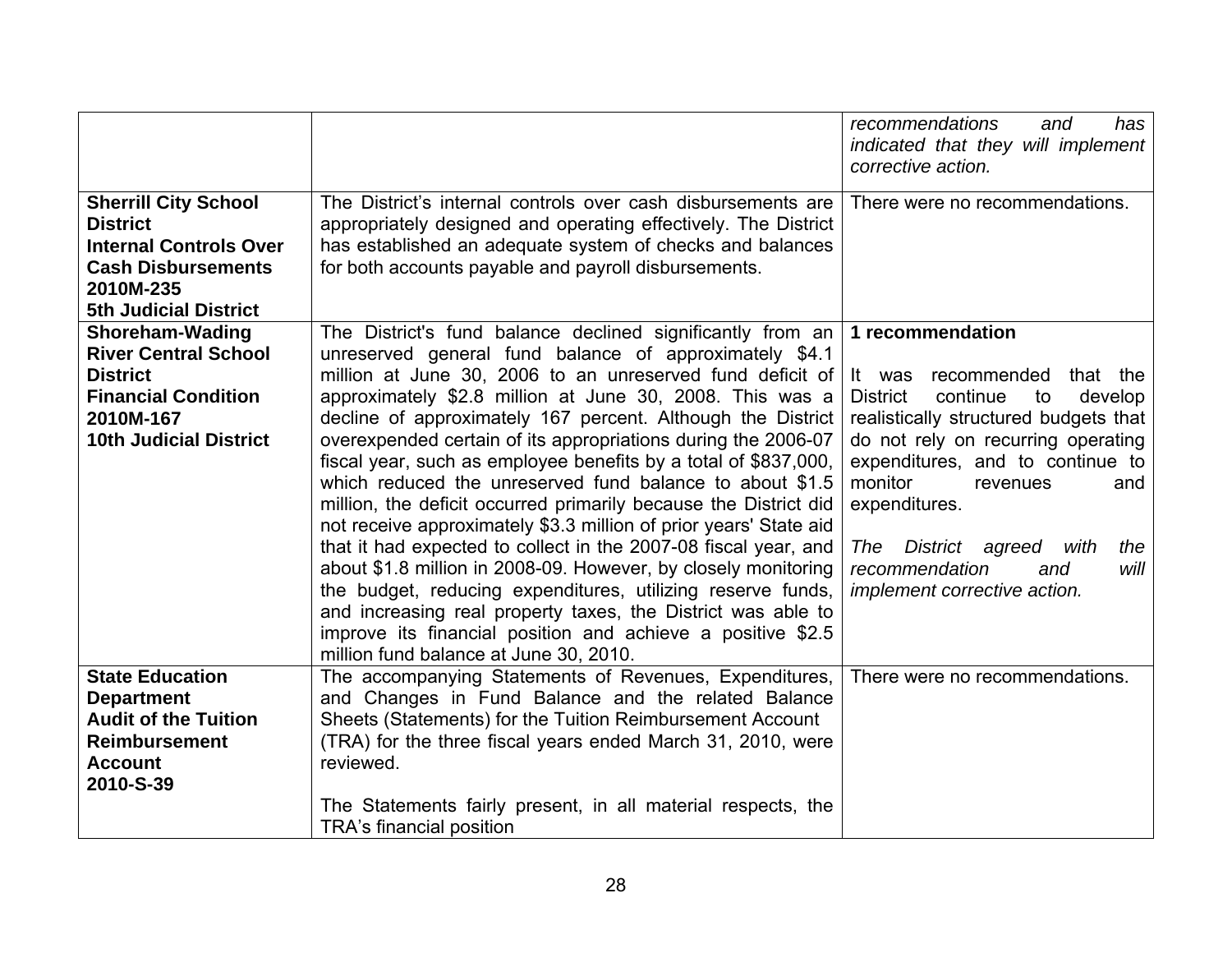|                                | as of March 31, 2008, March 31, 2009 and March 31, 2010,               |                                       |
|--------------------------------|------------------------------------------------------------------------|---------------------------------------|
|                                | and the results of its operations for the fiscal years then            |                                       |
|                                | ended, in conformity with the modified accrual basis of<br>accounting. |                                       |
| <b>State Education</b>         | Tests of 1,817 online transfers at six school districts; including     | 3 recommendations                     |
| <b>Department</b>              | Greater Amsterdam, Highland Falls-Fort Montgomery,                     |                                       |
| <b>Controls Over Online</b>    | Longwood, Marcellus, Oneonta, and South Colonie School                 | (14 recommendations for the 6         |
| <b>Banking in School</b>       | Districts; indicated that all transfers made were appropriate          | districts)                            |
| <b>Districts</b>               | and properly recorded.                                                 |                                       |
| 2010-MS-11                     |                                                                        | The recommendations focused on        |
|                                | However, risks were still identified in online processing              | strengthening<br>policies<br>the      |
| <b>Greater Amsterdam City</b>  | activities at all of the districts. For example, while varying         | online<br>pertaining<br>to<br>banking |
| <b>School District (S9-10-</b> | levels of online banking controls were in place at all six             | operations<br>and<br>user-access      |
| 44), Highland Falls-Fort       | districts, five districts lacked a comprehensive online banking        | privileges.                           |
| <b>Montgomery Central</b>      | policy that clearly describes each district's online banking           |                                       |
| <b>School District (S9-10-</b> | activities, identifies the employees who are authorized to             | Each of the six districts agreed with |
| 49), Longwood Central          | perform them, and provides for verification of the accuracy            | the recommendations and have          |
| <b>School District (S9-10-</b> | and legitimacy of transfer transactions. Each district had             | indicated that they will implement    |
| 48), Marcellus Central         | properly segregated the critical duties of initiating, authorizing     | corrective action.                    |
| <b>School District (S9-10-</b> | and recording online fund transfers; however, four districts           |                                       |
| 47), Oneonta City              | allowed employees to perform online transfers from non-                |                                       |
| <b>School District (S9-10-</b> | district computers that are not subject to district security           |                                       |
| 46), South Colonie             | protections.                                                           |                                       |
| <b>Central School District</b> |                                                                        |                                       |
| $(S9-10-45)$                   |                                                                        |                                       |
| 3rd, 4th, 5th, 6th, 9th,       |                                                                        |                                       |
| and 10th Judicial              |                                                                        |                                       |
| <b>Districts</b>               |                                                                        |                                       |
| <b>Trumansburg Central</b>     | District officials adopted budgets that were overstated during         | <b>7 recommendations</b>              |
| <b>School District</b>         | the 2008-09 and 2009-10 fiscal years and maintained                    |                                       |
| <b>Financial Condition and</b> | inaccurate account balances in the District's accounting               | The<br>report's<br>recommendations    |
| <b>Special Education</b>       | records at the end of the year. As a result, the District had          | strengthening<br>focused<br>the<br>on |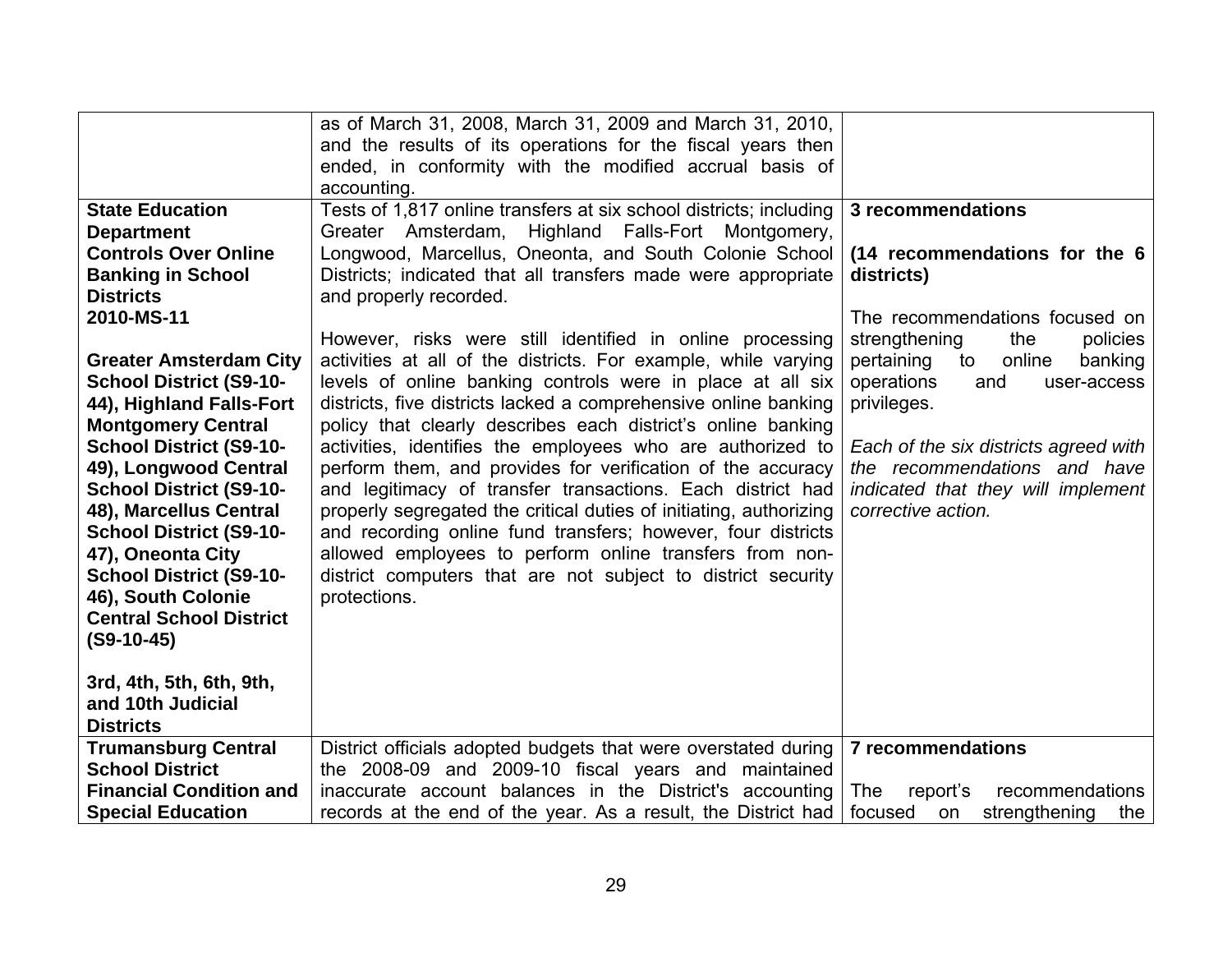| <b>Services</b>               | more than \$9 million in unreserved fund balance in the          | policies pertaining to annual budget  |
|-------------------------------|------------------------------------------------------------------|---------------------------------------|
| 2010M-214                     | general fund at June 30, 2010. This represents approximately     | appropriation estimates, the debt     |
| <b>6th Judicial District</b>  | \$8.1 million more than the amount allowed by law.               | service<br>fund,<br>encumbrances,     |
|                               |                                                                  | balances.<br>fund<br>reserve<br>and   |
|                               | In addition, the District does not submit claims for Medicaid    | accurately reporting in the liability |
|                               | reimbursement. If the District submits Medicaid claims for       | account.                              |
|                               | reimbursement going forward, it could enhance its revenue by     |                                       |
|                               | \$244,707 over the next three years. Alternatively, the District | District officials agreed with the    |
|                               | would save \$224,292 over the next three years if it continued   | recommendations<br>and<br>have        |
|                               | with the decision to not submit claims for services provided     | indicated that they will implement    |
|                               | and discontinued its service contracts with BOCES.               | corrective action.                    |
| <b>Tupper Lake Central</b>    | The Board did not establish an internal audit function as        | <b>6 recommendations</b>              |
| <b>School District</b>        | required by Education Law. First, in February 2007, the Board    |                                       |
| <b>Internal Controls Over</b> | appointed a local CPA firm as their internal auditors without    | The recommendations focused on        |
| the Internal Audit            | seeking the competitive proposals that are legally required.     | strengthening the policies and        |
| <b>Function and</b>           | Further, despite the fact that the Board paid the CPA a          | procedures<br>regarding<br>internal   |
| <b>Information Technology</b> | nominal fee in 2007, and reappointed the same CPA firm as        | audits and hiring auditors, amend     |
| 2010M-205                     | internal auditors from 2008 through 2010, the Board never        | policies<br>for<br>IT.<br>user-access |
| <b>4th Judicial District</b>  | required an actual annual risk assessment, audit plan, or        | privileges, and the establishment of  |
|                               | actual internal audit to be performed.                           | a disaster recovery plan.             |
|                               |                                                                  |                                       |
|                               | In addition, although procedures have been developed for         | The District agreed with<br>the       |
|                               | establishing and disabling user accounts, the procedures do      | recommendations<br>and<br>has         |
|                               | not address the timeliness of disabling the accounts, and        | indicated that they will implement    |
|                               | management does not monitor the roster of network users to       | corrective action.                    |
|                               | ensure that user accounts have been disabled in a timely         |                                       |
|                               | manner.                                                          |                                       |
| <b>Union Free School</b>      | A report was issued in August 2008 identifying certain           | The recommendations that were         |
| District of the               | conditions and opportunities for District management's review    | not<br>implemented<br>those<br>were   |
| <b>Tarrytowns</b>             | and consideration. The District was revisited in August 2010     | pertaining to obtaining quotations    |
| <b>Internal Controls Over</b> | the<br>with<br>implementing<br>the<br>assess<br>progress<br>to   | for vendors, approval of claims,      |
| <b>Selected Financial</b>     | recommendations.                                                 | comprehensive written reports to      |
| <b>Operations - Follow-up</b> |                                                                  | be submitted to the Board, missing    |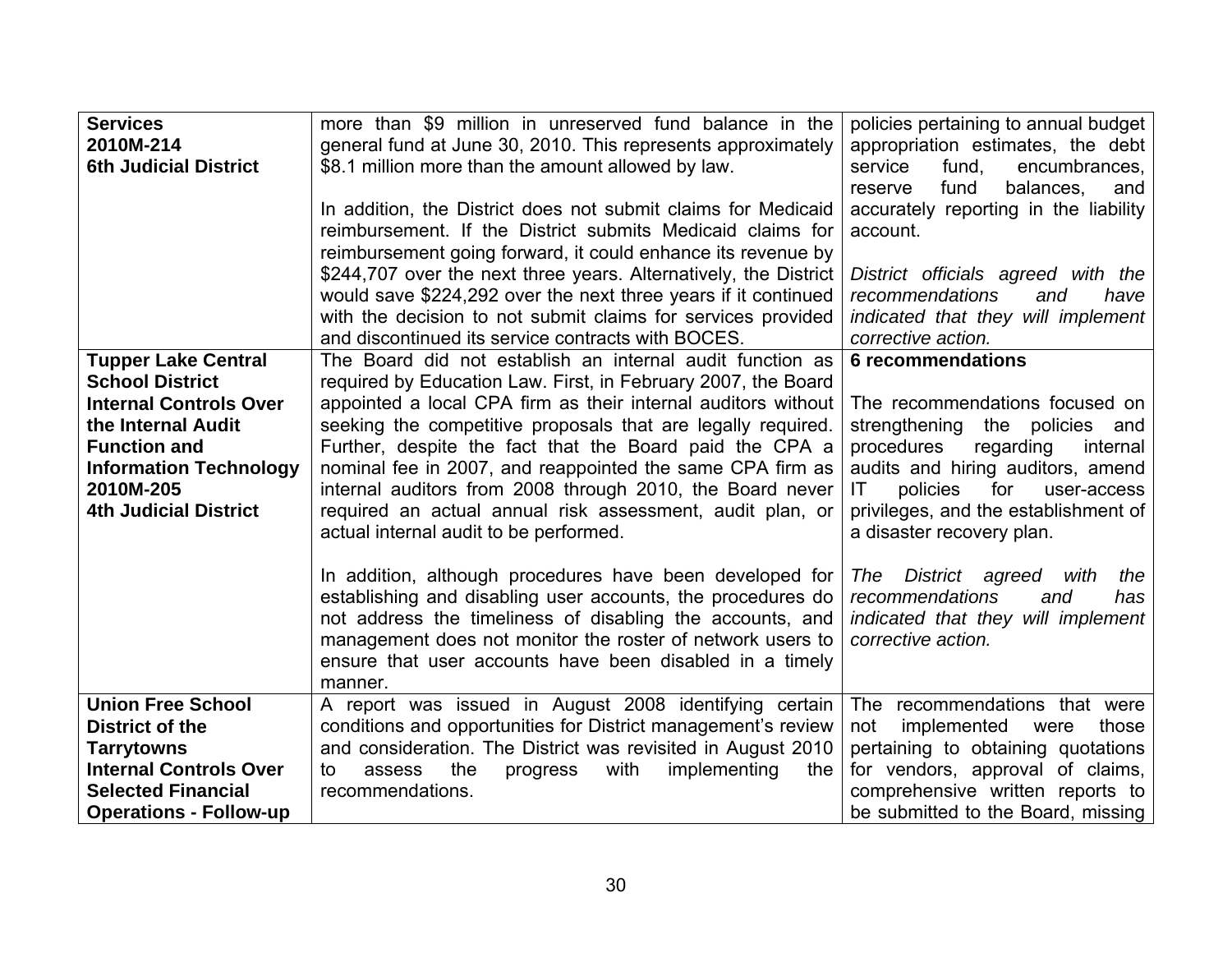| 2008M-117-F<br><b>9th Judicial District</b>                                                                                                                                                                                 | Of the 16 audit recommendations, nine recommendations<br>were implemented, two recommendations were partially<br>implemented<br>five<br>and<br>recommendations<br>were<br>not<br>implemented.                                                                                                                                                                                                                                                                                                                                        | laptop computers, and a disaster<br>recovery plan.<br>The recommendations that were<br>only partially implemented were<br>self-created<br>those<br>regarding<br>passwords, and user access rights.<br>remainder<br><b>The</b><br>0f<br>the<br>recommendations have been fully<br>implemented.                                                                                                                          |
|-----------------------------------------------------------------------------------------------------------------------------------------------------------------------------------------------------------------------------|--------------------------------------------------------------------------------------------------------------------------------------------------------------------------------------------------------------------------------------------------------------------------------------------------------------------------------------------------------------------------------------------------------------------------------------------------------------------------------------------------------------------------------------|------------------------------------------------------------------------------------------------------------------------------------------------------------------------------------------------------------------------------------------------------------------------------------------------------------------------------------------------------------------------------------------------------------------------|
| <b>Voorheesville Central</b><br><b>School District</b><br><b>Internal Controls Over</b><br><b>Online Banking and</b><br>Personal, Private, and<br><b>Sensitive Information</b><br>2010M-195<br><b>3rd Judicial District</b> | The District did not have a banking agreement with each bank<br>that it uses for electronic transfers. In addition, the treasurer's<br>method of accessing the banking websites is not secure,<br>although there were no inappropriate or unauthorized<br>transfers of District funds found.<br>District officials also have not developed procedures to<br>properly sanitize computer equipment before disposal. As a<br>result, personal, private, and sensitive information under the<br>District's control is at risk of misuse. | 3 recommendations<br>recommendations<br><b>The</b><br>report's<br>focused<br>strengthening<br>on<br>the<br>policies and procedures regarding<br>electronic transfers, secure access<br>banking websites,<br>and the<br>to<br>disposal<br>proper<br>of<br>computer<br>equipment.<br>District officials agreed with the<br>recommendations and<br>indicated<br>they have already begun to initiate<br>corrective action. |
| <b>Waterloo Central School</b><br><b>District</b><br><b>Electronic Document</b><br><b>Distribution and</b><br><b>Purchasing</b><br>2010M-240<br><b>7th Judicial District</b>                                                | The District could achieve cost savings and reduce its impact<br>on the environment by distributing more information, such as<br>the annual school calendar, staff directory, school newsletters<br>and student progress reports electronically rather than using<br>the traditional paper method. For example, it was determined<br>that the District could have realized cost savings of<br>approximately \$18,500 by providing its 2009-10 calendar<br>information in an electronic format. In total, it is estimated that        | 9 recommendations<br>report's<br>recommendations<br>The<br>focused<br>strengthening<br>on<br>the<br>policies and procedures pertaining<br>to electronic document distribution,<br>and purchasing.                                                                                                                                                                                                                      |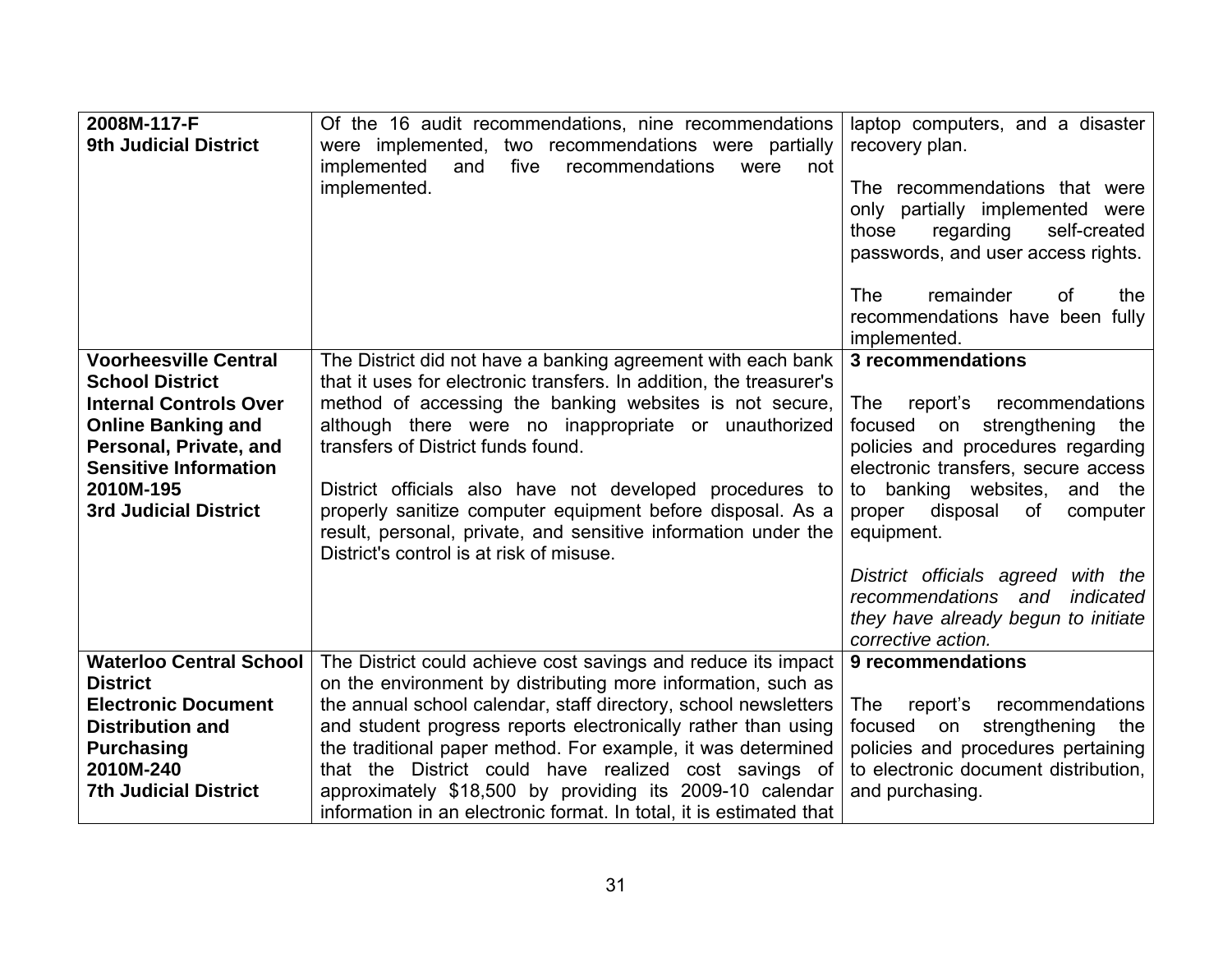|                                | the District could save approximately \$24,000 annually and         | The District agreed<br>with<br>the     |
|--------------------------------|---------------------------------------------------------------------|----------------------------------------|
|                                | be more environmentally friendly by distributing certain            | recommendations<br>and<br>have         |
|                                | information in an electronic format. In addition, the Board and     | indicated that they will implement     |
|                                | District officials did not effectively monitor District purchasing. | corrective action.                     |
| <b>Wayland-Cohocton</b>        | District administration and management have taken a number          | There were no recommendations.         |
| <b>Central School District</b> | of steps to reduce utility expenditures in the District's three     |                                        |
| <b>Energy Management</b>       | main buildings which have resulted in a reduction in the            |                                        |
| 2011M-10                       | kilowatt hours (kWh) and therms used to facilitate normal day-      |                                        |
| <b>7th Judicial District</b>   | to-day operations. The District's reduction of energy               |                                        |
|                                | consumption also reduced total utility expenditures, despite        |                                        |
|                                | the fact that, according to the New York State Energy               |                                        |
|                                | Research and Development Agency (NYSERDA), since 2003,              |                                        |
|                                | the price of natural gas has increased by 123 percent and the       |                                        |
|                                | price of electricity has increased by 32 percent.                   |                                        |
| <b>Westfield Academy and</b>   | District officials consistently overestimated certain budgeted      | <b>5 recommendations</b>               |
| <b>Central School District</b> | appropriations, which resulted in operating surpluses totaling      |                                        |
| <b>Financial Condition and</b> | \$2 million for the three year period ending June 30, 2010. To      | <b>The</b><br>report's recommendations |
| <b>Business Office Cost</b>    | stay within the legal limit for retaining fund balance, District    | focused on strengthening the           |
| <b>Savings</b>                 | officials transferred excess fund balance to its reserves at        | policies pertaining to reserve fund    |
| 2010M-183                      | year-end. These transfers were not part of the budget               | balances,<br>reevaluating<br>costs     |
| <b>8th Judicial District</b>   | process, and taxpayers were therefore unaware that they had         | with<br>associated<br>the<br>central   |
|                                | occurred.                                                           | business office, and bill payment in   |
|                                |                                                                     | a timely manner.                       |
|                                | The District's Employee Benefit Accrued Liability Reserve was       |                                        |
|                                | overfunded by \$1.7 million at June 30, 2010. The District also     | District agreed<br>The<br>with<br>the  |
|                                | funded four additional reserves that had questionable               | recommendations<br>and<br>has          |
|                                | balances totaling \$1.2 million at June 30, 2010. The District's    | indicated that they will implement     |
|                                | outsourcing of their accounts payable service to BOCES cost         | corrective action.                     |
|                                | over \$45,000 more during 2009-10 than if the District had          |                                        |
|                                | performed this function in-house.                                   |                                        |
|                                |                                                                     |                                        |
|                                | In addition, the District's internal controls over the check        |                                        |
|                                | signing process were reduced by transferring this function to       |                                        |